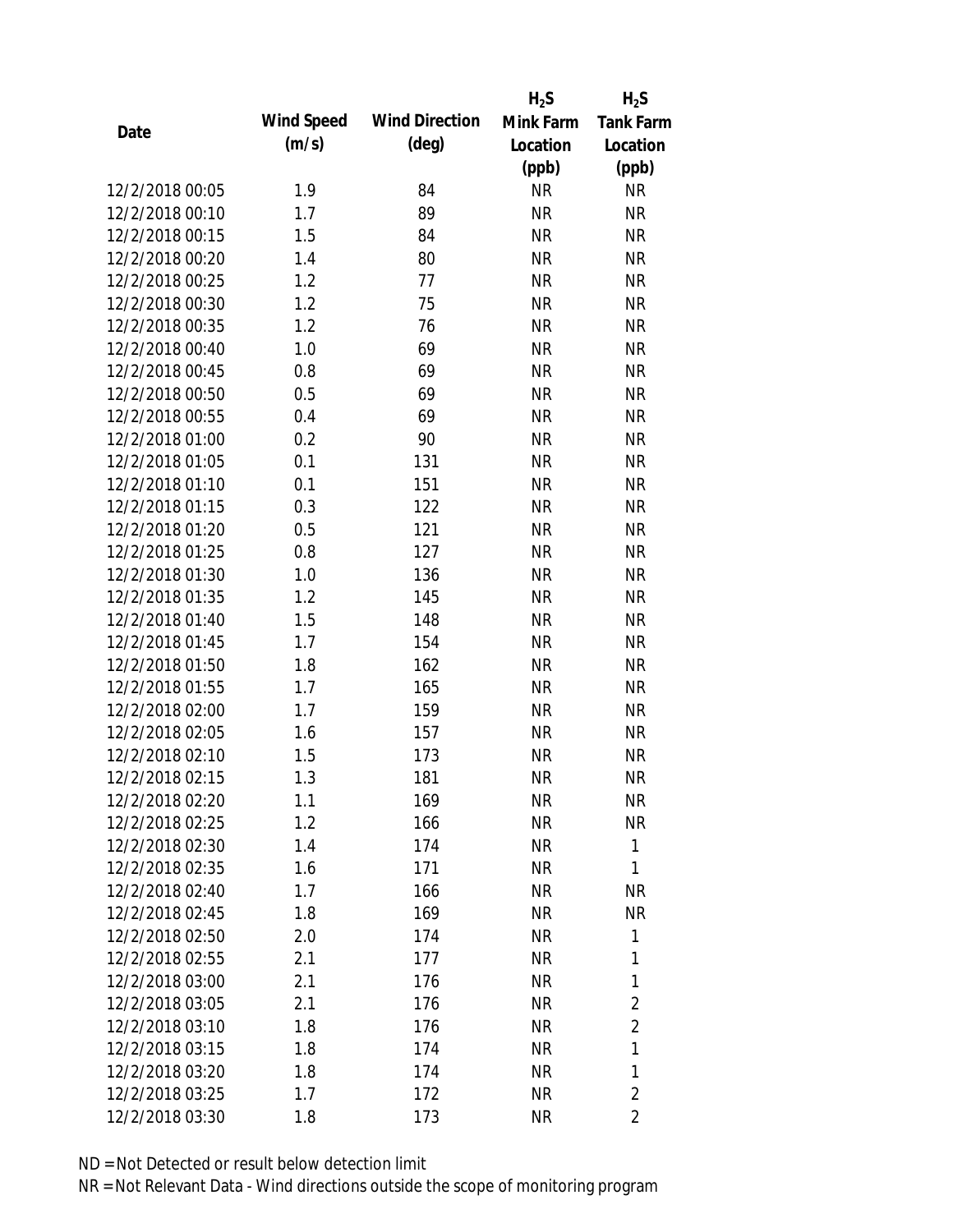|                 |            |                       | $H_2S$    | $H_2S$           |
|-----------------|------------|-----------------------|-----------|------------------|
|                 | Wind Speed | <b>Wind Direction</b> | Mink Farm | <b>Tank Farm</b> |
| Date            | (m/s)      | $(\text{deg})$        | Location  | Location         |
|                 |            |                       | (ppb)     | (ppb)            |
| 12/2/2018 03:35 | 1.9        | 172                   | <b>NR</b> | $\overline{2}$   |
| 12/2/2018 03:40 | 2.2        | 171                   | <b>NR</b> | $\overline{2}$   |
| 12/2/2018 03:45 | 2.3        | 173                   | <b>NR</b> | $\overline{2}$   |
| 12/2/2018 03:50 | 2.4        | 173                   | <b>NR</b> | $\overline{2}$   |
| 12/2/2018 03:55 | 2.5        | 174                   | <b>NR</b> | $\overline{2}$   |
| 12/2/2018 04:00 | 2.4        | 174                   | <b>NR</b> | $\overline{2}$   |
| 12/2/2018 04:05 | 2.3        | 174                   | <b>NR</b> | $\overline{2}$   |
| 12/2/2018 04:10 | 2.2        | 172                   | <b>NR</b> | 1                |
| 12/2/2018 04:15 | 2.3        | 169                   | <b>NR</b> | <b>NR</b>        |
| 12/2/2018 04:20 | 2.3        | 168                   | <b>NR</b> | <b>NR</b>        |
| 12/2/2018 04:25 | 2.3        | 165                   | <b>NR</b> | <b>NR</b>        |
| 12/2/2018 04:30 | 2.4        | 163                   | <b>NR</b> | <b>NR</b>        |
| 12/2/2018 04:35 | 2.5        | 163                   | <b>NR</b> | <b>NR</b>        |
| 12/2/2018 04:40 | 2.7        | 162                   | <b>NR</b> | <b>NR</b>        |
| 12/2/2018 04:45 | 2.7        | 162                   | <b>NR</b> | <b>NR</b>        |
| 12/2/2018 04:50 | 2.8        | 163                   | <b>NR</b> | <b>NR</b>        |
| 12/2/2018 04:55 | 2.9        | 165                   | <b>NR</b> | <b>NR</b>        |
| 12/2/2018 05:00 | 2.9        | 165                   | <b>NR</b> | <b>NR</b>        |
| 12/2/2018 05:05 | 3.0        | 163                   | <b>NR</b> | <b>NR</b>        |
| 12/2/2018 05:10 | 3.0        | 162                   | <b>NR</b> | <b>NR</b>        |
| 12/2/2018 05:15 | 3.0        | 160                   | <b>NR</b> | <b>NR</b>        |
| 12/2/2018 05:20 | 3.1        | 158                   | <b>NR</b> | <b>NR</b>        |
| 12/2/2018 05:25 | 2.9        | 154                   | <b>NR</b> | <b>NR</b>        |
| 12/2/2018 05:30 | 2.8        | 151                   | <b>NR</b> | <b>NR</b>        |
| 12/2/2018 05:35 | 2.8        | 150                   | <b>NR</b> | <b>NR</b>        |
| 12/2/2018 05:40 | 2.7        | 149                   | <b>NR</b> | <b>NR</b>        |
| 12/2/2018 05:45 | 2.7        | 150                   | <b>NR</b> | <b>NR</b>        |
| 12/2/2018 05:50 | 2.6        | 152                   | <b>NR</b> | <b>NR</b>        |
| 12/2/2018 05:55 | 2.9        | 154                   | <b>NR</b> | <b>NR</b>        |
| 12/2/2018 06:00 | 3.2        | 156                   | <b>NR</b> | <b>NR</b>        |
| 12/2/2018 06:05 | 3.3        | 154                   | <b>NR</b> | <b>NR</b>        |
| 12/2/2018 06:10 | 3.4        | 153                   | <b>NR</b> | NR               |
| 12/2/2018 06:15 | 3.4        | 149                   | <b>NR</b> | NR               |
| 12/2/2018 06:20 | 3.4        | 145                   | <b>NR</b> | <b>NR</b>        |
| 12/2/2018 06:25 | 3.2        | 142                   | <b>NR</b> | <b>NR</b>        |
| 12/2/2018 06:30 | 2.9        | 141                   | <b>NR</b> | <b>NR</b>        |
| 12/2/2018 06:35 | 2.8        | 140                   | <b>NR</b> | <b>NR</b>        |
| 12/2/2018 06:40 | 2.8        | 138                   | <b>NR</b> | <b>NR</b>        |
| 12/2/2018 06:45 | 2.7        | 137                   | <b>NR</b> | NR               |
| 12/2/2018 06:50 | 2.7        | 136                   | <b>NR</b> | NR               |
| 12/2/2018 06:55 | 2.7        | 133                   | <b>NR</b> | <b>NR</b>        |
| 12/2/2018 07:00 | 2.8        | 128                   | <b>NR</b> | <b>NR</b>        |
|                 |            |                       |           |                  |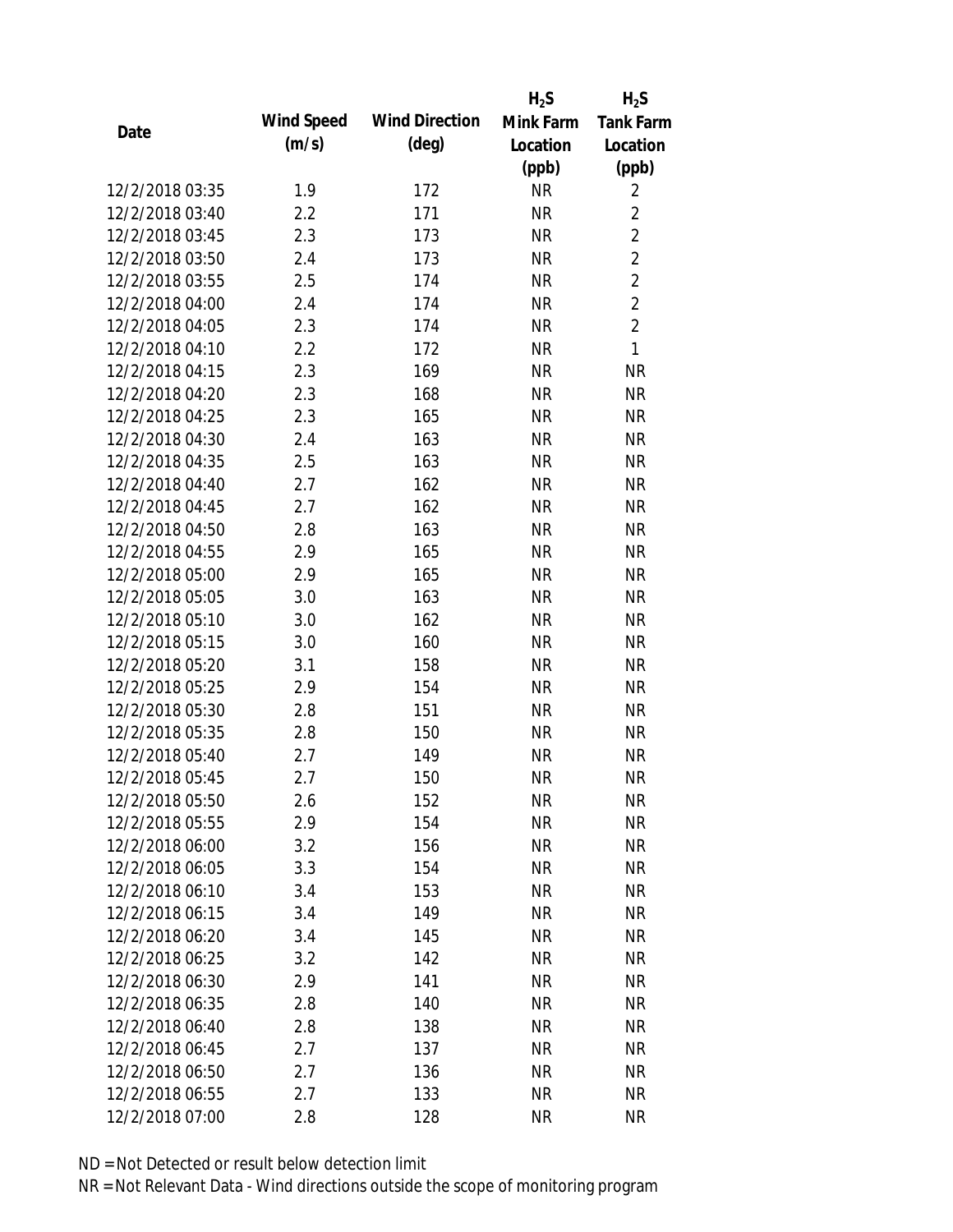|                 |            |                       | $H_2S$    | $H_2S$           |
|-----------------|------------|-----------------------|-----------|------------------|
| Date            | Wind Speed | <b>Wind Direction</b> | Mink Farm | <b>Tank Farm</b> |
|                 | (m/s)      | $(\text{deg})$        | Location  | Location         |
|                 |            |                       | (ppb)     | (ppb)            |
| 12/2/2018 07:05 | 2.8        | 126                   | <b>NR</b> | <b>NR</b>        |
| 12/2/2018 07:10 | 2.9        | 126                   | <b>NR</b> | <b>NR</b>        |
| 12/2/2018 07:15 | 3.0        | 126                   | <b>NR</b> | <b>NR</b>        |
| 12/2/2018 07:20 | 3.1        | 127                   | <b>NR</b> | <b>NR</b>        |
| 12/2/2018 07:25 | 3.1        | 133                   | <b>NR</b> | <b>NR</b>        |
| 12/2/2018 07:30 | 3.1        | 138                   | <b>NR</b> | <b>NR</b>        |
| 12/2/2018 07:35 | 3.2        | 145                   | <b>NR</b> | <b>NR</b>        |
| 12/2/2018 07:40 | 3.3        | 151                   | <b>NR</b> | <b>NR</b>        |
| 12/2/2018 07:45 | 3.6        | 157                   | <b>NR</b> | <b>NR</b>        |
| 12/2/2018 07:50 | 3.8        | 163                   | <b>NR</b> | <b>NR</b>        |
| 12/2/2018 07:55 | 4.1        | 168                   | <b>NR</b> | <b>NR</b>        |
| 12/2/2018 08:00 | 4.2        | 173                   | <b>NR</b> | 1                |
| 12/2/2018 08:05 | 4.5        | 178                   | <b>NR</b> | 1                |
| 12/2/2018 08:10 | 4.6        | 183                   | <b>NR</b> | 1                |
| 12/2/2018 08:15 | 4.5        | 189                   | <b>NR</b> | 1                |
| 12/2/2018 08:20 | 4.6        | 195                   | <b>NR</b> | 1                |
| 12/2/2018 08:25 | 4.7        | 201                   | <b>NR</b> | 1                |
| 12/2/2018 08:30 | 5.1        | 206                   | <b>NR</b> | 1                |
| 12/2/2018 08:35 | 5.4        | 211                   | <b>NR</b> | 1                |
| 12/2/2018 08:40 | 5.6        | 217                   | <b>NR</b> | 1                |
| 12/2/2018 08:45 | 6.1        | 224                   | <b>NR</b> | 1                |
| 12/2/2018 08:50 | 6.3        | 232                   | 1         | 1                |
| 12/2/2018 08:55 | 6.4        | 238                   | 1         | 1                |
| 12/2/2018 09:00 | 6.3        | 244                   | 1         | $\mathbf{1}$     |
| 12/2/2018 09:05 | 6.2        | 249                   | 1         | 1                |
| 12/2/2018 09:10 | 6.1        | 253                   | 1         | $\overline{2}$   |
| 12/2/2018 09:15 | 5.9        | 253                   | 1         | $\overline{2}$   |
| 12/2/2018 09:20 | 5.8        | 252                   | 1         | 2                |
| 12/2/2018 09:25 | 5.8        | 252                   | 1         | $\overline{2}$   |
| 12/2/2018 09:30 | 5.6        | 253                   | 1         | $\overline{2}$   |
| 12/2/2018 09:35 | 5.5        | 254                   | 1         | 1                |
| 12/2/2018 09:40 | 5.7        | 254                   | 1         | 1                |
| 12/2/2018 09:45 | 5.6        | 254                   | 1         | 1                |
| 12/2/2018 09:50 | 5.5        | 251                   | 1         | 1                |
| 12/2/2018 09:55 | 5.3        | 248                   | 1         | 1                |
| 12/2/2018 10:00 | 5.4        | 248                   | 1         | 1                |
| 12/2/2018 10:05 | 5.7        | 248                   | 1         | 1                |
| 12/2/2018 10:10 | 5.8        | 248                   | 1         | 1                |
| 12/2/2018 10:15 | 5.8        | 249                   | 1         | 1                |
| 12/2/2018 10:20 | 5.9        | 253                   | 1         | 1                |
| 12/2/2018 10:25 | 6.0        | 256                   | 1         | 1                |
| 12/2/2018 10:30 | 5.9        | 256                   | 1         | 1                |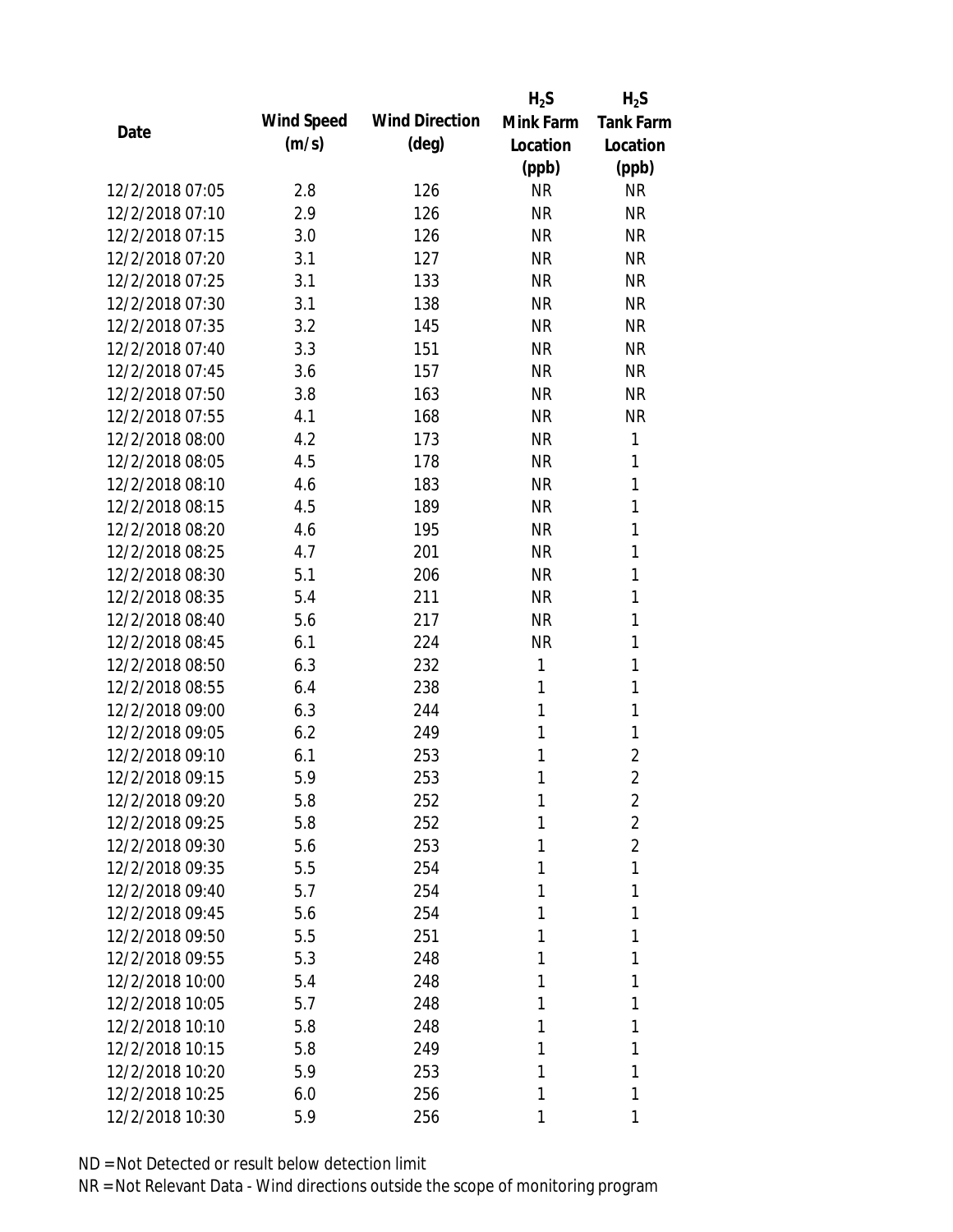|                 |            |                       | $H_2S$    | $H_2S$           |
|-----------------|------------|-----------------------|-----------|------------------|
|                 | Wind Speed | <b>Wind Direction</b> | Mink Farm | <b>Tank Farm</b> |
| Date            | (m/s)      | $(\text{deg})$        | Location  | Location         |
|                 |            |                       | (ppb)     | (ppb)            |
| 12/2/2018 10:35 | 5.9        | 256                   | 1         | 1                |
| 12/2/2018 10:40 | 5.7        | 256                   | 1         | 1                |
| 12/2/2018 10:45 | 5.7        | 254                   | 1         | 1                |
| 12/2/2018 10:50 | 5.5        | 253                   | 1         | 1                |
| 12/2/2018 10:55 | 5.5        | 253                   | 1         | 1                |
| 12/2/2018 11:00 | 5.7        | 252                   | 1         | 1                |
| 12/2/2018 11:05 | 5.7        | 250                   | 1         | 1                |
| 12/2/2018 11:10 | 5.8        | 248                   | 1         | 1                |
| 12/2/2018 11:15 | 5.8        | 250                   | 1         | 1                |
| 12/2/2018 11:20 | 6.0        | 250                   | 1         | 1                |
| 12/2/2018 11:25 | 6.1        | 248                   | 1         | 1                |
| 12/2/2018 11:30 | 6.2        | 249                   | <b>ND</b> | 1                |
| 12/2/2018 11:35 | 6.1        | 250                   | <b>ND</b> | 1                |
| 12/2/2018 11:40 | 6.1        | 252                   | <b>ND</b> | 1                |
| 12/2/2018 11:45 | 6.0        | 253                   | 1         | 1                |
| 12/2/2018 11:50 | 5.8        | 255                   | 1         | 2                |
| 12/2/2018 11:55 | 5.9        | 257                   | 1         | 1                |
| 12/2/2018 12:00 | 5.7        | 257                   | 1         | 1                |
| 12/2/2018 12:05 | 5.9        | 256                   | 1         | 1                |
| 12/2/2018 12:10 | 6.0        | 254                   | 1         | 1                |
| 12/2/2018 12:15 | 6.3        | 252                   | 1         | 1                |
| 12/2/2018 12:20 | 6.4        | 251                   | 1         | 1                |
| 12/2/2018 12:25 | 6.2        | 251                   | 1         | 1                |
| 12/2/2018 12:30 | 6.0        | 251                   | 1         | 1                |
| 12/2/2018 12:35 | 5.5        | 252                   | 1         | 1                |
| 12/2/2018 12:40 | 5.3        | 256                   | 1         | 1                |
| 12/2/2018 12:45 | 4.9        | 258                   | 1         | 1                |
| 12/2/2018 12:50 | 5.0        | 258                   | 1         | 1                |
| 12/2/2018 12:55 | 5.0        | 257                   | 1         | 1                |
| 12/2/2018 13:00 | 5.1        | 259                   | 1         | 1                |
| 12/2/2018 13:05 | 5.1        | 258                   | 1         | 1                |
| 12/2/2018 13:10 | 5.2        | 256                   | 1         | 1                |
| 12/2/2018 13:15 | 5.2        | 255                   | 1         | 1                |
| 12/2/2018 13:20 | 5.0        | 252                   | 1         | 1                |
| 12/2/2018 13:25 | 4.7        | 249                   | 1         | 1                |
| 12/2/2018 13:30 | 4.7        | 244                   | 1         | 1                |
| 12/2/2018 13:35 | 4.7        | 242                   | ND        | 1                |
| 12/2/2018 13:40 | 4.7        | 241                   | ND.       | 1                |
| 12/2/2018 13:45 | 4.7        | 243                   | <b>ND</b> | 1                |
| 12/2/2018 13:50 | 4.8        | 248                   | ND        | 1                |
| 12/2/2018 13:55 | 5.0        | 250                   | 1         | 1                |
| 12/2/2018 14:00 | 5.0        | 256                   | 1         | 1                |
|                 |            |                       |           |                  |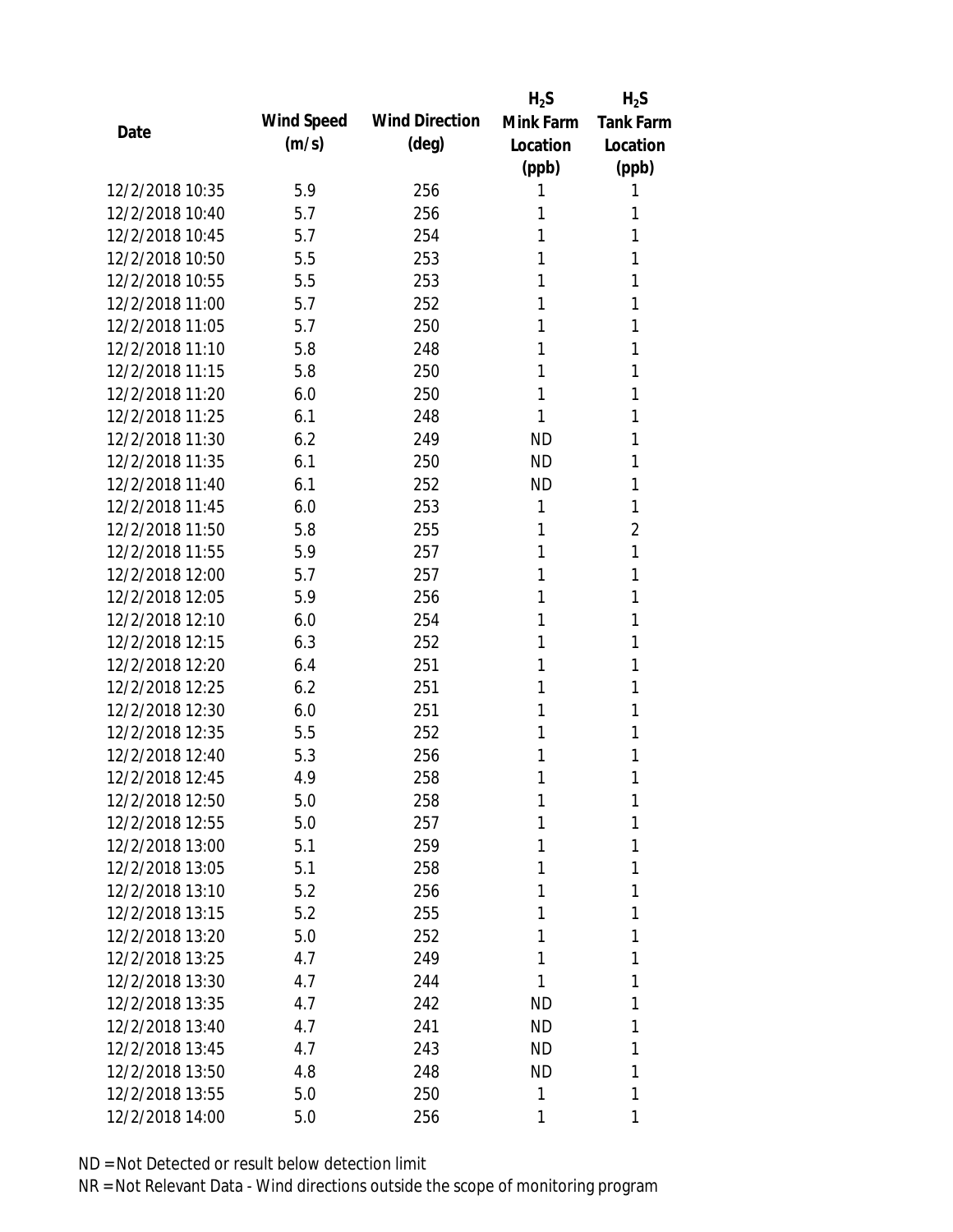|                 |            |                       | $H_2S$    | $H_2S$           |
|-----------------|------------|-----------------------|-----------|------------------|
| Date            | Wind Speed | <b>Wind Direction</b> | Mink Farm | <b>Tank Farm</b> |
|                 | (m/s)      | $(\text{deg})$        | Location  | Location         |
|                 |            |                       | (ppb)     | (ppb)            |
| 12/2/2018 14:05 | 4.8        | 258                   | 1         | 1                |
| 12/2/2018 14:10 | 4.6        | 257                   | 1         | 1                |
| 12/2/2018 14:15 | 4.8        | 251                   | 1         | 1                |
| 12/2/2018 14:20 | 4.8        | 244                   | 1         | 1                |
| 12/2/2018 14:25 | 4.5        | 238                   | 1         | 1                |
| 12/2/2018 14:30 | 4.3        | 233                   | 1         | 1                |
| 12/2/2018 14:35 | 4.2        | 229                   | <b>NR</b> | 1                |
| 12/2/2018 14:40 | 4.1        | 229                   | <b>NR</b> | 1                |
| 12/2/2018 14:45 | 3.7        | 232                   | 1         | 1                |
| 12/2/2018 14:50 | 3.6        | 237                   | 1         | 1                |
| 12/2/2018 14:55 | 3.6        | 242                   | 1         | 1                |
| 12/2/2018 15:00 | 4.0        | 245                   | 1         | 1                |
| 12/2/2018 15:05 | 4.2        | 248                   | 1         | 1                |
| 12/2/2018 15:10 | 4.2        | 247                   | 1         | 1                |
| 12/2/2018 15:15 | 4.3        | 246                   | 1         | 1                |
| 12/2/2018 15:20 | 4.2        | 242                   | 1         | 2                |
| 12/2/2018 15:25 | 4.4        | 236                   | 1         | 1                |
| 12/2/2018 15:30 | 4.4        | 233                   | 1         | 2                |
| 12/2/2018 15:35 | 4.4        | 233                   | 1         | $\overline{2}$   |
| 12/2/2018 15:40 | 4.6        | 235                   | 1         | $\overline{2}$   |
| 12/2/2018 15:45 | 4.8        | 238                   | 1         | $\overline{2}$   |
| 12/2/2018 15:50 | 5.1        | 245                   | <b>ND</b> | $\overline{2}$   |
| 12/2/2018 15:55 | 5.1        | 252                   | <b>ND</b> | $\overline{2}$   |
| 12/2/2018 16:00 | 5.2        | 255                   | <b>ND</b> | 1                |
| 12/2/2018 16:05 | 5.2        | 256                   | ND        | 2                |
| 12/2/2018 16:10 | 5.1        | 258                   | <b>ND</b> | $\overline{2}$   |
| 12/2/2018 16:15 | 5.0        | 257                   | <b>ND</b> | $\overline{2}$   |
| 12/2/2018 16:20 | 4.8        | 253                   | ND        | 2                |
| 12/2/2018 16:25 | 5.0        | 253                   | <b>ND</b> | $\overline{2}$   |
| 12/2/2018 16:30 | 4.9        | 254                   | 1         | $\overline{2}$   |
| 12/2/2018 16:35 | 4.8        | 255                   | 1         | 2                |
| 12/2/2018 16:40 | 4.6        | 255                   | 1         | $\overline{2}$   |
| 12/2/2018 16:45 | 4.4        | 255                   | 1         | 1                |
| 12/2/2018 16:50 | 4.3        | 254                   | 1         | 1                |
| 12/2/2018 16:55 | 4.0        | 253                   | 1         | 1                |
| 12/2/2018 17:00 | 3.7        | 251                   | 1         | 1                |
| 12/2/2018 17:05 | 3.7        | 248                   | 1         | 1                |
| 12/2/2018 17:10 | 3.9        | 247                   | 1         | 1                |
| 12/2/2018 17:15 | 4.2        | 249                   | 1         | 1                |
| 12/2/2018 17:20 | 4.4        | 253                   | 1         | 1                |
| 12/2/2018 17:25 | 4.6        | 255                   | 1         | 1                |
| 12/2/2018 17:30 |            | 256                   |           | 1                |
|                 | 4.8        |                       | 1         |                  |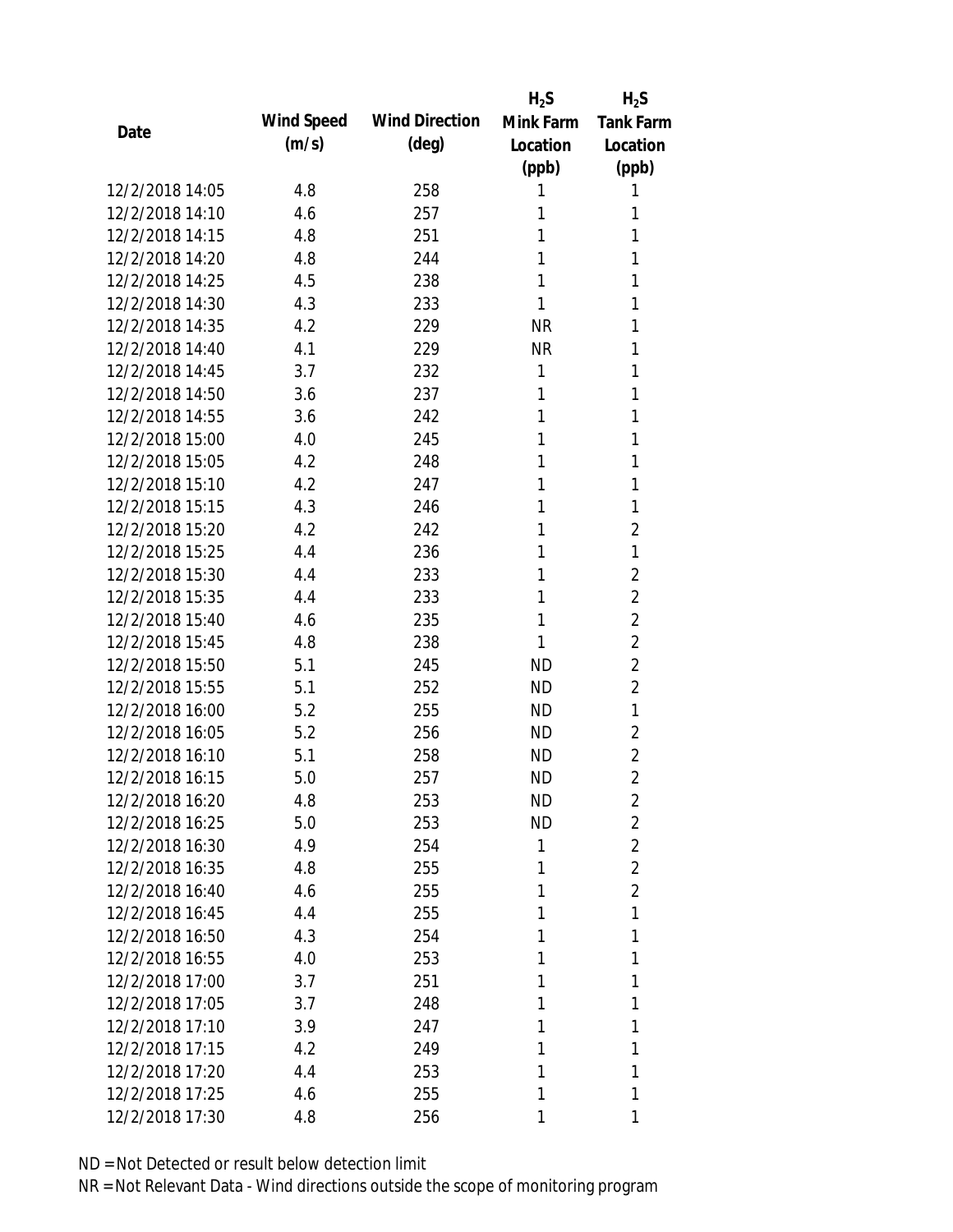|                 |            |                       | $H_2S$         | $H_2S$           |
|-----------------|------------|-----------------------|----------------|------------------|
| Date            | Wind Speed | <b>Wind Direction</b> | Mink Farm      | <b>Tank Farm</b> |
|                 | (m/s)      | $(\text{deg})$        | Location       | Location         |
|                 |            |                       | (ppb)          | (ppb)            |
| 12/2/2018 17:35 | 5.0        | 256                   | 1              | 2                |
| 12/2/2018 17:40 | 5.1        | 255                   | 1              | 1                |
| 12/2/2018 17:45 | 5.1        | 255                   | 1              | 1                |
| 12/2/2018 17:50 | 5.0        | 255                   | 1              | 1                |
| 12/2/2018 17:55 | 4.8        | 254                   | 1              | 1                |
| 12/2/2018 18:00 | 4.7        | 254                   | 1              | 1                |
| 12/2/2018 18:05 | 4.5        | 254                   | 1              | 1                |
| 12/2/2018 18:10 | 4.5        | 253                   | 1              | 1                |
| 12/2/2018 18:15 | 4.4        | 253                   | 1              | 1                |
| 12/2/2018 18:20 | 4.3        | 253                   | 1              | 1                |
| 12/2/2018 18:25 | 4.2        | 254                   | 1              | 1                |
| 12/2/2018 18:30 | 4.0        | 255                   | 1              | 1                |
| 12/2/2018 18:35 | 3.9        | 255                   | 1              | 1                |
| 12/2/2018 18:40 | 3.7        | 256                   | 1              | 1                |
| 12/2/2018 18:45 | 3.6        | 256                   | 1              | 2                |
| 12/2/2018 18:50 | 3.5        | 256                   | 2              | 1                |
| 12/2/2018 18:55 | 3.6        | 255                   | $\overline{2}$ | 1                |
| 12/2/2018 19:00 | 3.8        | 255                   | $\overline{2}$ | 1                |
| 12/2/2018 19:05 | 3.8        | 257                   | $\overline{2}$ | 1                |
| 12/2/2018 19:10 | 3.9        | 259                   | 1              | 1                |
| 12/2/2018 19:15 | 3.9        | 262                   | 1              | 1                |
| 12/2/2018 19:20 | 3.9        | 264                   | 1              | 1                |
| 12/2/2018 19:25 | 3.9        | 267                   | 1              | 1                |
| 12/2/2018 19:30 | 3.8        | 268                   | 1              | 1                |
| 12/2/2018 19:35 | 3.7        | 269                   | 1              | 1                |
| 12/2/2018 19:40 | 3.6        | 269                   | 1              | 1                |
| 12/2/2018 19:45 | 3.5        | 270                   | 1              | 1                |
| 12/2/2018 19:50 | 3.4        | 271                   | $\mathbf{1}$   | 1                |
| 12/2/2018 19:55 | 3.3        | 273                   | 1              | $\overline{2}$   |
| 12/2/2018 20:00 | 3.4        | 277                   | 1              | <b>NR</b>        |
| 12/2/2018 20:05 | 3.2        | 278                   | 1              | <b>NR</b>        |
| 12/2/2018 20:10 | 3.3        | 280                   | 1              | <b>NR</b>        |
| 12/2/2018 20:15 | 3.3        | 282                   | 1              | <b>NR</b>        |
| 12/2/2018 20:20 | 3.2        | 286                   | 1              | <b>NR</b>        |
| 12/2/2018 20:25 | 3.2        | 288                   | 1              | <b>NR</b>        |
| 12/2/2018 20:30 | 3.2        | 291                   | 1              | <b>NR</b>        |
| 12/2/2018 20:35 | 3.4        | 299                   | 1              | <b>NR</b>        |
| 12/2/2018 20:40 | 3.3        | 307                   | 1              | <b>NR</b>        |
| 12/2/2018 20:45 | 3.4        | 315                   | 1              | <b>NR</b>        |
| 12/2/2018 20:50 | 3.6        | 323                   | 1              | <b>NR</b>        |
| 12/2/2018 20:55 | 3.8        | 329                   | 1              | <b>NR</b>        |
| 12/2/2018 21:00 | 3.7        | 334                   | 1              | <b>NR</b>        |
|                 |            |                       |                |                  |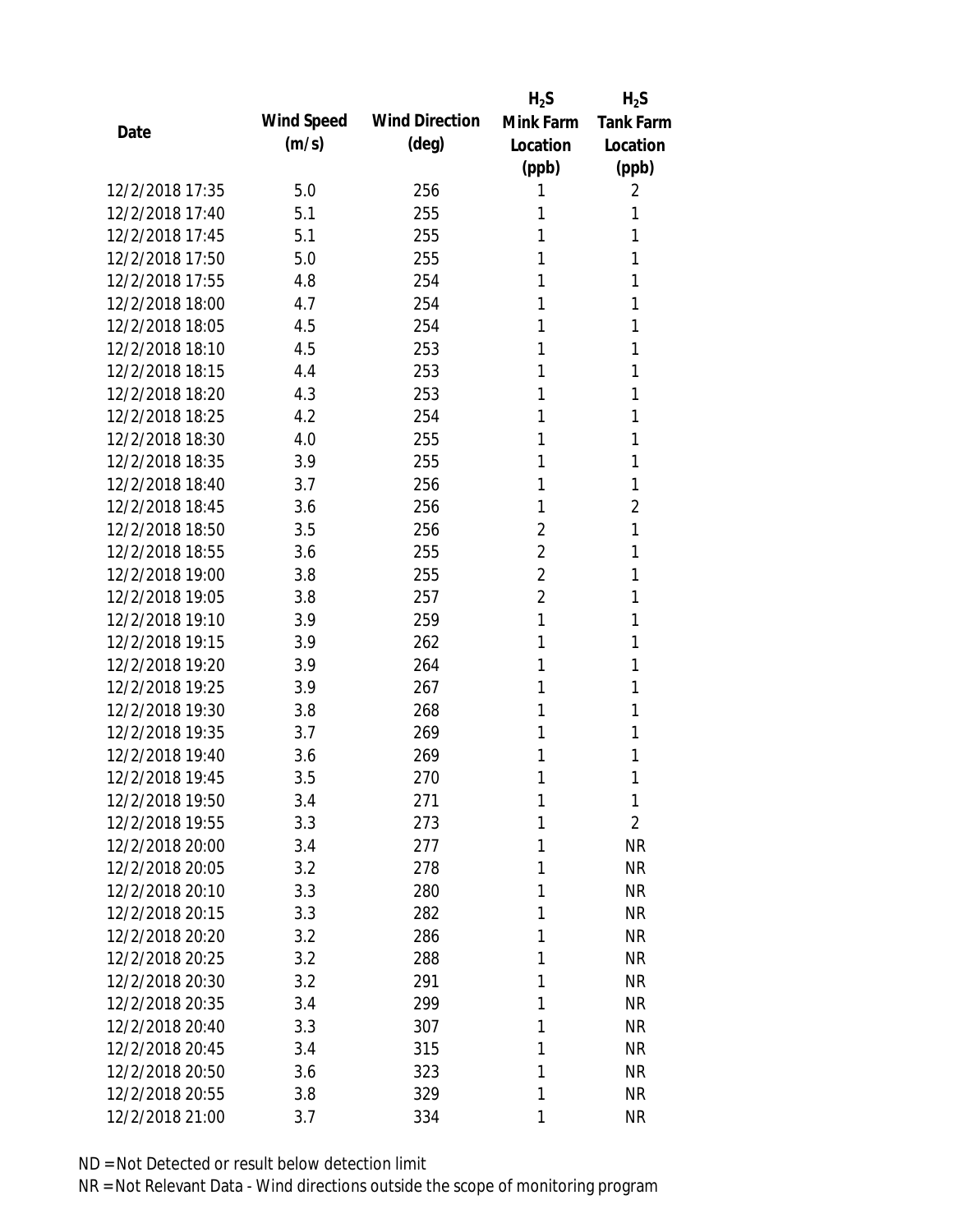|                 |            |                       | $H_2S$         | $H_2S$           |
|-----------------|------------|-----------------------|----------------|------------------|
| Date            | Wind Speed | <b>Wind Direction</b> | Mink Farm      | <b>Tank Farm</b> |
|                 | (m/s)      | $(\text{deg})$        | Location       | Location         |
|                 |            |                       | (ppb)          | (ppb)            |
| 12/2/2018 21:05 | 3.7        | 338                   | 1              | <b>NR</b>        |
| 12/2/2018 21:10 | 3.7        | 341                   | 1              | <b>NR</b>        |
| 12/2/2018 21:15 | 3.5        | 344                   | 1              | <b>NR</b>        |
| 12/2/2018 21:20 | 3.4        | 346                   | 1              | <b>NR</b>        |
| 12/2/2018 21:25 | 3.3        | 348                   | 1              | <b>NR</b>        |
| 12/2/2018 21:30 | 3.3        | 349                   | 1              | <b>NR</b>        |
| 12/2/2018 21:35 | 3.3        | 349                   | 1              | <b>NR</b>        |
| 12/2/2018 21:40 | 3.2        | 348                   | 1              | <b>NR</b>        |
| 12/2/2018 21:45 | 3.3        | 347                   | 1              | <b>NR</b>        |
| 12/2/2018 21:50 | 3.4        | 346                   | 1              | <b>NR</b>        |
| 12/2/2018 21:55 | 3.3        | 345                   | 1              | <b>NR</b>        |
| 12/2/2018 22:00 | 3.2        | 345                   | 1              | <b>NR</b>        |
| 12/2/2018 22:05 | 3.2        | 344                   | 1              | <b>NR</b>        |
| 12/2/2018 22:10 | 3.1        | 343                   | 1              | <b>NR</b>        |
| 12/2/2018 22:15 | 3.1        | 342                   | 1              | <b>NR</b>        |
| 12/2/2018 22:20 | 3.0        | 343                   | 1              | <b>NR</b>        |
| 12/2/2018 22:25 | 3.1        | 341                   | 1              | <b>NR</b>        |
| 12/2/2018 22:30 | 3.1        | 342                   | 1              | <b>NR</b>        |
| 12/2/2018 22:35 | 3.2        | 341                   | $\overline{2}$ | <b>NR</b>        |
| 12/2/2018 22:40 | 3.4        | 343                   | $\overline{2}$ | <b>NR</b>        |
| 12/2/2018 22:45 | 3.3        | 345                   | $\overline{2}$ | <b>NR</b>        |
| 12/2/2018 22:50 | 3.4        | 344                   | $\overline{2}$ | <b>NR</b>        |
| 12/2/2018 22:55 | 3.4        | 344                   | $\overline{2}$ | <b>NR</b>        |
| 12/2/2018 23:00 | 3.5        | 343                   | $\overline{2}$ | <b>NR</b>        |
| 12/2/2018 23:05 | 3.4        | 342                   | $\mathbf{1}$   | <b>NR</b>        |
| 12/2/2018 23:10 | 3.2        | 341                   | 1              | <b>NR</b>        |
| 12/2/2018 23:15 | 3.3        | 339                   | 1              | <b>NR</b>        |
| 12/2/2018 23:20 | 3.4        | 339                   | $\mathbf{1}$   | <b>NR</b>        |
| 12/2/2018 23:25 | 3.4        | 340                   | 1              | <b>NR</b>        |
| 12/2/2018 23:30 | 3.4        | 340                   | 1              | <b>NR</b>        |
| 12/2/2018 23:35 | 3.4        | 340                   | 1              | <b>NR</b>        |
| 12/2/2018 23:40 | 3.4        | 339                   | 1              | <b>NR</b>        |
| 12/2/2018 23:45 | 3.3        | 339                   | 1              | <b>NR</b>        |
| 12/2/2018 23:50 | 3.2        | 339                   | 1              | <b>NR</b>        |
| 12/2/2018 23:55 | 3.2        | 338                   | 1              | <b>NR</b>        |
| 12/2/2018 24:00 | 3.2        | 339                   | 1              | <b>NR</b>        |
| 12/3/2018 00:05 | 3.4        | 341                   | 1              | <b>NR</b>        |
| 12/3/2018 00:10 | 3.3        | 341                   | 1              | <b>NR</b>        |
| 12/3/2018 00:15 | 3.4        | 341                   | 1              | <b>NR</b>        |
| 12/3/2018 00:20 | 3.4        | 341                   | 1              | <b>NR</b>        |
| 12/3/2018 00:25 | 3.3        | 342                   | 1              | <b>NR</b>        |
| 12/3/2018 00:30 | 3.2        | 341                   | 1              | <b>NR</b>        |
|                 |            |                       |                |                  |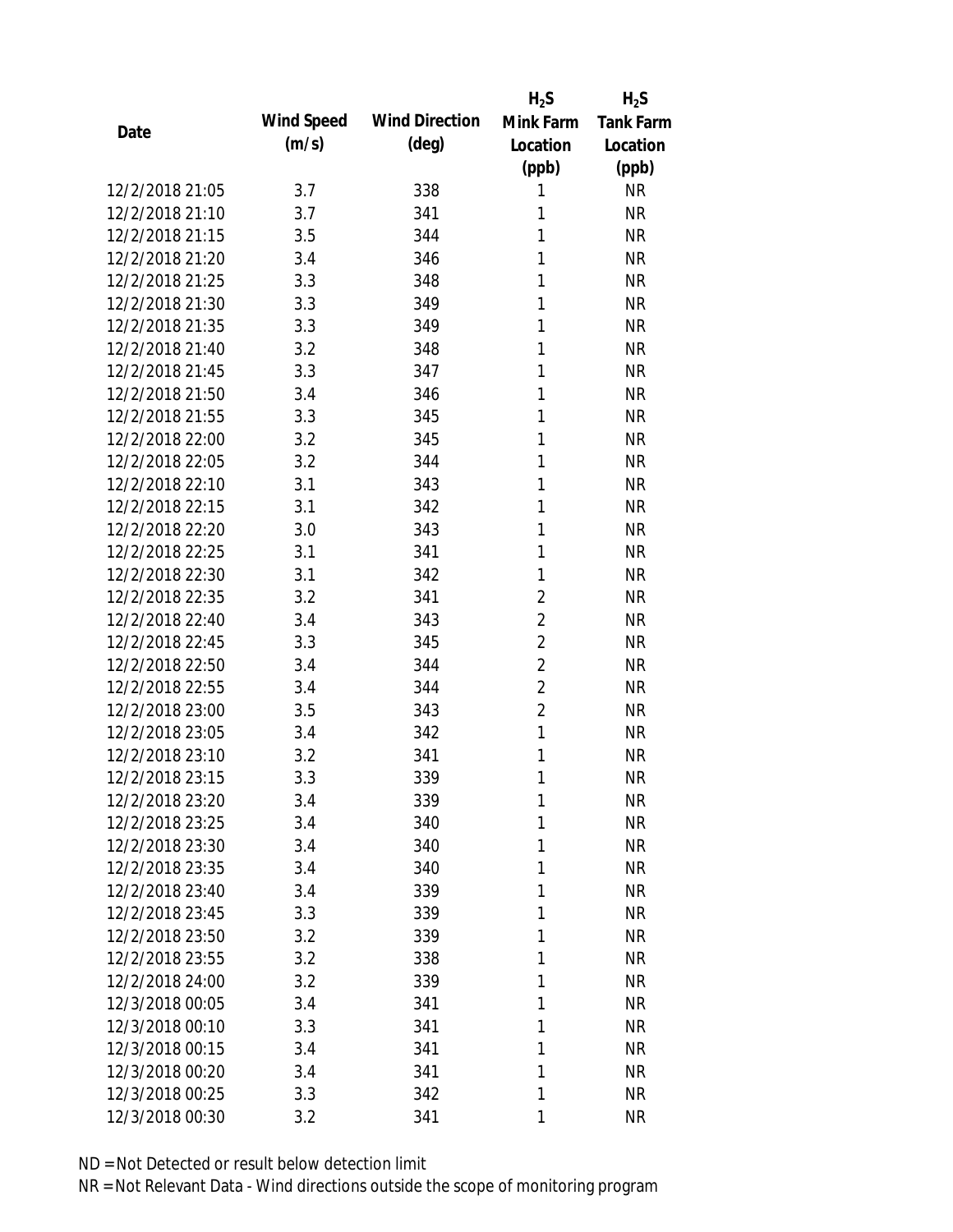|                 |            |                       | $H_2S$         | $H_2S$           |
|-----------------|------------|-----------------------|----------------|------------------|
| Date            | Wind Speed | <b>Wind Direction</b> | Mink Farm      | <b>Tank Farm</b> |
|                 | (m/s)      | $(\text{deg})$        | Location       | Location         |
|                 |            |                       | (ppb)          | (ppb)            |
| 12/3/2018 00:35 | 3.0        | 338                   | 1              | <b>NR</b>        |
| 12/3/2018 00:40 | 3.0        | 339                   | 1              | <b>NR</b>        |
| 12/3/2018 00:45 | 3.1        | 339                   | 1              | <b>NR</b>        |
| 12/3/2018 00:50 | 3.1        | 338                   | 1              | <b>NR</b>        |
| 12/3/2018 00:55 | 3.1        | 336                   | 1              | <b>NR</b>        |
| 12/3/2018 01:00 | 3.1        | 337                   | 1              | <b>NR</b>        |
| 12/3/2018 01:05 | 3.3        | 337                   | 1              | <b>NR</b>        |
| 12/3/2018 01:10 | 3.3        | 337                   | 1              | <b>NR</b>        |
| 12/3/2018 01:15 | 3.1        | 338                   | 1              | <b>NR</b>        |
| 12/3/2018 01:20 | 3.0        | 339                   | 1              | <b>NR</b>        |
| 12/3/2018 01:25 | 3.1        | 340                   | 1              | <b>NR</b>        |
| 12/3/2018 01:30 | 3.1        | 339                   | 1              | <b>NR</b>        |
| 12/3/2018 01:35 | 3.0        | 339                   | 1              | <b>NR</b>        |
| 12/3/2018 01:40 | 2.9        | 339                   | 1              | <b>NR</b>        |
| 12/3/2018 01:45 | 3.1        | 339                   | 1              | <b>NR</b>        |
| 12/3/2018 01:50 | 3.1        | 340                   | 1              | <b>NR</b>        |
| 12/3/2018 01:55 | 3.1        | 340                   | 1              | <b>NR</b>        |
| 12/3/2018 02:00 | 3.0        | 341                   | 1              | <b>NR</b>        |
| 12/3/2018 02:05 | 3.0        | 341                   | 1              | <b>NR</b>        |
| 12/3/2018 02:10 | 3.1        | 342                   | 1              | <b>NR</b>        |
| 12/3/2018 02:15 | 3.1        | 342                   | 1              | <b>NR</b>        |
| 12/3/2018 02:20 | 3.3        | 340                   | 1              | <b>NR</b>        |
| 12/3/2018 02:25 | 3.3        | 340                   | 1              | <b>NR</b>        |
| 12/3/2018 02:30 | 3.5        | 340                   | 1              | <b>NR</b>        |
| 12/3/2018 02:35 | 3.6        | 339                   | 1              | <b>NR</b>        |
| 12/3/2018 02:40 | 3.6        | 339                   | 1              | <b>NR</b>        |
| 12/3/2018 02:45 | 3.6        | 339                   | 1              | <b>NR</b>        |
| 12/3/2018 02:50 | 3.4        | 340                   | $\overline{2}$ | <b>NR</b>        |
| 12/3/2018 02:55 | 3.5        | 341                   | 1              | <b>NR</b>        |
| 12/3/2018 03:00 | 3.5        | 342                   | 1              | <b>NR</b>        |
| 12/3/2018 03:05 | 3.3        | 342                   | 1              | <b>NR</b>        |
| 12/3/2018 03:10 | 3.3        | 342                   | 1              | <b>NR</b>        |
| 12/3/2018 03:15 | 3.3        | 343                   | 1              | <b>NR</b>        |
| 12/3/2018 03:20 | 3.4        | 343                   | 1              | <b>NR</b>        |
| 12/3/2018 03:25 | 3.3        | 343                   | $\mathbf{1}$   | <b>NR</b>        |
| 12/3/2018 03:30 | 3.2        | 343                   | 1              | <b>NR</b>        |
| 12/3/2018 03:35 | 3.3        | 344                   | 1              | <b>NR</b>        |
| 12/3/2018 03:40 | 3.4        | 345                   | 1              | <b>NR</b>        |
| 12/3/2018 03:45 | 3.4        | 345                   | 1              | <b>NR</b>        |
| 12/3/2018 03:50 | 3.4        | 346                   | 1              | <b>NR</b>        |
| 12/3/2018 03:55 | 3.2        | 348                   | 1              | <b>NR</b>        |
| 12/3/2018 04:00 | 3.4        | 348                   | 1              | <b>NR</b>        |
|                 |            |                       |                |                  |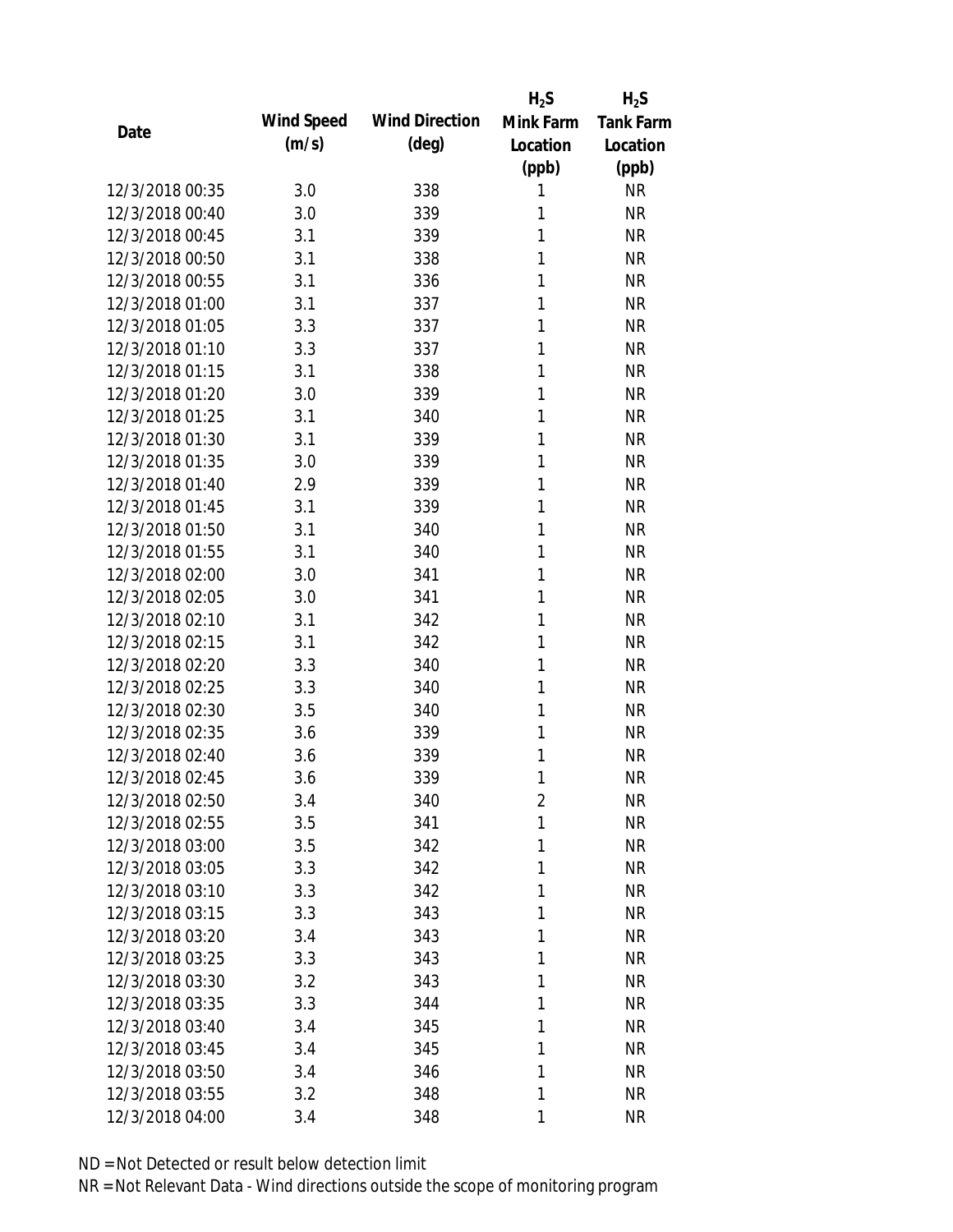|                 |            |                       | $H_2S$    | $H_2S$           |
|-----------------|------------|-----------------------|-----------|------------------|
| Date            | Wind Speed | <b>Wind Direction</b> | Mink Farm | <b>Tank Farm</b> |
|                 | (m/s)      | $(\text{deg})$        | Location  | Location         |
|                 |            |                       | (ppb)     | (ppb)            |
| 12/3/2018 04:05 | 3.3        | 349                   | 1         | <b>NR</b>        |
| 12/3/2018 04:10 | 3.4        | 350                   | 1         | <b>NR</b>        |
| 12/3/2018 04:15 | 3.3        | 349                   | 1         | <b>NR</b>        |
| 12/3/2018 04:20 | 3.2        | 349                   | 1         | <b>NR</b>        |
| 12/3/2018 04:25 | 3.2        | 348                   | 1         | <b>NR</b>        |
| 12/3/2018 04:30 | 3.0        | 348                   | 1         | <b>NR</b>        |
| 12/3/2018 04:35 | 2.9        | 348                   | 1         | <b>NR</b>        |
| 12/3/2018 04:40 | 2.6        | 348                   | 1         | <b>NR</b>        |
| 12/3/2018 04:45 | 2.5        | 349                   | 1         | <b>NR</b>        |
| 12/3/2018 04:50 | 2.6        | 349                   | 1         | <b>NR</b>        |
| 12/3/2018 04:55 | 2.7        | 348                   | 1         | <b>NR</b>        |
| 12/3/2018 05:00 | 2.5        | 346                   | 1         | <b>NR</b>        |
| 12/3/2018 05:05 | 2.5        | 345                   | 1         | <b>NR</b>        |
| 12/3/2018 05:10 | 2.5        | 344                   | 1         | <b>NR</b>        |
| 12/3/2018 05:15 | 2.6        | 344                   | 1         | <b>NR</b>        |
| 12/3/2018 05:20 | 2.5        | 343                   | 1         | <b>NR</b>        |
| 12/3/2018 05:25 | 2.5        | 342                   | 1         | <b>NR</b>        |
| 12/3/2018 05:30 | 2.6        | 344                   | 1         | <b>NR</b>        |
| 12/3/2018 05:35 | 2.7        | 345                   | 1         | <b>NR</b>        |
| 12/3/2018 05:40 | 2.7        | 344                   | 1         | <b>NR</b>        |
| 12/3/2018 05:45 | 2.5        | 343                   | 1         | <b>NR</b>        |
| 12/3/2018 05:50 | 2.5        | 343                   | 1         | <b>NR</b>        |
| 12/3/2018 05:55 | 2.5        | 342                   | 1         | <b>NR</b>        |
| 12/3/2018 06:00 | 2.6        | 342                   | 1         | <b>NR</b>        |
| 12/3/2018 06:05 | 2.6        | 340                   | 1         | <b>NR</b>        |
| 12/3/2018 06:10 | 2.7        | 340                   | 1         | <b>NR</b>        |
| 12/3/2018 06:15 | 2.8        | 338                   | 1         | <b>NR</b>        |
| 12/3/2018 06:20 | 2.9        | 339                   | 1         | <b>NR</b>        |
| 12/3/2018 06:25 | 2.9        | 340                   | 1         | <b>NR</b>        |
| 12/3/2018 06:30 | 2.9        | 339                   | ND        | <b>NR</b>        |
| 12/3/2018 06:35 | 2.9        | 339                   | <b>ND</b> | <b>NR</b>        |
| 12/3/2018 06:40 | 2.7        | 339                   | <b>ND</b> | <b>NR</b>        |
| 12/3/2018 06:45 | 2.6        | 341                   | <b>ND</b> | <b>NR</b>        |
| 12/3/2018 06:50 | 2.6        | 340                   | <b>ND</b> | <b>NR</b>        |
| 12/3/2018 06:55 | 2.5        | 340                   | <b>ND</b> | NR               |
| 12/3/2018 07:00 | 2.6        | 341                   | 1         | <b>NR</b>        |
| 12/3/2018 07:05 | 2.5        | 341                   | 1         | <b>NR</b>        |
| 12/3/2018 07:10 | 2.6        | 342                   | 1         | <b>NR</b>        |
| 12/3/2018 07:15 | 2.7        | 341                   | 1         | <b>NR</b>        |
| 12/3/2018 07:20 | 2.6        | 341                   | 1         | <b>NR</b>        |
| 12/3/2018 07:25 | 2.6        | 340                   | 1         | <b>NR</b>        |
| 12/3/2018 07:30 | 2.5        | 339                   | 1         | <b>NR</b>        |
|                 |            |                       |           |                  |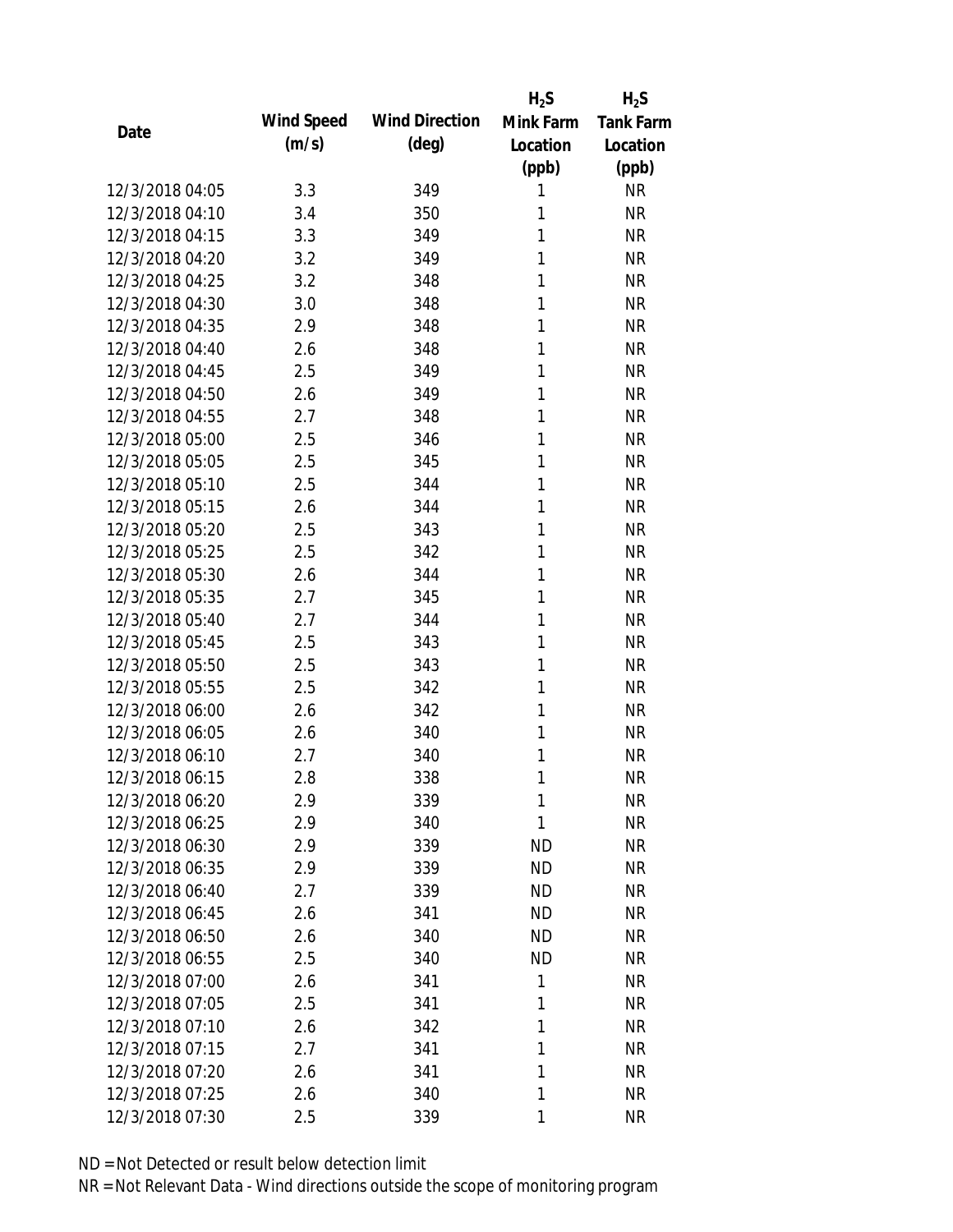|                 |            |                       | $H_2S$         | $H_2S$           |
|-----------------|------------|-----------------------|----------------|------------------|
| Date            | Wind Speed | <b>Wind Direction</b> | Mink Farm      | <b>Tank Farm</b> |
|                 | (m/s)      | $(\text{deg})$        | Location       | Location         |
|                 |            |                       | (ppb)          | (ppb)            |
| 12/3/2018 07:35 | 2.5        | 339                   | 1              | <b>NR</b>        |
| 12/3/2018 07:40 | 2.5        | 338                   | $\overline{2}$ | <b>NR</b>        |
| 12/3/2018 07:45 | 2.5        | 339                   | 1              | <b>NR</b>        |
| 12/3/2018 07:50 | 2.4        | 340                   | 1              | <b>NR</b>        |
| 12/3/2018 07:55 | 2.5        | 340                   | 1              | <b>NR</b>        |
| 12/3/2018 08:00 | 2.5        | 340                   | 1              | <b>NR</b>        |
| 12/3/2018 08:05 | 2.4        | 340                   | 1              | <b>NR</b>        |
| 12/3/2018 08:10 | 2.4        | 341                   | 1              | <b>NR</b>        |
| 12/3/2018 08:15 | 2.6        | 341                   | 1              | <b>NR</b>        |
| 12/3/2018 08:20 | 2.6        | 340                   | 1              | <b>NR</b>        |
| 12/3/2018 08:25 | 2.6        | 341                   | 1              | <b>NR</b>        |
| 12/3/2018 08:30 | 2.6        | 341                   | 1              | <b>NR</b>        |
| 12/3/2018 08:35 | 2.8        | 341                   | 1              | <b>NR</b>        |
| 12/3/2018 08:40 | 2.8        | 340                   | 1              | <b>NR</b>        |
| 12/3/2018 08:45 | 2.8        | 339                   | 1              | <b>NR</b>        |
| 12/3/2018 08:50 | 2.8        | 338                   | 1              | <b>NR</b>        |
| 12/3/2018 08:55 | 3.0        | 337                   | 1              | <b>NR</b>        |
| 12/3/2018 09:00 | 3.0        | 337                   | 1              | <b>NR</b>        |
| 12/3/2018 09:05 | 3.0        | 337                   | 1              | <b>NR</b>        |
| 12/3/2018 09:10 | 3.1        | 337                   | 1              | <b>NR</b>        |
| 12/3/2018 09:15 | 3.2        | 338                   | 1              | <b>NR</b>        |
| 12/3/2018 09:20 | 3.2        | 338                   | 1              | <b>NR</b>        |
| 12/3/2018 09:25 | 3.1        | 338                   | 1              | <b>NR</b>        |
| 12/3/2018 09:30 | 3.0        | 339                   | 1              | <b>NR</b>        |
| 12/3/2018 09:35 | 2.9        | 341                   | 1              | <b>NR</b>        |
| 12/3/2018 09:40 | 2.8        | 341                   | 1              | <b>NR</b>        |
| 12/3/2018 09:45 | 2.8        | 342                   | 1              | <b>NR</b>        |
| 12/3/2018 09:50 | 2.8        | 343                   | 1              | <b>NR</b>        |
| 12/3/2018 09:55 | 2.9        | 343                   | 1              | <b>NR</b>        |
| 12/3/2018 10:00 | 3.1        | 342                   | 1              | <b>NR</b>        |
| 12/3/2018 10:05 | 3.3        | 342                   | 1              | <b>NR</b>        |
| 12/3/2018 10:10 | 3.4        | 343                   | 1              | NR               |
| 12/3/2018 10:15 | 3.4        | 344                   | 1              | <b>NR</b>        |
| 12/3/2018 10:20 | 3.5        | 344                   | 1              | <b>NR</b>        |
| 12/3/2018 10:25 | 3.4        | 346                   | 1              | <b>NR</b>        |
| 12/3/2018 10:30 | 3.5        | 346                   | 1              | <b>NR</b>        |
| 12/3/2018 10:35 | 3.5        | 347                   | 1              | <b>NR</b>        |
| 12/3/2018 10:40 | 3.6        | 350                   | 1              | <b>NR</b>        |
| 12/3/2018 10:45 | 3.6        | 351                   | 1              | <b>NR</b>        |
| 12/3/2018 10:50 | 3.8        | 351                   | ND             | NR               |
| 12/3/2018 10:55 | 3.7        | 352                   | 1              | <b>NR</b>        |
| 12/3/2018 11:00 | 3.8        | 354                   | 1              | <b>NR</b>        |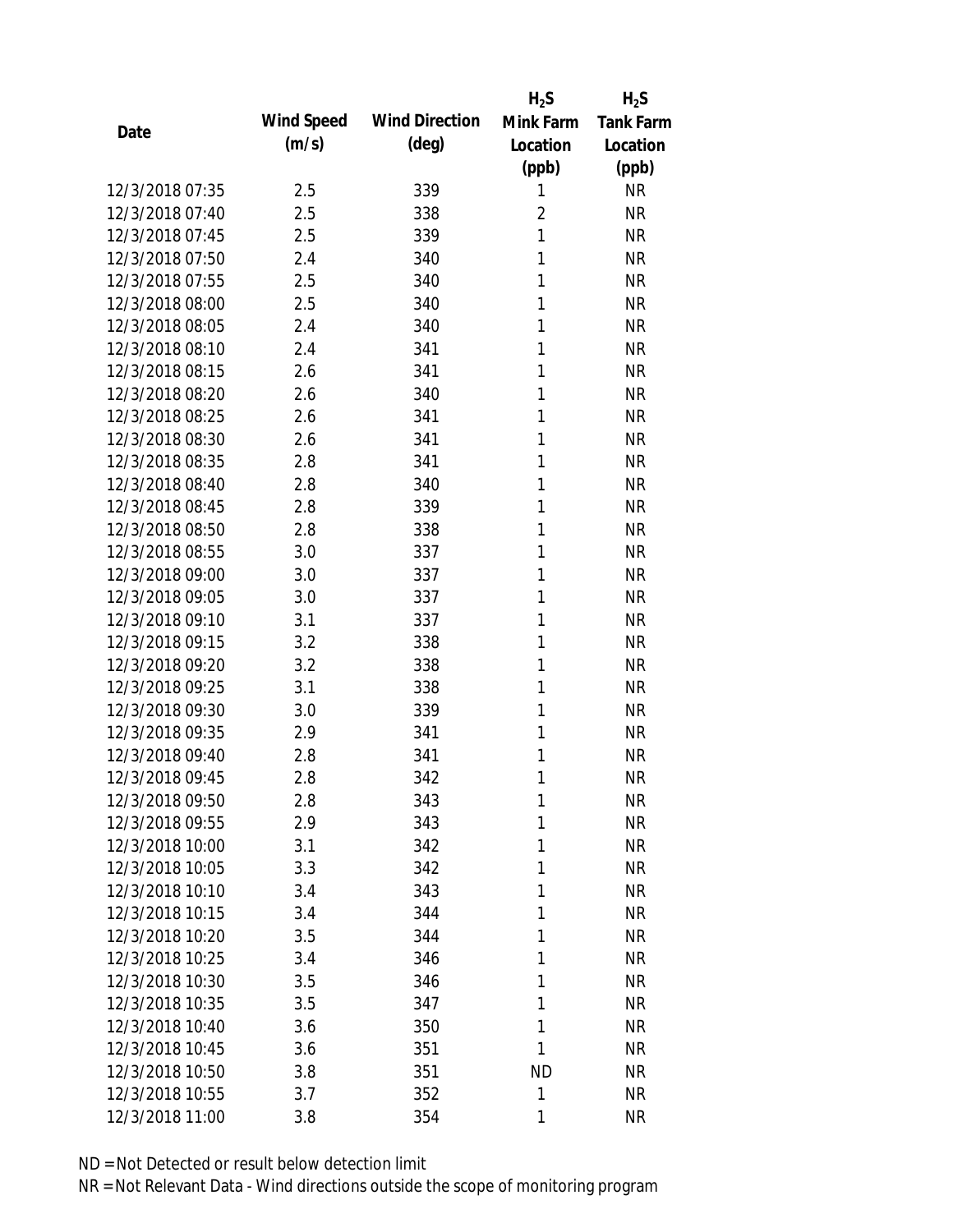|                 |            |                       | $H_2S$    | $H_2S$           |
|-----------------|------------|-----------------------|-----------|------------------|
|                 | Wind Speed | <b>Wind Direction</b> | Mink Farm | <b>Tank Farm</b> |
| Date            | (m/s)      | $(\text{deg})$        | Location  | Location         |
|                 |            |                       | (ppb)     | (ppb)            |
| 12/3/2018 11:05 | 3.8        | 354                   | 1         | <b>NR</b>        |
| 12/3/2018 11:10 | 3.8        | 355                   | 1         | <b>NR</b>        |
| 12/3/2018 11:15 | 3.8        | 355                   | 1         | <b>NR</b>        |
| 12/3/2018 11:20 | 3.7        | 357                   | 1         | <b>NR</b>        |
| 12/3/2018 11:25 | 3.9        | 357                   | 1         | <b>NR</b>        |
| 12/3/2018 11:30 | 4.0        | 358                   | 1         | <b>NR</b>        |
| 12/3/2018 11:35 | 4.1        | 358                   | 1         | <b>NR</b>        |
| 12/3/2018 11:40 | 4.2        | 358                   | 1         | <b>NR</b>        |
| 12/3/2018 11:45 | 4.2        | 360                   | 1         | <b>NR</b>        |
| 12/3/2018 11:50 | 4.3        | 360                   | 1         | <b>NR</b>        |
| 12/3/2018 11:55 | 4.2        | 360                   | 1         | <b>NR</b>        |
| 12/3/2018 12:00 | 4.2        | 360                   | 1         | <b>NR</b>        |
| 12/3/2018 12:05 | 4.2        | 1                     | 1         | <b>NR</b>        |
| 12/3/2018 12:10 | 4.2        | $\overline{2}$        | 1         | <b>NR</b>        |
| 12/3/2018 12:15 | 4.4        | 360                   | 1         | <b>NR</b>        |
| 12/3/2018 12:20 | 4.5        | 359                   | 1         | <b>NR</b>        |
| 12/3/2018 12:25 | 4.7        | 360                   | 1         | <b>NR</b>        |
| 12/3/2018 12:30 | 4.8        | 360                   | 1         | <b>NR</b>        |
| 12/3/2018 12:35 | 4.7        | 360                   | 1         | <b>NR</b>        |
| 12/3/2018 12:40 | 4.8        | 358                   | 1         | <b>NR</b>        |
| 12/3/2018 12:45 | 4.7        | 358                   | 1         | <b>NR</b>        |
| 12/3/2018 12:50 | 4.6        | 360                   | 1         | <b>NR</b>        |
| 12/3/2018 12:55 | 4.5        | 358                   | 1         | <b>NR</b>        |
| 12/3/2018 13:00 | 4.6        | 355                   | 1         | <b>NR</b>        |
| 12/3/2018 13:05 | 4.5        | 355                   | 1         | <b>NR</b>        |
| 12/3/2018 13:10 | 4.3        | 356                   | 1         | <b>NR</b>        |
| 12/3/2018 13:15 | 4.4        | 357                   | 1         | <b>NR</b>        |
| 12/3/2018 13:20 | 4.5        | 356                   | 1         | <b>NR</b>        |
| 12/3/2018 13:25 | 4.5        | 355                   | 1         | <b>NR</b>        |
| 12/3/2018 13:30 | 4.4        | 357                   | 1         | <b>NR</b>        |
| 12/3/2018 13:35 | 4.5        | 357                   | 1         | <b>NR</b>        |
| 12/3/2018 13:40 | 4.5        | 355                   | 1         | <b>NR</b>        |
| 12/3/2018 13:45 | 4.4        | 354                   | 1         | <b>NR</b>        |
| 12/3/2018 13:50 | 4.3        | 354                   | 1         | <b>NR</b>        |
| 12/3/2018 13:55 | 4.1        | 356                   | 1         | <b>NR</b>        |
| 12/3/2018 14:00 | 4.0        | 356                   | 1         | <b>NR</b>        |
| 12/3/2018 14:05 | 3.8        | 357                   | 1         | <b>NR</b>        |
| 12/3/2018 14:10 | 3.8        | 358                   | 1         | <b>NR</b>        |
| 12/3/2018 14:15 | 3.5        | 359                   | 1         | <b>NR</b>        |
| 12/3/2018 14:20 | 3.4        | 357                   | 1         | <b>NR</b>        |
| 12/3/2018 14:25 | 3.7        | 357                   | 1         | <b>NR</b>        |
| 12/3/2018 14:30 | 3.9        | 356                   | 1         | <b>NR</b>        |
|                 |            |                       |           |                  |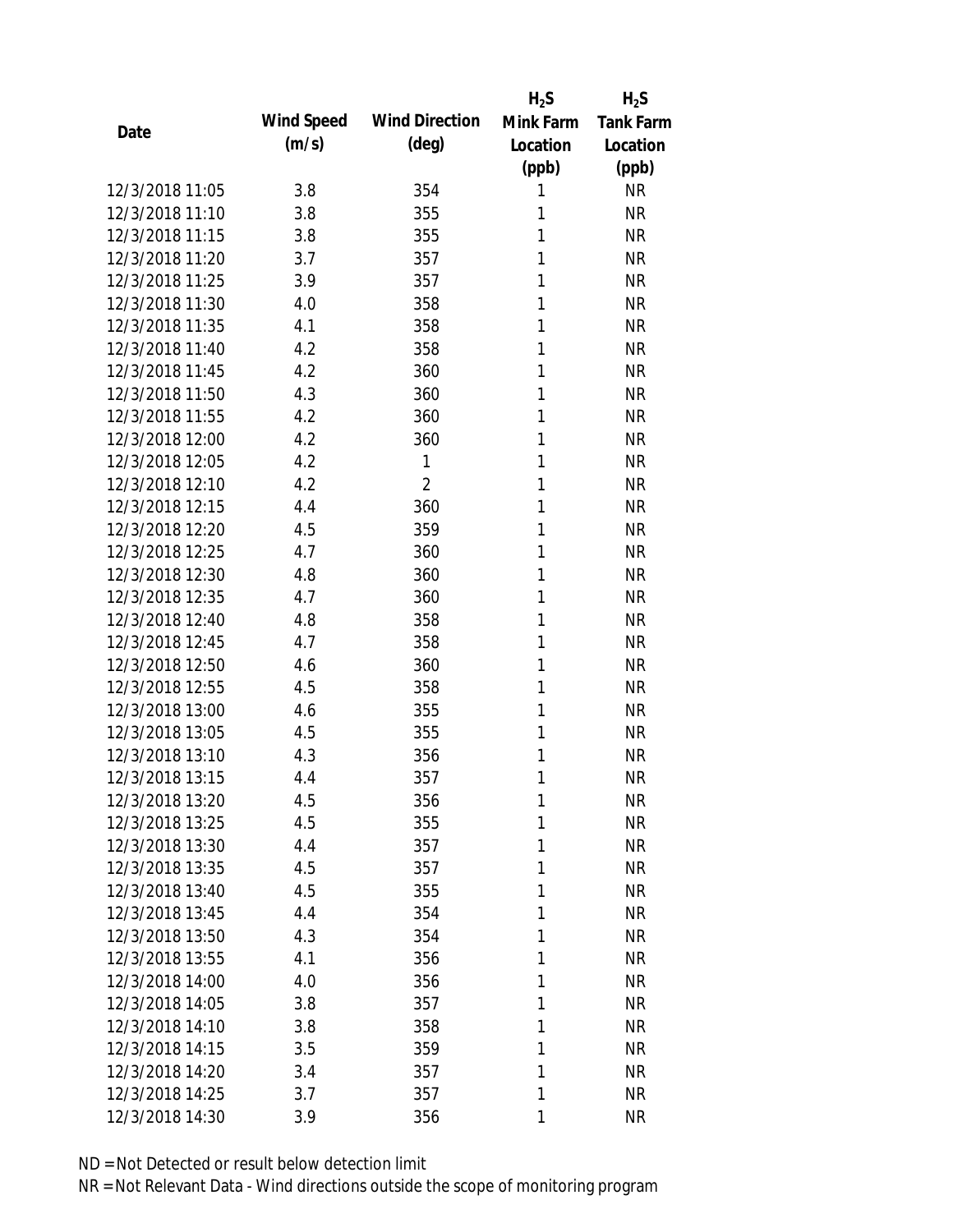|                                    |            |                       | $H_2S$    | $H_2S$           |
|------------------------------------|------------|-----------------------|-----------|------------------|
| Date                               | Wind Speed | <b>Wind Direction</b> | Mink Farm | <b>Tank Farm</b> |
|                                    | (m/s)      | $(\text{deg})$        | Location  | Location         |
|                                    |            |                       | (ppb)     | (ppb)            |
| 12/3/2018 14:35                    | 4.0        | 357                   | 1         | <b>NR</b>        |
| 12/3/2018 14:40                    | 3.9        | 356                   | 1         | <b>NR</b>        |
| 12/3/2018 14:45                    | 4.1        | 358                   | 1         | <b>NR</b>        |
| 12/3/2018 14:50                    | 4.2        | 359                   | 1         | <b>NR</b>        |
| 12/3/2018 14:55                    | 4.0        | 359                   | 1         | <b>NR</b>        |
| 12/3/2018 15:00                    | 3.6        | 358                   | 1         | <b>NR</b>        |
| 12/3/2018 15:05                    | 3.7        | 357                   | 1         | <b>NR</b>        |
| 12/3/2018 15:10                    | 3.8        | 355                   | 1         | <b>NR</b>        |
| 12/3/2018 15:15                    | 3.8        | 354                   | 1         | <b>NR</b>        |
| 12/3/2018 15:20                    | 4.0        | 354                   | 1         | <b>NR</b>        |
| 12/3/2018 15:25                    | 4.0        | 353                   | 1         | <b>NR</b>        |
| 12/3/2018 15:30                    | 4.1        | 354                   | 1         | <b>NR</b>        |
| 12/3/2018 15:35                    | 3.9        | 353                   | 1         | <b>NR</b>        |
| 12/3/2018 15:40                    | 3.9        | 353                   | 1         | <b>NR</b>        |
| 12/3/2018 15:45                    | 3.8        | 353                   | 1         | <b>NR</b>        |
| 12/3/2018 15:50                    | 3.5        | 352                   | 1         | <b>NR</b>        |
| 12/3/2018 15:55                    | 3.5        | 353                   | 1         | <b>NR</b>        |
| 12/3/2018 16:00                    | 3.6        | 353                   | 1         | <b>NR</b>        |
| 12/3/2018 16:05                    | 3.6        | 354                   | 1         | <b>NR</b>        |
| 12/3/2018 16:10                    | 3.5        | 353                   | 1         | <b>NR</b>        |
| 12/3/2018 16:15                    | 3.5        | 353                   | 1         | <b>NR</b>        |
| 12/3/2018 16:20                    | 3.7        | 351                   | 1         | <b>NR</b>        |
| 12/3/2018 16:25                    | 3.6        | 350                   | 1         | <b>NR</b>        |
| 12/3/2018 16:30                    | 3.5        | 349                   | 1         | <b>NR</b>        |
| 12/3/2018 16:35                    | 3.5        | 350                   | 1         | <b>NR</b>        |
| 12/3/2018 16:40                    | 3.6        | 350                   | 1         | <b>NR</b>        |
| 12/3/2018 16:45                    | 3.6        | 350                   | 1         | <b>NR</b>        |
| 12/3/2018 16:50                    | 3.5        | 352                   | 1         | <b>NR</b>        |
| 12/3/2018 16:55                    | 3.5        | 350                   | 1         | <b>NR</b>        |
| 12/3/2018 17:00                    | 3.6        | 350                   | 1         | <b>NR</b>        |
| 12/3/2018 17:05                    | 3.9        | 348                   | 1         | <b>NR</b>        |
| 12/3/2018 17:10                    | 4.0        |                       | 1         | <b>NR</b>        |
| 12/3/2018 17:15                    | 4.1        | 349                   | 1         | <b>NR</b>        |
| 12/3/2018 17:20                    | 4.1        | 350                   | 1         | <b>NR</b>        |
|                                    |            | 351                   |           |                  |
| 12/3/2018 17:25<br>12/3/2018 17:30 | 4.1        | 352                   | 1         | <b>NR</b>        |
|                                    | 4.1        | 351                   | 1         | <b>NR</b>        |
| 12/3/2018 17:35                    | 3.8        | 352                   | 1         | <b>NR</b>        |
| 12/3/2018 17:40                    | 3.8        | 352                   | 1         | <b>NR</b>        |
| 12/3/2018 17:45                    | 3.8        | 352                   | 1         | <b>NR</b>        |
| 12/3/2018 17:50                    | 3.7        | 351                   | 1         | <b>NR</b>        |
| 12/3/2018 17:55                    | 3.8        | 353                   | 1         | <b>NR</b>        |
| 12/3/2018 18:00                    | 3.9        | 356                   | 1         | <b>NR</b>        |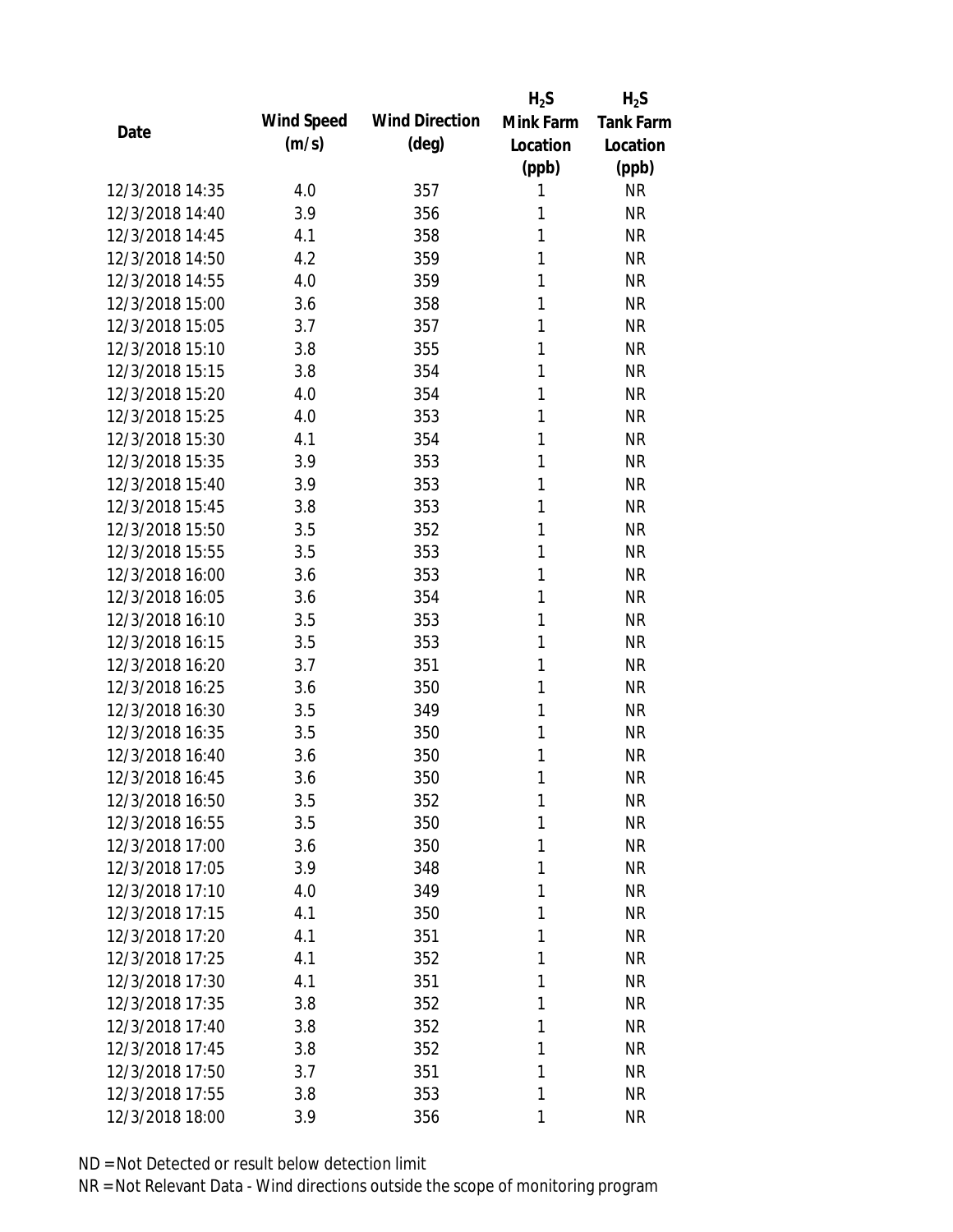|                 |            |                       | $H_2S$         | $H_2S$           |
|-----------------|------------|-----------------------|----------------|------------------|
| Date            | Wind Speed | <b>Wind Direction</b> | Mink Farm      | <b>Tank Farm</b> |
|                 | (m/s)      | $(\text{deg})$        | Location       | Location         |
|                 |            |                       | (ppb)          | (ppb)            |
| 12/3/2018 18:05 | 4.0        | 358                   | 1              | <b>NR</b>        |
| 12/3/2018 18:10 | 3.9        | 359                   | 1              | <b>NR</b>        |
| 12/3/2018 18:15 | 3.9        | 357                   | 1              | <b>NR</b>        |
| 12/3/2018 18:20 | 3.8        | 357                   | 1              | <b>NR</b>        |
| 12/3/2018 18:25 | 3.7        | 355                   | $\overline{2}$ | <b>NR</b>        |
| 12/3/2018 18:30 | 3.5        | 352                   | 1              | <b>NR</b>        |
| 12/3/2018 18:35 | 3.4        | 349                   | 1              | <b>NR</b>        |
| 12/3/2018 18:40 | 3.3        | 347                   | 1              | <b>NR</b>        |
| 12/3/2018 18:45 | 3.2        | 346                   | 1              | <b>NR</b>        |
| 12/3/2018 18:50 | 3.3        | 345                   | 1              | <b>NR</b>        |
| 12/3/2018 18:55 | 3.2        | 344                   | 1              | <b>NR</b>        |
| 12/3/2018 19:00 | 3.3        | 343                   | 1              | <b>NR</b>        |
| 12/3/2018 19:05 | 3.4        | 341                   | 1              | <b>NR</b>        |
| 12/3/2018 19:10 | 3.5        | 339                   | 1              | <b>NR</b>        |
| 12/3/2018 19:15 | 3.6        | 337                   | 1              | <b>NR</b>        |
| 12/3/2018 19:20 | 3.6        | 335                   | 1              | <b>NR</b>        |
| 12/3/2018 19:25 | 3.6        | 333                   | 1              | <b>NR</b>        |
| 12/3/2018 19:30 | 3.6        | 332                   | 1              | <b>NR</b>        |
| 12/3/2018 19:35 | 3.7        | 331                   | 1              | <b>NR</b>        |
| 12/3/2018 19:40 | 3.6        | 333                   | 1              | <b>NR</b>        |
| 12/3/2018 19:45 | 3.5        | 333                   | 1              | <b>NR</b>        |
| 12/3/2018 19:50 | 3.5        | 333                   | 1              | <b>NR</b>        |
| 12/3/2018 19:55 | 3.6        | 335                   | 1              | <b>NR</b>        |
| 12/3/2018 20:00 | 3.7        | 335                   | 1              | <b>NR</b>        |
| 12/3/2018 20:05 | 3.6        | 335                   | 1              | <b>NR</b>        |
| 12/3/2018 20:10 | 3.7        | 335                   | 1              | <b>NR</b>        |
| 12/3/2018 20:15 | 3.6        | 335                   | 1              | <b>NR</b>        |
| 12/3/2018 20:20 | 3.7        | 335                   | 1              | <b>NR</b>        |
| 12/3/2018 20:25 | 3.7        | 335                   | 1              | <b>NR</b>        |
| 12/3/2018 20:30 | 3.7        | 334                   | 1              | <b>NR</b>        |
| 12/3/2018 20:35 | 3.7        | 335                   | 1              | <b>NR</b>        |
| 12/3/2018 20:40 | 3.6        | 336                   | 1              | <b>NR</b>        |
| 12/3/2018 20:45 | 3.7        | 335                   | 1              | <b>NR</b>        |
| 12/3/2018 20:50 | 3.5        | 336                   | 1              | <b>NR</b>        |
| 12/3/2018 20:55 | 3.7        | 334                   | 1              | <b>NR</b>        |
| 12/3/2018 21:00 | 3.7        | 335                   | <b>ND</b>      | <b>NR</b>        |
| 12/3/2018 21:05 | 3.6        | 334                   | <b>ND</b>      | <b>NR</b>        |
| 12/3/2018 21:10 | 3.7        | 332                   | ND             | <b>NR</b>        |
| 12/3/2018 21:15 | 3.7        | 333                   | <b>ND</b>      | <b>NR</b>        |
| 12/3/2018 21:20 | 3.7        | 333                   | ND             | <b>NR</b>        |
| 12/3/2018 21:25 | 3.5        | 335                   | <b>ND</b>      | <b>NR</b>        |
| 12/3/2018 21:30 | 3.3        | 336                   | $\mathbf{1}$   | <b>NR</b>        |
|                 |            |                       |                |                  |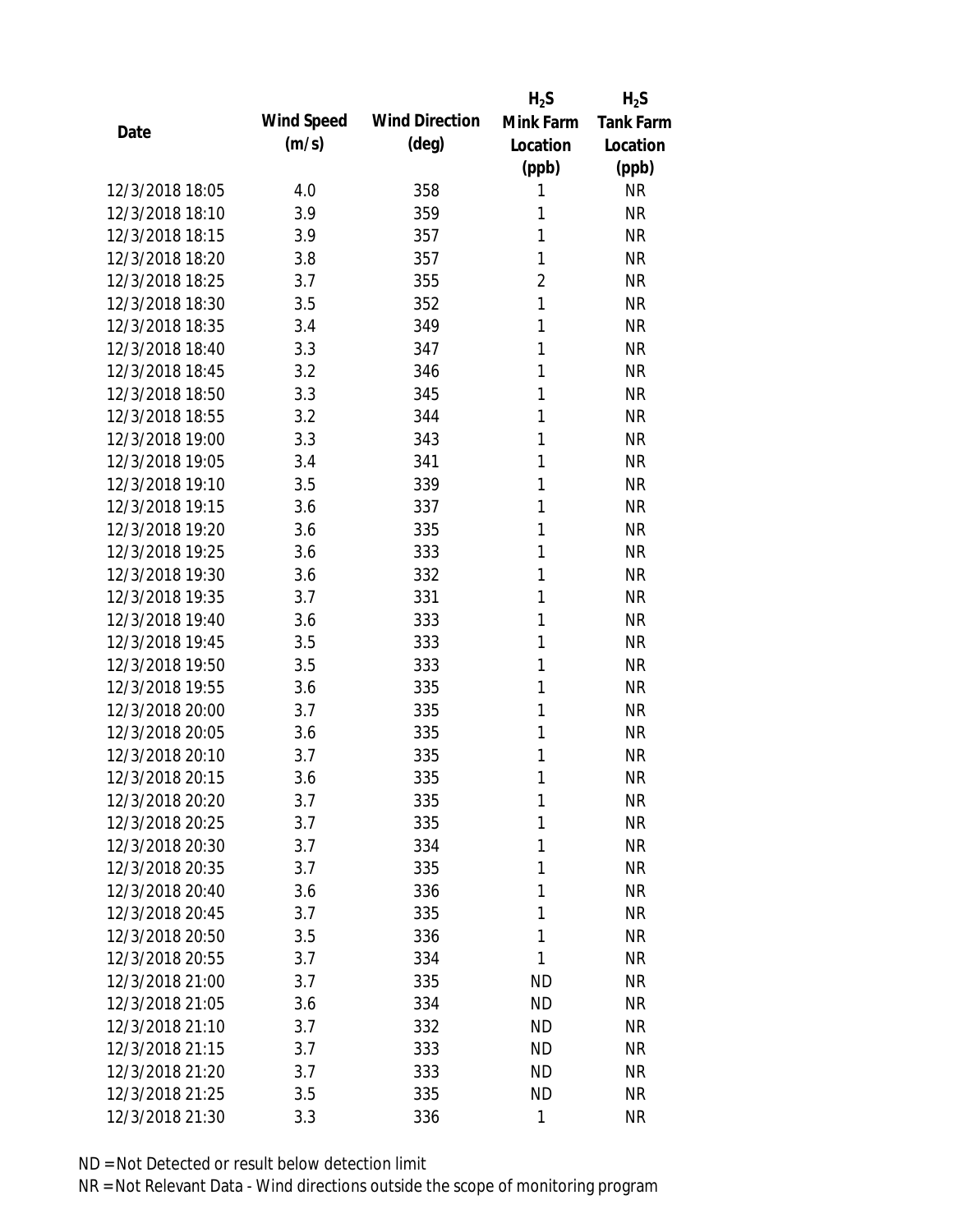|                 |            |                       | $H_2S$    | $H_2S$           |
|-----------------|------------|-----------------------|-----------|------------------|
| Date            | Wind Speed | <b>Wind Direction</b> | Mink Farm | <b>Tank Farm</b> |
|                 | (m/s)      | $(\text{deg})$        | Location  | Location         |
|                 |            |                       | (ppb)     | (ppb)            |
| 12/3/2018 21:35 | 3.4        | 336                   | 1         | <b>NR</b>        |
| 12/3/2018 21:40 | 3.5        | 336                   | 1         | <b>NR</b>        |
| 12/3/2018 21:45 | 3.6        | 335                   | 1         | <b>NR</b>        |
| 12/3/2018 21:50 | 3.7        | 334                   | 1         | <b>NR</b>        |
| 12/3/2018 21:55 | 3.9        | 332                   | 1         | <b>NR</b>        |
| 12/3/2018 22:00 | 3.9        | 332                   | 1         | <b>NR</b>        |
| 12/3/2018 22:05 | 3.6        | 332                   | 1         | <b>NR</b>        |
| 12/3/2018 22:10 | 3.2        | 334                   | 1         | <b>NR</b>        |
| 12/3/2018 22:15 | 3.0        | 336                   | 1         | <b>NR</b>        |
| 12/3/2018 22:20 | 3.0        | 338                   | 1         | <b>NR</b>        |
| 12/3/2018 22:25 | 3.0        | 340                   | 1         | <b>NR</b>        |
| 12/3/2018 22:30 | 3.0        | 340                   | 1         | <b>NR</b>        |
| 12/3/2018 22:35 | 3.3        | 339                   | 1         | <b>NR</b>        |
| 12/3/2018 22:40 | 3.5        | 339                   | 1         | <b>NR</b>        |
| 12/3/2018 22:45 | 3.5        | 338                   | 1         | <b>NR</b>        |
| 12/3/2018 22:50 | 3.3        | 336                   | 1         | <b>NR</b>        |
| 12/3/2018 22:55 | 3.2        | 336                   | 1         | <b>NR</b>        |
| 12/3/2018 23:00 | 3.2        | 337                   | 1         | <b>NR</b>        |
| 12/3/2018 23:05 | 3.1        | 337                   | 1         | <b>NR</b>        |
| 12/3/2018 23:10 | 3.2        | 338                   | 1         | <b>NR</b>        |
| 12/3/2018 23:15 | 2.9        | 339                   | 1         | <b>NR</b>        |
| 12/3/2018 23:20 | 3.0        | 340                   | 1         | <b>NR</b>        |
| 12/3/2018 23:25 | 3.2        | 338                   | 1         | <b>NR</b>        |
| 12/3/2018 23:30 | 3.2        | 338                   | 1         | <b>NR</b>        |
| 12/3/2018 23:35 | 3.3        | 337                   | 1         | <b>NR</b>        |
| 12/3/2018 23:40 | 3.3        | 336                   | 1         | <b>NR</b>        |
| 12/3/2018 23:45 | 3.5        | 333                   | 1         | <b>NR</b>        |
| 12/3/2018 23:50 | 3.3        | 332                   | 1         | <b>NR</b>        |
| 12/3/2018 23:55 | 3.1        | 332                   | 1         | <b>NR</b>        |
| 12/3/2018 24:00 | 3.1        | 331                   | 1         | <b>NR</b>        |
| 12/4/2018 00:05 | 3.0        | 332                   | 1         | <b>NR</b>        |
| 12/4/2018 00:10 | 2.9        | 332                   | 1         | <b>NR</b>        |
| 12/4/2018 00:15 | 2.6        | 336                   | 1         | <b>NR</b>        |
| 12/4/2018 00:20 | 2.6        | 338                   | 1         | <b>NR</b>        |
| 12/4/2018 00:25 | 2.6        | 338                   | 1         | <b>NR</b>        |
| 12/4/2018 00:30 | 2.6        | 339                   | 1         | <b>NR</b>        |
| 12/4/2018 00:35 | 2.5        | 338                   | 1         | <b>NR</b>        |
| 12/4/2018 00:40 | 2.3        | 340                   | 1         | <b>NR</b>        |
| 12/4/2018 00:45 | 2.3        | 338                   | 1         | <b>NR</b>        |
| 12/4/2018 00:50 | 2.1        | 337                   | 1         | <b>NR</b>        |
| 12/4/2018 00:55 | 1.9        | 337                   | <b>ND</b> | <b>NR</b>        |
| 12/4/2018 01:00 | 1.7        | 338                   | <b>ND</b> | <b>NR</b>        |
|                 |            |                       |           |                  |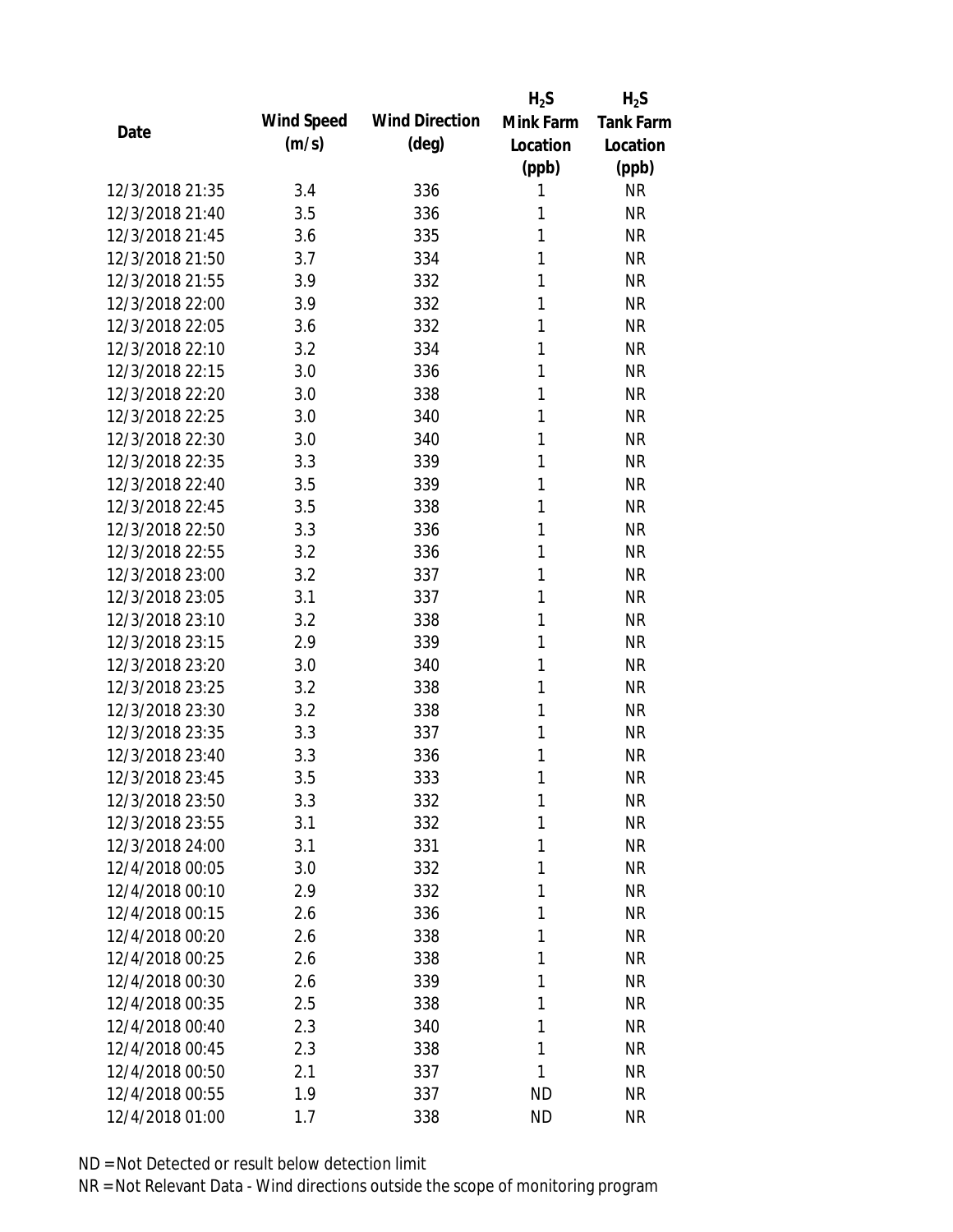|                 |            |                       | $H_2S$       | $H_2S$           |
|-----------------|------------|-----------------------|--------------|------------------|
|                 | Wind Speed | <b>Wind Direction</b> | Mink Farm    | <b>Tank Farm</b> |
| Date            | (m/s)      | $(\text{deg})$        | Location     | Location         |
|                 |            |                       | (ppb)        | (ppb)            |
| 12/4/2018 01:05 | 1.8        | 337                   | <b>ND</b>    | <b>NR</b>        |
| 12/4/2018 01:10 | 2.2        | 333                   | 1            | <b>NR</b>        |
| 12/4/2018 01:15 | 2.6        | 331                   | 1            | <b>NR</b>        |
| 12/4/2018 01:20 | 2.8        | 328                   | 1            | <b>NR</b>        |
| 12/4/2018 01:25 | 3.1        | 327                   | 1            | <b>NR</b>        |
| 12/4/2018 01:30 | 3.0        | 322                   | 1            | <b>NR</b>        |
| 12/4/2018 01:35 | 3.0        | 323                   | <b>ND</b>    | <b>NR</b>        |
| 12/4/2018 01:40 | 2.6        | 330                   | <b>ND</b>    | <b>NR</b>        |
| 12/4/2018 01:45 | 2.4        | 331                   | <b>ND</b>    | <b>NR</b>        |
| 12/4/2018 01:50 | 2.5        | 333                   | $\mathbf{1}$ | <b>NR</b>        |
| 12/4/2018 01:55 | 2.5        | 335                   | 1            | <b>NR</b>        |
| 12/4/2018 02:00 | 2.6        | 337                   | 1            | <b>NR</b>        |
| 12/4/2018 02:05 | 2.5        | 339                   | 1            | <b>NR</b>        |
| 12/4/2018 02:10 | 2.5        | 336                   | 1            | <b>NR</b>        |
| 12/4/2018 02:15 | 2.6        | 341                   | 1            | <b>NR</b>        |
| 12/4/2018 02:20 | 2.4        | 344                   | 1            | <b>NR</b>        |
| 12/4/2018 02:25 | 2.2        | 348                   | 1            | <b>NR</b>        |
| 12/4/2018 02:30 | 2.3        | 352                   | 1            | <b>NR</b>        |
| 12/4/2018 02:35 | 2.2        | 353                   | 1            | <b>NR</b>        |
| 12/4/2018 02:40 | 2.3        | 355                   | 1            | <b>NR</b>        |
| 12/4/2018 02:45 | 2.2        | 352                   | 1            | <b>NR</b>        |
| 12/4/2018 02:50 | 2.1        | 353                   | 1            | <b>NR</b>        |
| 12/4/2018 02:55 | 2.1        | 351                   | 1            | <b>NR</b>        |
| 12/4/2018 03:00 | 2.0        | 353                   | 1            | <b>NR</b>        |
| 12/4/2018 03:05 | 1.9        | 352                   | 1            | <b>NR</b>        |
| 12/4/2018 03:10 | 1.9        | 350                   | 1            | <b>NR</b>        |
| 12/4/2018 03:15 | 1.9        | 349                   | 1            | <b>NR</b>        |
| 12/4/2018 03:20 | 1.7        | 348                   | 1            | <b>NR</b>        |
| 12/4/2018 03:25 | 1.8        | 347                   | 1            | <b>NR</b>        |
| 12/4/2018 03:30 | 1.8        | 345                   | 1            | <b>NR</b>        |
| 12/4/2018 03:35 | 1.9        | 347                   | 1            | <b>NR</b>        |
| 12/4/2018 03:40 | 1.8        | 346                   | 1            | <b>NR</b>        |
| 12/4/2018 03:45 | 1.8        | 348                   | 1            | <b>NR</b>        |
| 12/4/2018 03:50 | 2.0        | 346                   | 1            | <b>NR</b>        |
| 12/4/2018 03:55 | 2.0        | 345                   | 1            | <b>NR</b>        |
| 12/4/2018 04:00 | 2.1        | 344                   | 1            | <b>NR</b>        |
| 12/4/2018 04:05 | 2.3        | 342                   | 1            | <b>NR</b>        |
| 12/4/2018 04:10 | 2.4        | 343                   | 1            | <b>NR</b>        |
| 12/4/2018 04:15 | 2.5        | 342                   | 1            | <b>NR</b>        |
| 12/4/2018 04:20 | 2.6        | 341                   | 1            | <b>NR</b>        |
| 12/4/2018 04:25 | 2.6        | 339                   | 1            | <b>NR</b>        |
| 12/4/2018 04:30 | 2.6        | 339                   | 1            | <b>NR</b>        |
|                 |            |                       |              |                  |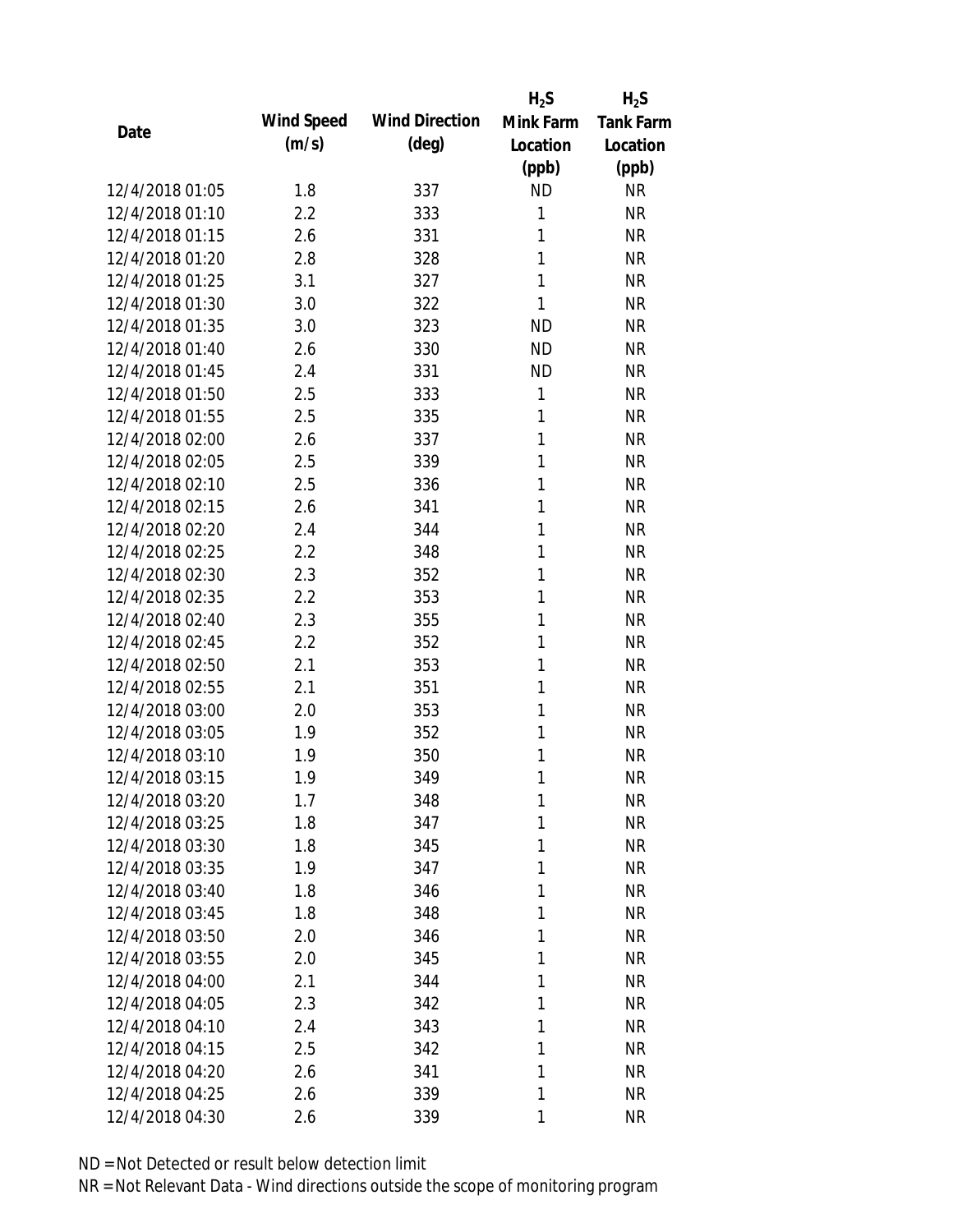|                 |            |                       | $H_2S$    | $H_2S$           |
|-----------------|------------|-----------------------|-----------|------------------|
|                 | Wind Speed | <b>Wind Direction</b> | Mink Farm | <b>Tank Farm</b> |
| Date            | (m/s)      | $(\text{deg})$        | Location  | Location         |
|                 |            |                       | (ppb)     | (ppb)            |
| 12/4/2018 04:35 | 2.7        | 338                   | 1         | <b>NR</b>        |
| 12/4/2018 04:40 | 2.7        | 337                   | 1         | <b>NR</b>        |
| 12/4/2018 04:45 | 2.8        | 336                   | 1         | <b>NR</b>        |
| 12/4/2018 04:50 | 2.9        | 337                   | 1         | <b>NR</b>        |
| 12/4/2018 04:55 | 2.9        | 337                   | 1         | <b>NR</b>        |
| 12/4/2018 05:00 | 2.9        | 336                   | 1         | <b>NR</b>        |
| 12/4/2018 05:05 | 2.8        | 335                   | 1         | <b>NR</b>        |
| 12/4/2018 05:10 | 2.8        | 335                   | 1         | <b>NR</b>        |
| 12/4/2018 05:15 | 2.7        | 336                   | 1         | <b>NR</b>        |
| 12/4/2018 05:20 | 2.6        | 336                   | 1         | <b>NR</b>        |
| 12/4/2018 05:25 | 2.5        | 336                   | 1         | <b>NR</b>        |
| 12/4/2018 05:30 | 2.7        | 337                   | 1         | <b>NR</b>        |
| 12/4/2018 05:35 | 2.9        | 337                   | 1         | <b>NR</b>        |
| 12/4/2018 05:40 | 2.9        | 336                   | 1         | <b>NR</b>        |
| 12/4/2018 05:45 | 2.9        | 335                   | 1         | <b>NR</b>        |
| 12/4/2018 05:50 | 2.9        | 336                   | 1         | <b>NR</b>        |
| 12/4/2018 05:55 | 2.8        | 338                   | 1         | <b>NR</b>        |
| 12/4/2018 06:00 | 2.6        | 340                   | 1         | <b>NR</b>        |
| 12/4/2018 06:05 | 2.4        | 342                   | 1         | <b>NR</b>        |
| 12/4/2018 06:10 | 2.4        | 342                   | 1         | <b>NR</b>        |
| 12/4/2018 06:15 | 2.4        | 343                   | 1         | <b>NR</b>        |
| 12/4/2018 06:20 | 2.3        | 343                   | 1         | <b>NR</b>        |
| 12/4/2018 06:25 | 2.4        | 341                   | 1         | <b>NR</b>        |
| 12/4/2018 06:30 | 2.4        | 340                   | 1         | <b>NR</b>        |
| 12/4/2018 06:35 | 2.4        | 343                   | 1         | <b>NR</b>        |
| 12/4/2018 06:40 | 2.3        | 343                   | 1         | <b>NR</b>        |
| 12/4/2018 06:45 | 2.4        | 343                   | 1         | <b>NR</b>        |
| 12/4/2018 06:50 | 2.4        | 343                   | 1         | <b>NR</b>        |
| 12/4/2018 06:55 | 2.5        | 343                   | 1         | <b>NR</b>        |
| 12/4/2018 07:00 | 2.6        | 341                   | 1         | <b>NR</b>        |
| 12/4/2018 07:05 | 2.8        | 337                   | 1         | <b>NR</b>        |
| 12/4/2018 07:10 | 2.8        | 337                   | 1         | <b>NR</b>        |
| 12/4/2018 07:15 | 2.8        | 334                   | 1         | <b>NR</b>        |
| 12/4/2018 07:20 | 2.7        | 329                   | 1         | <b>NR</b>        |
| 12/4/2018 07:25 | 2.6        | 329                   | 1         | <b>NR</b>        |
| 12/4/2018 07:30 | 2.7        | 328                   | 1         | <b>NR</b>        |
| 12/4/2018 07:35 | 2.6        | 324                   | 1         | <b>NR</b>        |
| 12/4/2018 07:40 | 2.6        | 324                   | 1         | <b>NR</b>        |
| 12/4/2018 07:45 | 2.6        | 329                   | 1         | <b>NR</b>        |
| 12/4/2018 07:50 | 2.6        | 334                   | 1         | <b>NR</b>        |
| 12/4/2018 07:55 | 2.5        | 336                   | 1         | <b>NR</b>        |
| 12/4/2018 08:00 | 2.3        | 342                   | 1         | <b>NR</b>        |
|                 |            |                       |           |                  |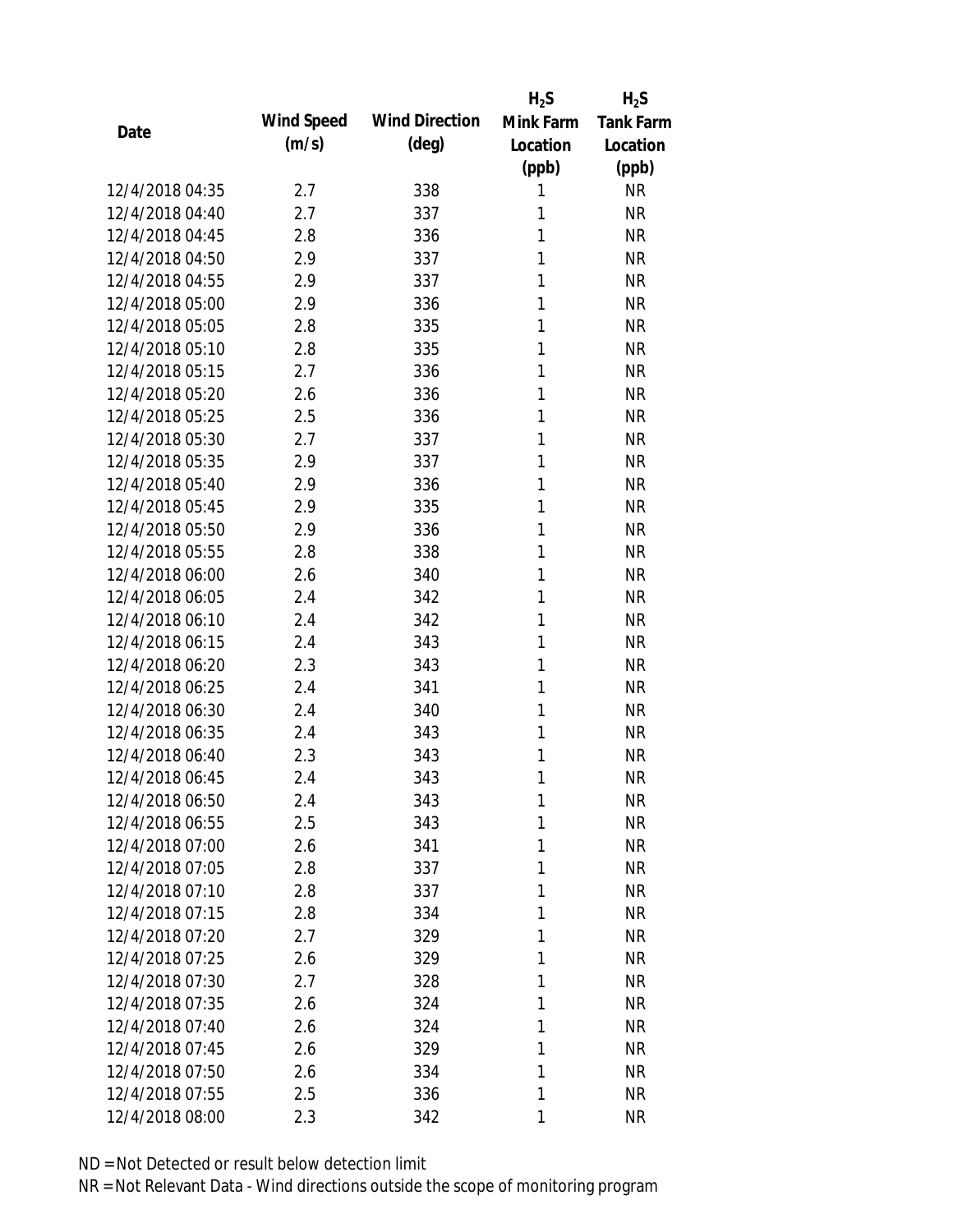|                 |            |                       | $H_2S$         | $H_2S$           |
|-----------------|------------|-----------------------|----------------|------------------|
| Date            | Wind Speed | <b>Wind Direction</b> | Mink Farm      | <b>Tank Farm</b> |
|                 | (m/s)      | $(\text{deg})$        | Location       | Location         |
|                 |            |                       | (ppb)          | (ppb)            |
| 12/4/2018 08:05 | 2.2        | 349                   | 1              | <b>NR</b>        |
| 12/4/2018 08:10 | 2.2        | 350                   | 1              | <b>NR</b>        |
| 12/4/2018 08:15 | 2.2        | 351                   | 1              | <b>NR</b>        |
| 12/4/2018 08:20 | 2.2        | 352                   | 1              | <b>NR</b>        |
| 12/4/2018 08:25 | 2.1        | 351                   | 1              | <b>NR</b>        |
| 12/4/2018 08:30 | 2.1        | 348                   | 1              | <b>NR</b>        |
| 12/4/2018 08:35 | 2.2        | 345                   | 2              | <b>NR</b>        |
| 12/4/2018 08:40 | 2.1        | 345                   | $\overline{2}$ | <b>NR</b>        |
| 12/4/2018 08:45 | 2.1        | 344                   | $\overline{2}$ | <b>NR</b>        |
| 12/4/2018 08:50 | 2.1        | 342                   | $\overline{2}$ | <b>NR</b>        |
| 12/4/2018 08:55 | 2.2        | 342                   | 1              | <b>NR</b>        |
| 12/4/2018 09:00 | 2.3        | 342                   | 1              | <b>NR</b>        |
| 12/4/2018 09:05 | 2.3        | 341                   | 1              | <b>NR</b>        |
| 12/4/2018 09:10 | 2.4        | 341                   | 1              | <b>NR</b>        |
| 12/4/2018 09:15 | 2.3        | 340                   | 1              | <b>NR</b>        |
| 12/4/2018 09:20 | 2.3        | 342                   | 1              | <b>NR</b>        |
| 12/4/2018 09:25 | 2.2        | 344                   | 1              | <b>NR</b>        |
| 12/4/2018 09:30 | 2.3        | 346                   | 1              | <b>NR</b>        |
| 12/4/2018 09:35 | 2.2        | 347                   | 1              | <b>NR</b>        |
| 12/4/2018 09:40 | 2.1        | 350                   | 1              | <b>NR</b>        |
| 12/4/2018 09:45 | 2.1        | 352                   | 1              | <b>NR</b>        |
| 12/4/2018 09:50 | 2.2        | 352                   | 1              | <b>NR</b>        |
| 12/4/2018 09:55 | 2.1        | 351                   | 1              | <b>NR</b>        |
| 12/4/2018 10:00 | 2.1        | 353                   | 1              | <b>NR</b>        |
| 12/4/2018 10:05 | 2.1        | 355                   | 1              | <b>NR</b>        |
| 12/4/2018 10:10 | 2.2        | 352                   | 1              | <b>NR</b>        |
| 12/4/2018 10:15 | 2.3        | 349                   | 1              | <b>NR</b>        |
| 12/4/2018 10:20 | 2.4        | 346                   | 1              | <b>NR</b>        |
| 12/4/2018 10:25 | 2.6        | 346                   | 1              | <b>NR</b>        |
| 12/4/2018 10:30 | 2.6        | 344                   | 1              | <b>NR</b>        |
| 12/4/2018 10:35 | 2.5        | 341                   | 1              | <b>NR</b>        |
| 12/4/2018 10:40 | 2.4        | 341                   | 1              | <b>NR</b>        |
| 12/4/2018 10:45 | 2.2        | 341                   | 1              | <b>NR</b>        |
| 12/4/2018 10:50 | 2.1        | 341                   | 1              | <b>NR</b>        |
| 12/4/2018 10:55 | 2.2        | 339                   | 1              | <b>NR</b>        |
| 12/4/2018 11:00 | 2.2        | 338                   | 1              | <b>NR</b>        |
| 12/4/2018 11:05 | 2.1        | 340                   | 1              | <b>NR</b>        |
| 12/4/2018 11:10 | 2.2        | 339                   | 1              | <b>NR</b>        |
| 12/4/2018 11:15 | 2.4        | 339                   | 1              | <b>NR</b>        |
| 12/4/2018 11:20 | 2.4        | 339                   | 1              | <b>NR</b>        |
| 12/4/2018 11:25 | 2.4        | 339                   | 1              | <b>NR</b>        |
| 12/4/2018 11:30 | 2.4        | 340                   | 1              | <b>NR</b>        |
|                 |            |                       |                |                  |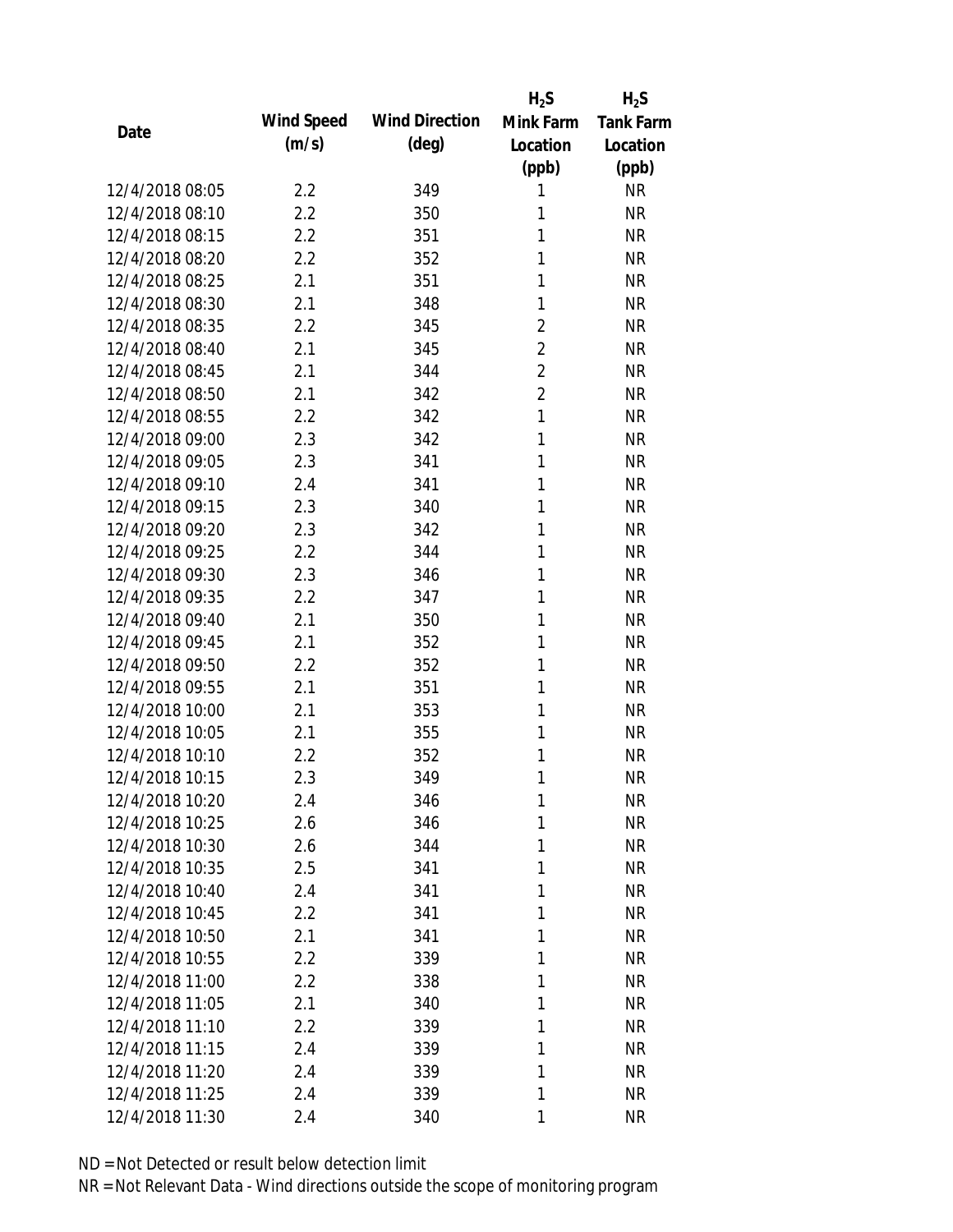|                 |            |                       | $H_2S$       | $H_2S$           |
|-----------------|------------|-----------------------|--------------|------------------|
| Date            | Wind Speed | <b>Wind Direction</b> | Mink Farm    | <b>Tank Farm</b> |
|                 | (m/s)      | $(\text{deg})$        | Location     | Location         |
|                 |            |                       | (ppb)        | (ppb)            |
| 12/4/2018 11:35 | 2.4        | 339                   | 1            | <b>NR</b>        |
| 12/4/2018 11:40 | 2.5        | 337                   | 1            | <b>NR</b>        |
| 12/4/2018 11:45 | 2.6        | 336                   | 1            | <b>NR</b>        |
| 12/4/2018 11:50 | 2.6        | 338                   | 1            | <b>NR</b>        |
| 12/4/2018 11:55 | 2.5        | 339                   | 1            | <b>NR</b>        |
| 12/4/2018 12:00 | 2.5        | 337                   | 1            | <b>NR</b>        |
| 12/4/2018 12:05 | 2.5        | 335                   | <b>ND</b>    | <b>NR</b>        |
| 12/4/2018 12:10 | 2.4        | 337                   | <b>ND</b>    | <b>NR</b>        |
| 12/4/2018 12:15 | 2.3        | 339                   | $\mathbf{1}$ | <b>NR</b>        |
| 12/4/2018 12:20 | 2.3        | 336                   | 1            | <b>NR</b>        |
| 12/4/2018 12:25 | 2.4        | 335                   | 1            | <b>NR</b>        |
| 12/4/2018 12:30 | 2.4        | 336                   | 1            | <b>NR</b>        |
| 12/4/2018 12:35 | 2.5        | 338                   | 1            | <b>NR</b>        |
| 12/4/2018 12:40 | 2.6        | 338                   | 1            | <b>NR</b>        |
| 12/4/2018 12:45 | 2.5        | 338                   | 1            | <b>NR</b>        |
| 12/4/2018 12:50 | 2.6        | 339                   | 1            | <b>NR</b>        |
| 12/4/2018 12:55 | 2.5        | 338                   | 1            | <b>NR</b>        |
| 12/4/2018 13:00 | 2.4        | 336                   | 1            | <b>NR</b>        |
| 12/4/2018 13:05 | 2.4        | 332                   | 1            | <b>NR</b>        |
| 12/4/2018 13:10 | 2.4        | 327                   | 1            | <b>NR</b>        |
| 12/4/2018 13:15 | 2.3        | 316                   | 1            | <b>NR</b>        |
| 12/4/2018 13:20 | 2.1        | 307                   | 1            | <b>NR</b>        |
| 12/4/2018 13:25 | 2.2        | 300                   | 1            | <b>NR</b>        |
| 12/4/2018 13:30 | 2.4        | 293                   | 1            | <b>NR</b>        |
| 12/4/2018 13:35 | 2.6        | 286                   | 1            | <b>NR</b>        |
| 12/4/2018 13:40 | 2.6        | 281                   | 1            | <b>NR</b>        |
| 12/4/2018 13:45 | 2.6        | 285                   | 1            | <b>NR</b>        |
| 12/4/2018 13:50 | 2.9        | 291                   | 1            | <b>NR</b>        |
| 12/4/2018 13:55 | 2.7        | 291                   | 1            | <b>NR</b>        |
| 12/4/2018 14:00 | 2.5        | 294                   | 1            | <b>NR</b>        |
| 12/4/2018 14:05 | 2.2        | 295                   | 1            | <b>NR</b>        |
| 12/4/2018 14:10 | 2.3        | 297                   | 1            | <b>NR</b>        |
| 12/4/2018 14:15 | 2.6        | 300                   | 1            | <b>NR</b>        |
| 12/4/2018 14:20 | 2.4        | 295                   | 1            | <b>NR</b>        |
| 12/4/2018 14:25 | 2.6        | 294                   | $\mathbf{1}$ | <b>NR</b>        |
| 12/4/2018 14:30 | 2.8        |                       | 1            | <b>NR</b>        |
|                 |            | 288                   | 1            |                  |
| 12/4/2018 14:35 | 3.0        | 288                   |              | <b>NR</b>        |
| 12/4/2018 14:40 | 2.8        | 285                   | 1            | <b>NR</b>        |
| 12/4/2018 14:45 | 2.9        | 280                   | 1            | <b>NR</b>        |
| 12/4/2018 14:50 | 3.0        | 279                   | 1            | <b>NR</b>        |
| 12/4/2018 14:55 | 2.9        | 279                   | <b>ND</b>    | <b>NR</b>        |
| 12/4/2018 15:00 | 2.8        | 282                   | <b>ND</b>    | <b>NR</b>        |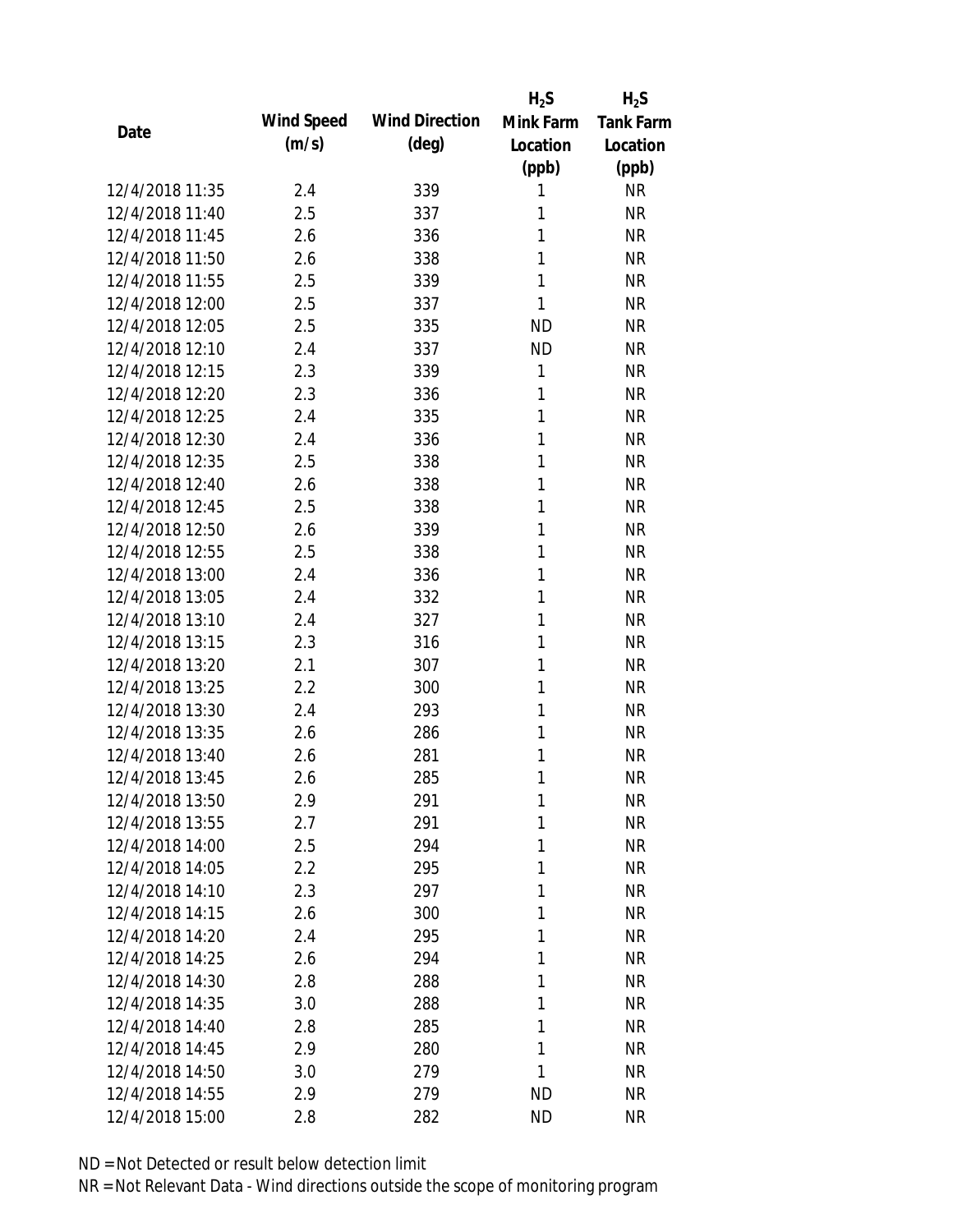|                 |            |                       | $H_2S$    | $H_2S$           |
|-----------------|------------|-----------------------|-----------|------------------|
| Date            | Wind Speed | <b>Wind Direction</b> | Mink Farm | <b>Tank Farm</b> |
|                 | (m/s)      | $(\text{deg})$        | Location  | Location         |
|                 |            |                       | (ppb)     | (ppb)            |
| 12/4/2018 15:05 | 2.7        | 281                   | 1         | <b>NR</b>        |
| 12/4/2018 15:10 | 2.8        | 280                   | <b>ND</b> | <b>NR</b>        |
| 12/4/2018 15:15 | 2.7        | 278                   | <b>ND</b> | <b>NR</b>        |
| 12/4/2018 15:20 | 2.6        | 276                   | <b>ND</b> | <b>NR</b>        |
| 12/4/2018 15:25 | 2.6        | 276                   | 1         | <b>NR</b>        |
| 12/4/2018 15:30 | 2.7        | 277                   | 1         | <b>NR</b>        |
| 12/4/2018 15:35 | 2.7        | 281                   | 1         | <b>NR</b>        |
| 12/4/2018 15:40 | 2.7        | 282                   | 1         | <b>NR</b>        |
| 12/4/2018 15:45 | 2.6        | 282                   | 1         | <b>NR</b>        |
| 12/4/2018 15:50 | 2.7        | 282                   | 1         | <b>NR</b>        |
| 12/4/2018 15:55 | 2.8        | 278                   | 1         | <b>NR</b>        |
| 12/4/2018 16:00 | 3.0        | 275                   | 1         | 1                |
| 12/4/2018 16:05 | 3.1        | 273                   | 1         | 1                |
| 12/4/2018 16:10 | 3.1        | 274                   | 1         | 1                |
| 12/4/2018 16:15 | 3.2        | 276                   | 1         | <b>NR</b>        |
| 12/4/2018 16:20 | 3.1        | 275                   | 1         | 1                |
| 12/4/2018 16:25 | 3.0        | 275                   | 1         | 1                |
| 12/4/2018 16:30 | 3.1        | 276                   | 1         | <b>NR</b>        |
| 12/4/2018 16:35 | 3.2        | 273                   | 1         | $\overline{2}$   |
| 12/4/2018 16:40 | 3.4        | 271                   | 1         | 1                |
| 12/4/2018 16:45 | 3.4        | 272                   | 1         | 1                |
| 12/4/2018 16:50 | 3.6        | 274                   | 1         | 1                |
| 12/4/2018 16:55 | 3.7        | 278                   | 1         | <b>NR</b>        |
| 12/4/2018 17:00 | 3.8        | 280                   | 1         | <b>NR</b>        |
| 12/4/2018 17:05 | 3.9        | 282                   | 1         | <b>NR</b>        |
| 12/4/2018 17:10 | 3.8        | 285                   | 1         | <b>NR</b>        |
| 12/4/2018 17:15 | 3.8        | 283                   | 1         | <b>NR</b>        |
| 12/4/2018 17:20 | 3.7        | 283                   | 1         | <b>NR</b>        |
| 12/4/2018 17:25 | 3.6        | 281                   | 1         | <b>NR</b>        |
| 12/4/2018 17:30 | 3.4        | 282                   | 1         | <b>NR</b>        |
| 12/4/2018 17:35 | 3.3        | 283                   | 1         | <b>NR</b>        |
| 12/4/2018 17:40 | 3.2        | 281                   | 1         | NR               |
| 12/4/2018 17:45 | 3.1        | 283                   | 1         | <b>NR</b>        |
| 12/4/2018 17:50 | 3.2        | 283                   | 1         | NR               |
| 12/4/2018 17:55 | 3.3        | 281                   | 1         | <b>NR</b>        |
| 12/4/2018 18:00 | 3.2        | 277                   | 1         | <b>NR</b>        |
| 12/4/2018 18:05 | 3.2        | 274                   | 1         | 1                |
| 12/4/2018 18:10 | 3.3        | 272                   | 1         | 1                |
| 12/4/2018 18:15 | 3.3        | 269                   | 1         | 1                |
| 12/4/2018 18:20 | 3.2        | 267                   | 1         | 1                |
| 12/4/2018 18:25 | 3.1        | 265                   | 1         | 1                |
| 12/4/2018 18:30 | 3.1        | 265                   | 1         | 1                |
|                 |            |                       |           |                  |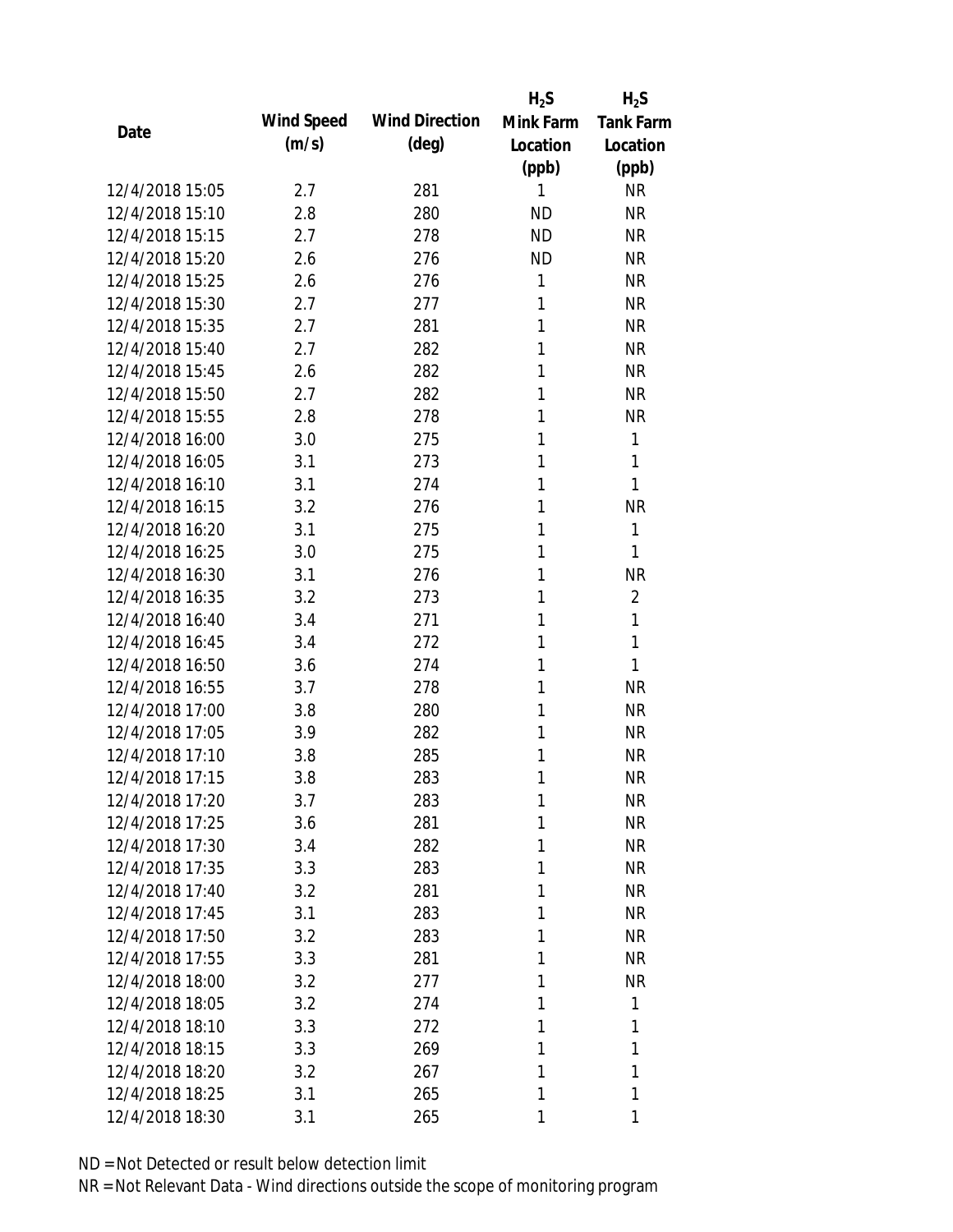|                 |            |                       | $H_2S$         | $H_2S$           |
|-----------------|------------|-----------------------|----------------|------------------|
| Date            | Wind Speed | <b>Wind Direction</b> | Mink Farm      | <b>Tank Farm</b> |
|                 | (m/s)      | $(\text{deg})$        | Location       | Location         |
|                 |            |                       | (ppb)          | (ppb)            |
| 12/4/2018 18:35 | 3.0        | 264                   | 1              | 1                |
| 12/4/2018 18:40 | 3.0        | 264                   | 1              | 1                |
| 12/4/2018 18:45 | 3.0        | 265                   | 1              | 1                |
| 12/4/2018 18:50 | 3.1        | 266                   | 1              | 1                |
| 12/4/2018 18:55 | 3.2        | 267                   | 1              | 1                |
| 12/4/2018 19:00 | 3.1        | 271                   | 1              | 1                |
| 12/4/2018 19:05 | 3.1        | 275                   | 1              | $\overline{2}$   |
| 12/4/2018 19:10 | 3.2        | 280                   | 1              | <b>NR</b>        |
| 12/4/2018 19:15 | 3.1        | 280                   | <b>ND</b>      | <b>NR</b>        |
| 12/4/2018 19:20 | 3.1        | 281                   | <b>ND</b>      | <b>NR</b>        |
| 12/4/2018 19:25 | 3.0        | 280                   | ND.            | <b>NR</b>        |
| 12/4/2018 19:30 | 3.1        | 276                   | <b>ND</b>      | <b>NR</b>        |
| 12/4/2018 19:35 | 3.2        | 272                   | <b>ND</b>      | 1                |
| 12/4/2018 19:40 | 3.1        | 269                   | $\mathbf{1}$   | 1                |
| 12/4/2018 19:45 | 3.1        | 269                   | 1              | 1                |
| 12/4/2018 19:50 | 3.1        | 270                   | 1              | 1                |
| 12/4/2018 19:55 | 3.2        | 270                   | 1              | 1                |
| 12/4/2018 20:00 | 3.2        | 270                   | 1              | 1                |
| 12/4/2018 20:05 | 3.2        | 273                   | 1              | <b>ND</b>        |
| 12/4/2018 20:10 | 3.3        | 277                   | 1              | <b>NR</b>        |
| 12/4/2018 20:15 | 3.3        | 279                   | $\overline{2}$ | <b>NR</b>        |
| 12/4/2018 20:20 | 3.3        | 278                   | $\overline{2}$ | <b>NR</b>        |
| 12/4/2018 20:25 | 3.3        | 280                   | $\overline{2}$ | <b>NR</b>        |
| 12/4/2018 20:30 | 3.2        | 282                   | 1              | <b>NR</b>        |
| 12/4/2018 20:35 | 3.3        | 282                   | 1              | <b>NR</b>        |
| 12/4/2018 20:40 | 3.3        | 281                   | 1              | <b>NR</b>        |
| 12/4/2018 20:45 | 3.3        | 280                   | 1              | <b>NR</b>        |
| 12/4/2018 20:50 | 3.1        | 280                   | $\mathbf{1}$   | <b>NR</b>        |
| 12/4/2018 20:55 | 3.1        | 276                   | 1              | <b>NR</b>        |
| 12/4/2018 21:00 | 3.1        | 275                   | 1              | 1                |
| 12/4/2018 21:05 | 2.9        | 273                   | 1              | 1                |
| 12/4/2018 21:10 | 2.7        | 273                   | 1              | 1                |
| 12/4/2018 21:15 | 2.5        | 271                   | 1              | 1                |
| 12/4/2018 21:20 | 2.4        | 271                   | 1              | 1                |
| 12/4/2018 21:25 | 2.3        | 271                   | 1              | 1                |
| 12/4/2018 21:30 | 2.2        | 271                   | 1              | 1                |
| 12/4/2018 21:35 | 2.3        | 271                   | 1              | $\overline{2}$   |
| 12/4/2018 21:40 | 2.3        | 267                   | 1              | $\overline{2}$   |
| 12/4/2018 21:45 | 2.3        | 266                   | <b>ND</b>      | $\overline{2}$   |
| 12/4/2018 21:50 | 2.4        | 264                   | ND             | $\overline{2}$   |
| 12/4/2018 21:55 | 2.5        | 264                   | $\mathbf{1}$   | $\overline{2}$   |
| 12/4/2018 22:00 | 2.4        | 265                   | <b>ND</b>      | 2                |
|                 |            |                       |                |                  |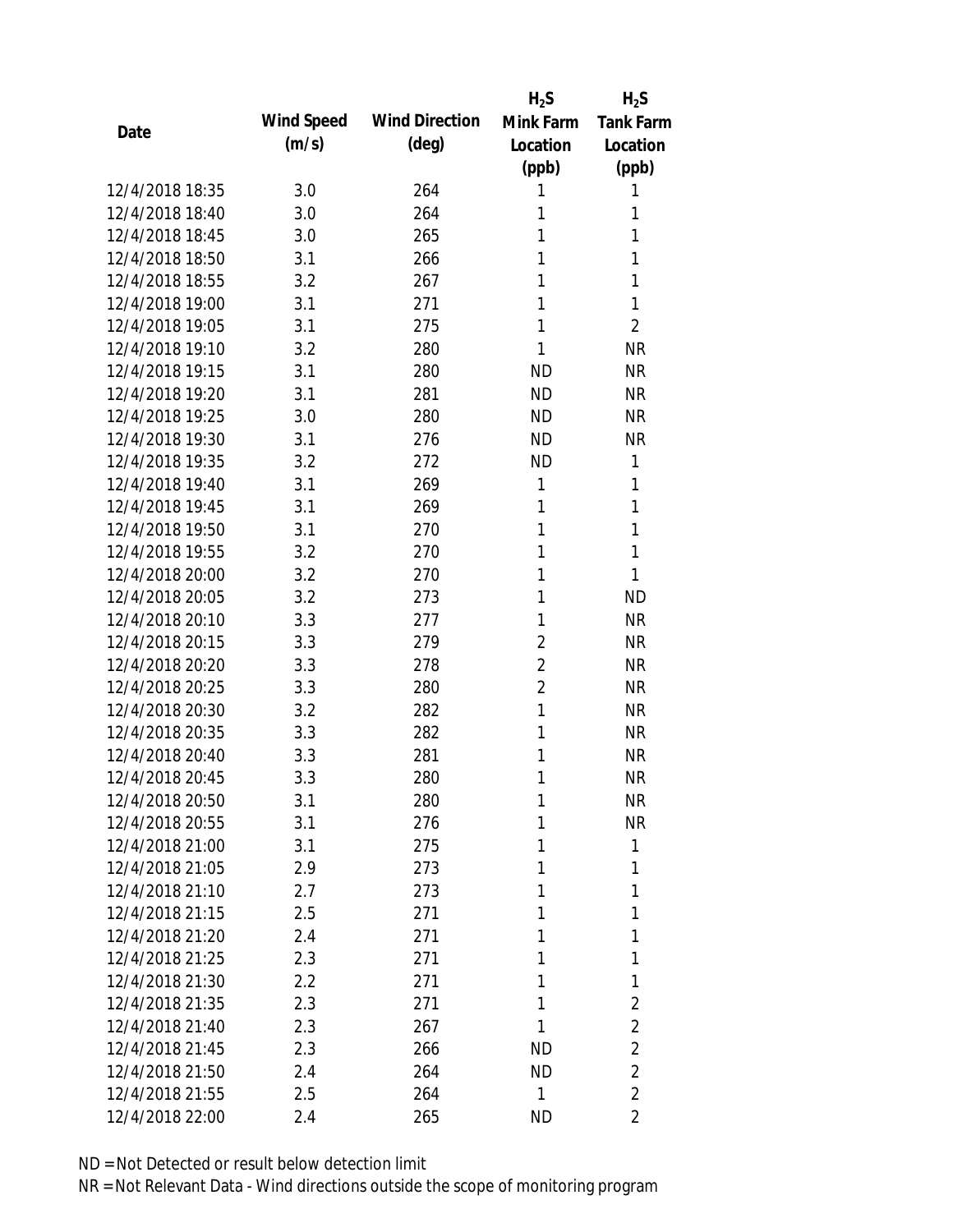|                 |            |                       | $H_2S$    | $H_2S$           |
|-----------------|------------|-----------------------|-----------|------------------|
| Date            | Wind Speed | <b>Wind Direction</b> | Mink Farm | <b>Tank Farm</b> |
|                 | (m/s)      | $(\text{deg})$        | Location  | Location         |
|                 |            |                       | (ppb)     | (ppb)            |
| 12/4/2018 22:05 | 2.4        | 269                   | 1         | 1                |
| 12/4/2018 22:10 | 2.4        | 273                   | 1         | 1                |
| 12/4/2018 22:15 | 2.2        | 277                   | <b>ND</b> | <b>NR</b>        |
| 12/4/2018 22:20 | 1.9        | 281                   | 1         | <b>NR</b>        |
| 12/4/2018 22:25 | 1.8        | 284                   | 1         | <b>NR</b>        |
| 12/4/2018 22:30 | 1.9        | 286                   | 1         | <b>NR</b>        |
| 12/4/2018 22:35 | 1.7        | 282                   | 1         | <b>NR</b>        |
| 12/4/2018 22:40 | 1.8        | 278                   | 1         | <b>NR</b>        |
| 12/4/2018 22:45 | 2.0        | 276                   | 1         | <b>NR</b>        |
| 12/4/2018 22:50 | 2.2        | 272                   | 1         | 1                |
| 12/4/2018 22:55 | 2.3        | 272                   | 1         | 1                |
| 12/4/2018 23:00 | 2.4        | 270                   | 1         | 1                |
| 12/4/2018 23:05 | 2.6        | 271                   | 1         | 1                |
| 12/4/2018 23:10 | 2.7        | 270                   | 1         | 1                |
| 12/4/2018 23:15 | 2.8        | 267                   | 1         | 1                |
| 12/4/2018 23:20 | 2.8        | 268                   | 1         | 1                |
| 12/4/2018 23:25 | 2.8        | 267                   | 1         | 1                |
| 12/4/2018 23:30 | 2.7        | 265                   | 1         | 1                |
| 12/4/2018 23:35 | 2.7        | 263                   | 1         | 1                |
| 12/4/2018 23:40 | 2.7        | 262                   | 1         | 1                |
| 12/4/2018 23:45 | 2.8        | 262                   | 1         | 1                |
| 12/4/2018 23:50 | 3.0        | 258                   | 1         | 1                |
| 12/4/2018 23:55 | 3.1        | 256                   | 1         | 1                |
| 12/4/2018 24:00 | 3.1        | 256                   | 1         | 1                |
| 12/5/2018 00:05 | 3.1        | 258                   | <b>ND</b> | 1                |
| 12/5/2018 00:10 | 2.9        | 262                   | <b>ND</b> | 1                |
| 12/5/2018 00:15 | 2.7        | 264                   | <b>ND</b> | 1                |
| 12/5/2018 00:20 | 2.6        | 269                   | <b>ND</b> | 1                |
| 12/5/2018 00:25 | 2.5        | 273                   | <b>ND</b> | 1                |
| 12/5/2018 00:30 | 2.4        | 277                   | <b>ND</b> | <b>NR</b>        |
| 12/5/2018 00:35 | 2.3        | 279                   | 1         | <b>NR</b>        |
| 12/5/2018 00:40 | 2.2        | 276                   | 1         | NR               |
| 12/5/2018 00:45 | 2.2        | 275                   | 1         | $\mathbf{1}$     |
| 12/5/2018 00:50 | 2.1        | 276                   | 1         | <b>NR</b>        |
| 12/5/2018 00:55 | 2.0        | 269                   | 1         | $\overline{2}$   |
| 12/5/2018 01:00 | 1.9        | 266                   | 1         | 1                |
| 12/5/2018 01:05 | 2.0        | 270                   | 1         | 1                |
| 12/5/2018 01:10 | 2.1        | 279                   | 1         | <b>NR</b>        |
| 12/5/2018 01:15 | 2.2        | 287                   | 1         | NR               |
| 12/5/2018 01:20 |            |                       | 1         | <b>NR</b>        |
|                 | 2.4        | 290                   |           |                  |
| 12/5/2018 01:25 | 2.5        | 300                   | 1         | <b>NR</b>        |
| 12/5/2018 01:30 | 2.8        | 306                   | 1         | <b>NR</b>        |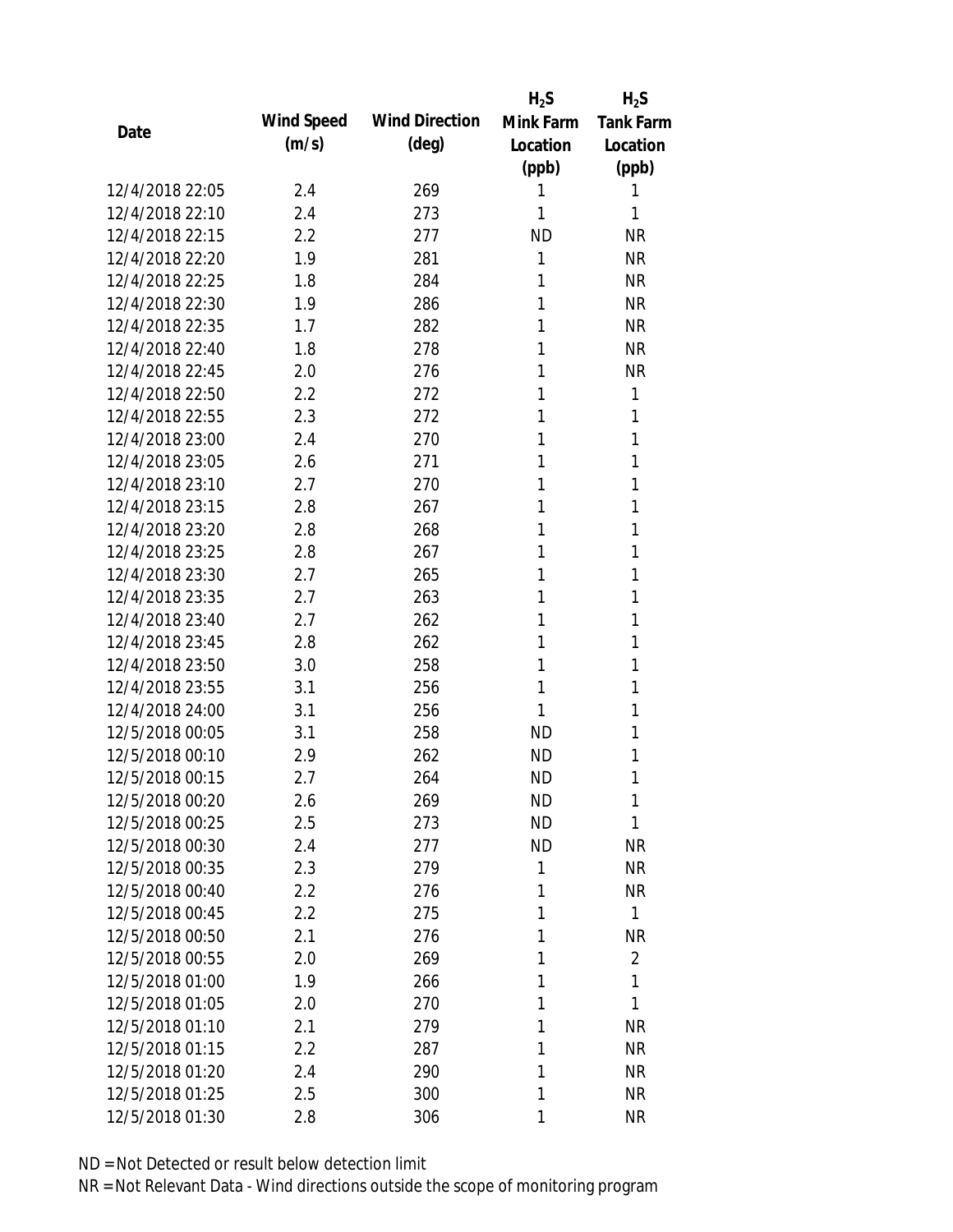|                 |            |                       | $H_2S$         | $H_2S$           |
|-----------------|------------|-----------------------|----------------|------------------|
| Date            | Wind Speed | <b>Wind Direction</b> | Mink Farm      | <b>Tank Farm</b> |
|                 | (m/s)      | $(\text{deg})$        | Location       | Location         |
|                 |            |                       | (ppb)          | (ppb)            |
| 12/5/2018 01:35 | 3.0        | 303                   | 1              | <b>NR</b>        |
| 12/5/2018 01:40 | 3.0        | 298                   | 1              | <b>NR</b>        |
| 12/5/2018 01:45 | 3.1        | 292                   | 1              | <b>NR</b>        |
| 12/5/2018 01:50 | 3.2        | 286                   | 1              | <b>NR</b>        |
| 12/5/2018 01:55 | 3.4        | 280                   | 1              | <b>NR</b>        |
| 12/5/2018 02:00 | 3.5        | 273                   | 1              | 1                |
| 12/5/2018 02:05 | 3.5        | 270                   | 1              | 1                |
| 12/5/2018 02:10 | 3.6        | 270                   | 1              | 1                |
| 12/5/2018 02:15 | 3.6        | 269                   | 1              | 1                |
| 12/5/2018 02:20 | 3.7        | 270                   | 1              | 1                |
| 12/5/2018 02:25 | 3.8        | 269                   | 1              | 1                |
| 12/5/2018 02:30 | 3.9        | 269                   | 1              | 1                |
| 12/5/2018 02:35 | 4.1        | 269                   | 1              | 1                |
| 12/5/2018 02:40 | 4.3        | 269                   | 1              | 1                |
| 12/5/2018 02:45 | 4.3        | 269                   | 1              | 1                |
| 12/5/2018 02:50 | 4.5        | 270                   | 1              | 1                |
| 12/5/2018 02:55 | 4.4        | 271                   | 1              | 1                |
| 12/5/2018 03:00 | 4.3        | 270                   | 1              | 1                |
| 12/5/2018 03:05 | 4.3        | 270                   | $\overline{2}$ | 1                |
| 12/5/2018 03:10 | 4.3        | 271                   | 2              | 1                |
| 12/5/2018 03:15 | 4.4        | 271                   | $\overline{2}$ | 1                |
| 12/5/2018 03:20 | 4.4        | 273                   | $\overline{2}$ | 1                |
| 12/5/2018 03:25 | 4.5        | 273                   | 2              | 1                |
| 12/5/2018 03:30 | 4.6        | 274                   | $\overline{2}$ | 1                |
| 12/5/2018 03:35 | 4.7        | 275                   | $\overline{2}$ | 1                |
| 12/5/2018 03:40 | 4.9        | 276                   | 2              | <b>NR</b>        |
| 12/5/2018 03:45 | 4.8        | 275                   | $\overline{2}$ | 1                |
| 12/5/2018 03:50 | 4.8        | 275                   | $\overline{2}$ | 1                |
| 12/5/2018 03:55 | 4.7        | 276                   | $\overline{2}$ | <b>NR</b>        |
| 12/5/2018 04:00 | 4.7        | 278                   | $\overline{2}$ | <b>NR</b>        |
| 12/5/2018 04:05 | 4.6        | 279                   | 1              | <b>NR</b>        |
| 12/5/2018 04:10 | 4.6        | 278                   | 1              | NR               |
| 12/5/2018 04:15 | 4.6        | 279                   | 2              | NR               |
| 12/5/2018 04:20 | 4.6        | 281                   | $\overline{2}$ | NR               |
| 12/5/2018 04:25 | 4.8        | 279                   | $\overline{2}$ | <b>NR</b>        |
| 12/5/2018 04:30 | 4.8        | 279                   | 1              | <b>NR</b>        |
| 12/5/2018 04:35 | 4.9        | 282                   | $\overline{2}$ | <b>NR</b>        |
| 12/5/2018 04:40 | 4.7        | 282                   | $\overline{2}$ | <b>NR</b>        |
| 12/5/2018 04:45 | 4.8        | 281                   | 1              | <b>NR</b>        |
| 12/5/2018 04:50 | 4.7        | 280                   | 1              | NR               |
| 12/5/2018 04:55 | 4.6        | 282                   | 1              | <b>NR</b>        |
| 12/5/2018 05:00 | 4.4        | 283                   | 1              | <b>NR</b>        |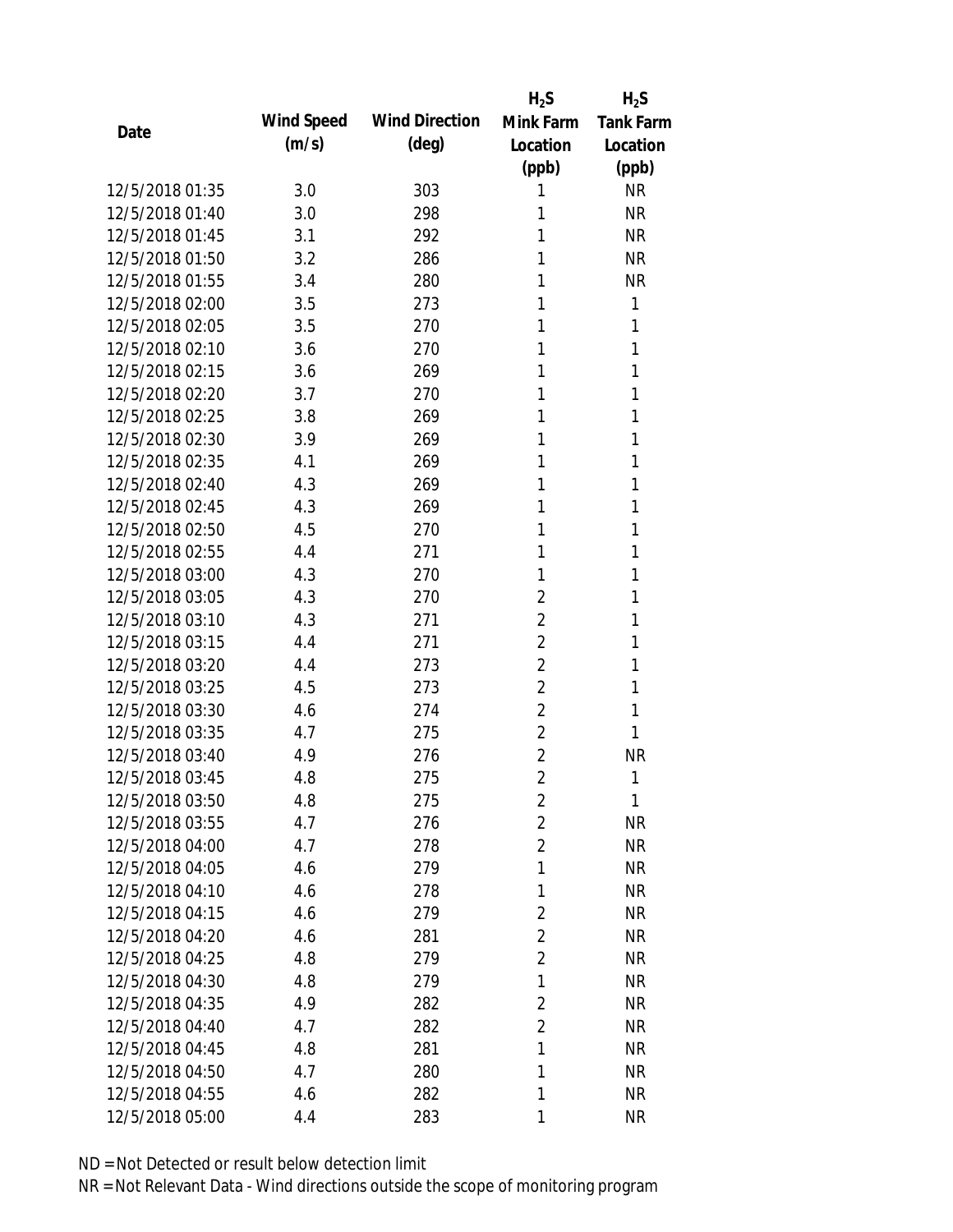|                 |            |                       | $H_2S$         | $H_2S$           |
|-----------------|------------|-----------------------|----------------|------------------|
| Date            | Wind Speed | <b>Wind Direction</b> | Mink Farm      | <b>Tank Farm</b> |
|                 | (m/s)      | $(\text{deg})$        | Location       | Location         |
|                 |            |                       | (ppb)          | (ppb)            |
| 12/5/2018 05:05 | 4.3        | 281                   | 2              | <b>NR</b>        |
| 12/5/2018 05:10 | 4.6        | 283                   | 1              | <b>NR</b>        |
| 12/5/2018 05:15 | 4.5        | 285                   | 1              | <b>NR</b>        |
| 12/5/2018 05:20 | 4.7        | 286                   | $\overline{2}$ | <b>NR</b>        |
| 12/5/2018 05:25 | 4.6        | 287                   | 1              | <b>NR</b>        |
| 12/5/2018 05:30 | 4.8        | 287                   | 1              | <b>NR</b>        |
| 12/5/2018 05:35 | 4.8        | 288                   | 1              | <b>NR</b>        |
| 12/5/2018 05:40 | 4.7        | 290                   | 1              | <b>NR</b>        |
| 12/5/2018 05:45 | 4.7        | 293                   | 1              | <b>NR</b>        |
| 12/5/2018 05:50 | 4.5        | 295                   | 1              | <b>NR</b>        |
| 12/5/2018 05:55 | 4.6        | 296                   | 1              | <b>NR</b>        |
| 12/5/2018 06:00 | 4.3        | 297                   | 1              | <b>NR</b>        |
| 12/5/2018 06:05 | 4.4        | 301                   | 1              | <b>NR</b>        |
| 12/5/2018 06:10 | 4.3        | 300                   | 1              | <b>NR</b>        |
| 12/5/2018 06:15 | 4.0        | 299                   | 1              | <b>NR</b>        |
| 12/5/2018 06:20 | 3.9        | 297                   | 1              | <b>NR</b>        |
| 12/5/2018 06:25 | 3.7        | 296                   | 1              | <b>NR</b>        |
| 12/5/2018 06:30 | 3.6        | 294                   | 1              | <b>NR</b>        |
| 12/5/2018 06:35 | 3.3        | 289                   | 1              | <b>NR</b>        |
| 12/5/2018 06:40 | 3.3        | 288                   | 1              | <b>NR</b>        |
| 12/5/2018 06:45 | 3.3        | 284                   | 1              | <b>NR</b>        |
| 12/5/2018 06:50 | 3.2        | 281                   | 1              | <b>NR</b>        |
| 12/5/2018 06:55 | 3.1        | 276                   | 1              | <b>NR</b>        |
| 12/5/2018 07:00 | 3.1        | 275                   | 1              | 1                |
| 12/5/2018 07:05 | 3.2        | 272                   | 1              | 1                |
| 12/5/2018 07:10 | 3.2        | 270                   | 1              | 1                |
| 12/5/2018 07:15 | 3.3        | 269                   | 1              | 1                |
| 12/5/2018 07:20 | 3.5        | 270                   | 1              | 1                |
| 12/5/2018 07:25 | 3.8        | 271                   | 1              | 1                |
| 12/5/2018 07:30 | 4.0        | 267                   | 1              | 1                |
| 12/5/2018 07:35 | 4.4        | 265                   | 1              | 1                |
| 12/5/2018 07:40 | 4.6        | 265                   | 1              | 1                |
| 12/5/2018 07:45 | 4.8        | 267                   | 1              | 1                |
| 12/5/2018 07:50 | 5.0        | 267                   | 1              | 1                |
| 12/5/2018 07:55 | 5.1        | 266                   | 1              | 1                |
| 12/5/2018 08:00 | 5.1        | 268                   | 1              | 1                |
| 12/5/2018 08:05 | 4.8        | 272                   | 1              | 1                |
| 12/5/2018 08:10 | 5.0        | 272                   | 1              | 1                |
| 12/5/2018 08:15 | 5.0        | 271                   | 1              | 1                |
| 12/5/2018 08:20 | 4.9        | 270                   | 1              | 1                |
| 12/5/2018 08:25 | 5.0        | 272                   | 1              | 1                |
| 12/5/2018 08:30 | 5.2        | 271                   | 1              | 1                |
|                 |            |                       |                |                  |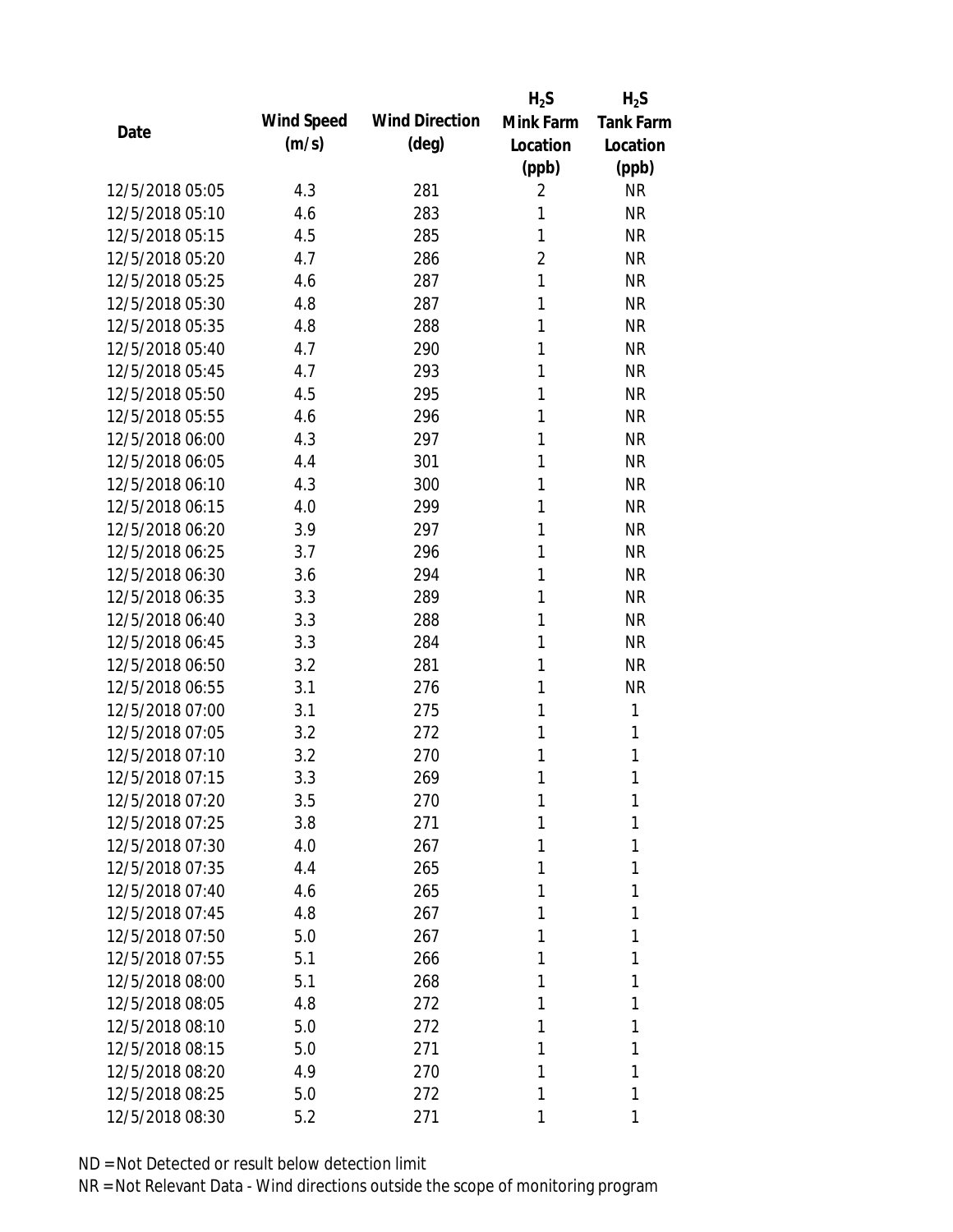|                 |            |                       | $H_2S$       | $H_2S$           |
|-----------------|------------|-----------------------|--------------|------------------|
| Date            | Wind Speed | <b>Wind Direction</b> | Mink Farm    | <b>Tank Farm</b> |
|                 | (m/s)      | $(\text{deg})$        | Location     | Location         |
|                 |            |                       | (ppb)        | (ppb)            |
| 12/5/2018 08:35 | 5.4        | 268                   | 1            | 1                |
| 12/5/2018 08:40 | 5.3        | 265                   | 1            | 1                |
| 12/5/2018 08:45 | 5.4        | 262                   | 1            | 1                |
| 12/5/2018 08:50 | 5.6        | 262                   | 1            | 1                |
| 12/5/2018 08:55 | 5.5        | 263                   | 1            | 1                |
| 12/5/2018 09:00 | 5.4        | 264                   | 1            | 1                |
| 12/5/2018 09:05 | 5.3        | 267                   | 1            | 1                |
| 12/5/2018 09:10 | 5.3        | 270                   | 1            | 1                |
| 12/5/2018 09:15 | 5.2        | 273                   | 1            | 1                |
| 12/5/2018 09:20 | 5.0        | 276                   | 1            | <b>NR</b>        |
| 12/5/2018 09:25 | 4.9        | 274                   | 1            | 1                |
| 12/5/2018 09:30 | 4.8        | 274                   | 1            | 1                |
| 12/5/2018 09:35 | 4.8        | 272                   | 1            | 1                |
| 12/5/2018 09:40 | 4.6        | 270                   | 1            | 1                |
| 12/5/2018 09:45 | 4.6        | 269                   | 1            | 1                |
| 12/5/2018 09:50 | 4.6        | 269                   | 1            | 1                |
| 12/5/2018 09:55 | 4.5        | 271                   | 1            | 1                |
| 12/5/2018 10:00 | 4.6        | 272                   | 1            | 1                |
| 12/5/2018 10:05 | 4.5        | 277                   | 1            | <b>NR</b>        |
| 12/5/2018 10:10 | 4.5        | 283                   | 1            | <b>NR</b>        |
| 12/5/2018 10:15 | 4.5        | 288                   | 1            | <b>NR</b>        |
| 12/5/2018 10:20 | 4.7        | 294                   | 1            | <b>NR</b>        |
| 12/5/2018 10:25 | 4.9        | 297                   | 1            | <b>NR</b>        |
| 12/5/2018 10:30 | 4.9        | 299                   | <b>ND</b>    | <b>NR</b>        |
| 12/5/2018 10:35 | 4.8        | 303                   | $\mathbf{1}$ | <b>NR</b>        |
| 12/5/2018 10:40 | 4.7        | 304                   | 1            | <b>NR</b>        |
| 12/5/2018 10:45 | 4.7        | 304                   | 1            | <b>NR</b>        |
| 12/5/2018 10:50 | 4.7        | 303                   | $\mathbf{1}$ | <b>NR</b>        |
| 12/5/2018 10:55 | 4.8        | 303                   | 1            | <b>NR</b>        |
| 12/5/2018 11:00 | 4.7        | 306                   | 1            | <b>NR</b>        |
| 12/5/2018 11:05 | 4.7        | 307                   | 1            | <b>NR</b>        |
| 12/5/2018 11:10 | 5.0        | 309                   | 1            | <b>NR</b>        |
| 12/5/2018 11:15 | 5.0        | 311                   | 1            | <b>NR</b>        |
| 12/5/2018 11:20 | 4.8        | 313                   | 1            | <b>NR</b>        |
| 12/5/2018 11:25 | 4.4        | 310                   | 1            | <b>NR</b>        |
| 12/5/2018 11:30 | 4.5        | 311                   | 1            | <b>NR</b>        |
| 12/5/2018 11:35 | 4.4        | 307                   | 1            | <b>NR</b>        |
| 12/5/2018 11:40 | 4.3        | 305                   | 1            | <b>NR</b>        |
| 12/5/2018 11:45 | 4.1        | 300                   | 1            | <b>NR</b>        |
| 12/5/2018 11:50 | 4.1        | 295                   | 1            | <b>NR</b>        |
| 12/5/2018 11:55 | 4.1        | 294                   | 1            | <b>NR</b>        |
| 12/5/2018 12:00 | 4.0        | 292                   | 1            | <b>NR</b>        |
|                 |            |                       |              |                  |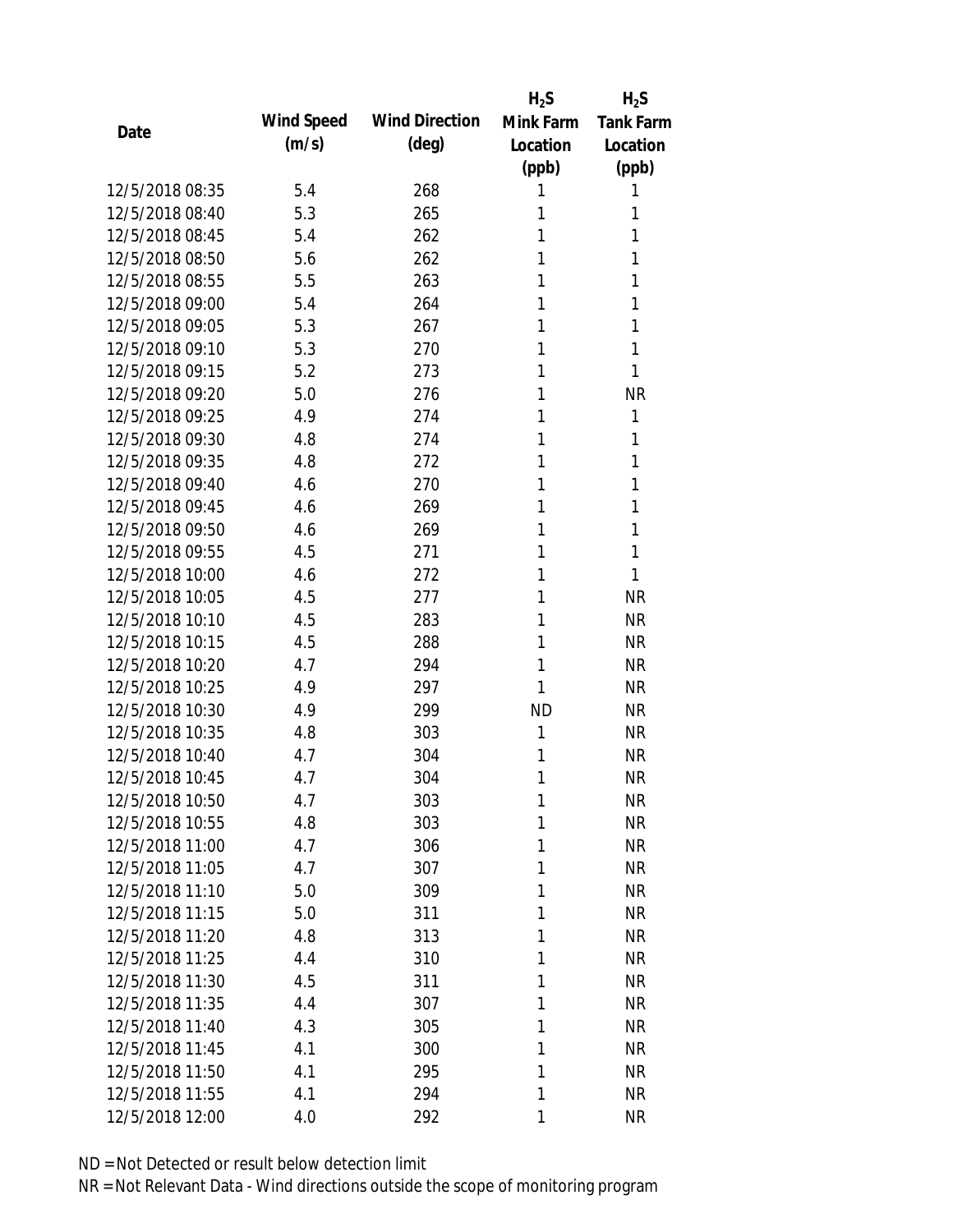|                 |            |                       | $H_2S$    | $H_2S$           |
|-----------------|------------|-----------------------|-----------|------------------|
| Date            | Wind Speed | <b>Wind Direction</b> | Mink Farm | <b>Tank Farm</b> |
|                 | (m/s)      | (deg)                 | Location  | Location         |
|                 |            |                       | (ppb)     | (ppb)            |
| 12/5/2018 12:05 | 4.3        | 290                   | 1         | <b>NR</b>        |
| 12/5/2018 12:10 | 4.2        | 287                   | 1         | <b>NR</b>        |
| 12/5/2018 12:15 | 4.3        | 289                   | 1         | <b>NR</b>        |
| 12/5/2018 12:20 | 4.2        | 287                   | 1         | <b>NR</b>        |
| 12/5/2018 12:25 | 4.1        | 282                   | 1         | <b>NR</b>        |
| 12/5/2018 12:30 | 4.1        | 277                   | 1         | <b>NR</b>        |
| 12/5/2018 12:35 | 3.8        | 275                   | 1         | 1                |
| 12/5/2018 12:40 | 3.8        | 272                   | 1         | 1                |
| 12/5/2018 12:45 | 3.8        | 267                   | 1         | 1                |
| 12/5/2018 12:50 | 4.1        | 267                   | 1         | 1                |
| 12/5/2018 12:55 | 4.2        | 265                   | 1         | 1                |
| 12/5/2018 13:00 | 4.4        | 263                   | 1         | 1                |
| 12/5/2018 13:05 | 4.5        | 262                   | 1         | 1                |
| 12/5/2018 13:10 | 4.4        | 261                   | 1         | 1                |
| 12/5/2018 13:15 | 4.4        | 262                   | 1         | 1                |
| 12/5/2018 13:20 | 4.3        | 260                   | <b>ND</b> | 1                |
| 12/5/2018 13:25 | 4.3        | 262                   | 1         | 1                |
| 12/5/2018 13:30 | 4.1        | 263                   | 1         | 1                |
| 12/5/2018 13:35 | 4.2        | 262                   | 1         | 1                |
| 12/5/2018 13:40 | 4.2        | 260                   | 1         | 1                |
| 12/5/2018 13:45 | 4.3        | 260                   | 1         | 1                |
| 12/5/2018 13:50 | 4.5        | 257                   | 1         | 1                |
| 12/5/2018 13:55 | 4.5        | 252                   | 1         | 1                |
| 12/5/2018 14:00 | 4.6        | 251                   | 1         | 1                |
| 12/5/2018 14:05 | 4.6        | 253                   | 1         | 1                |
| 12/5/2018 14:10 | 4.6        | 253                   | 1         | 1                |
| 12/5/2018 14:15 | 4.5        | 251                   | <b>ND</b> | 1                |
| 12/5/2018 14:20 | 4.4        | 252                   | 1         | 1                |
| 12/5/2018 14:25 | 4.3        | 255                   | 1         | 1                |
| 12/5/2018 14:30 | 4.1        | 255                   | 1         | 1                |
| 12/5/2018 14:35 | 4.0        | 253                   | 1         | 1                |
| 12/5/2018 14:40 | 3.9        | 254                   | 1         | 1                |
| 12/5/2018 14:45 | 4.0        | 254                   | 1         | 1                |
| 12/5/2018 14:50 | 3.9        | 257                   | 1         | 1                |
| 12/5/2018 14:55 | 4.0        | 258                   | 1         | 1                |
| 12/5/2018 15:00 | 4.2        | 257                   | 1         | 1                |
| 12/5/2018 15:05 | 4.2        | 257                   | 1         | 1                |
| 12/5/2018 15:10 | 4.4        | 255                   | 1         | 2                |
| 12/5/2018 15:15 | 4.4        | 256                   | 1         | 1                |
| 12/5/2018 15:20 | 4.5        | 253                   | 1         | 1                |
| 12/5/2018 15:25 | 4.6        | 253                   | 1         | 1                |
| 12/5/2018 15:30 | 4.7        | 253                   | 1         | 1                |
|                 |            |                       |           |                  |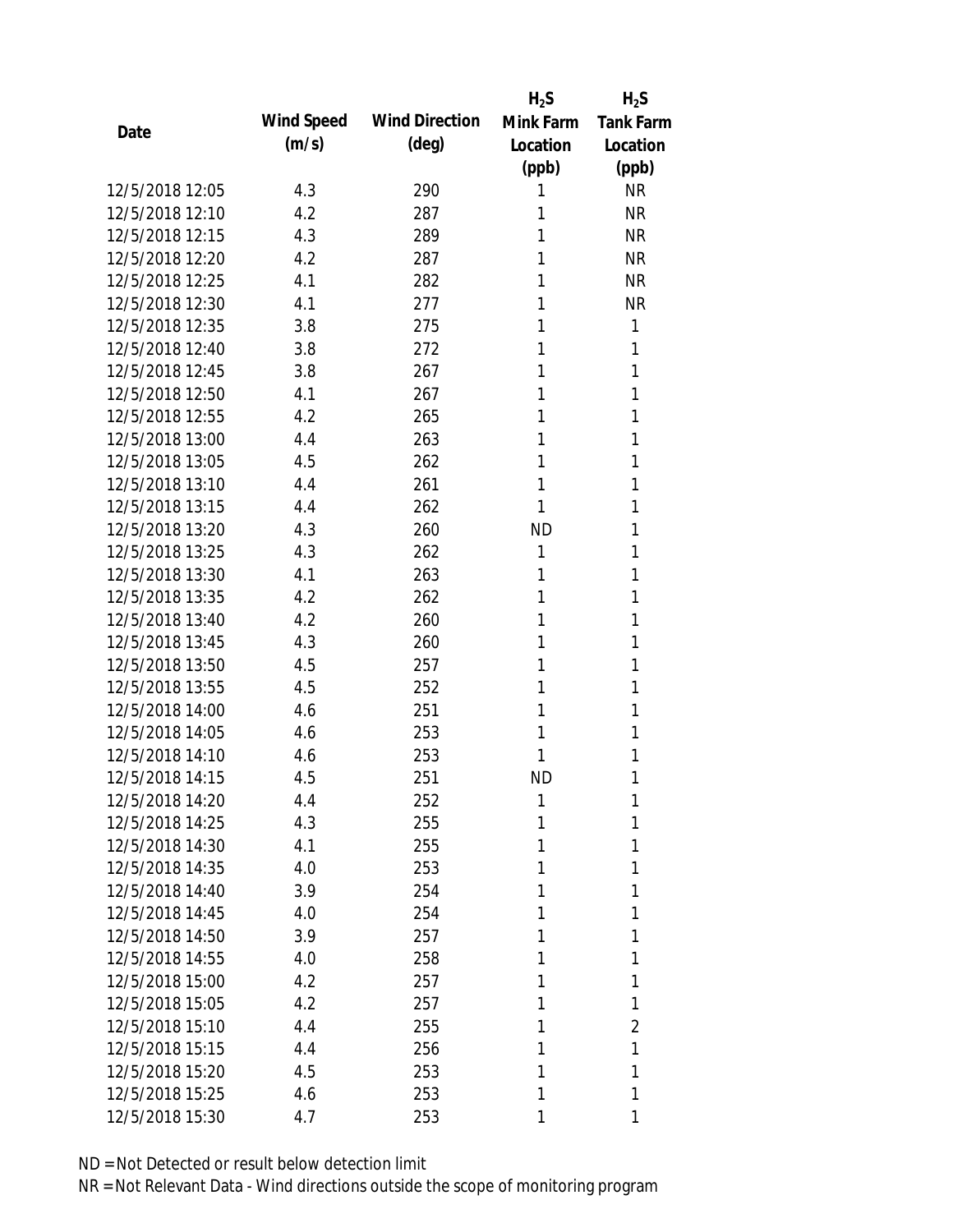|                 |            |                       | $H_2S$    | $H_2S$           |
|-----------------|------------|-----------------------|-----------|------------------|
| Date            | Wind Speed | <b>Wind Direction</b> | Mink Farm | <b>Tank Farm</b> |
|                 | (m/s)      | $(\text{deg})$        | Location  | Location         |
|                 |            |                       | (ppb)     | (ppb)            |
| 12/5/2018 15:35 | 4.7        | 254                   | 1         | 1                |
| 12/5/2018 15:40 | 5.0        | 254                   | 1         | 1                |
| 12/5/2018 15:45 | 5.0        | 255                   | 1         | 1                |
| 12/5/2018 15:50 | 5.1        | 255                   | <b>ND</b> | 1                |
| 12/5/2018 15:55 | 4.8        | 257                   | 1         | 1                |
| 12/5/2018 16:00 | 4.7        | 258                   | 1         | 1                |
| 12/5/2018 16:05 | 4.6        | 254                   | 1         | 1                |
| 12/5/2018 16:10 | 4.4        | 249                   | 1         | 1                |
| 12/5/2018 16:15 | 4.4        | 243                   | 1         | 1                |
| 12/5/2018 16:20 | 4.2        | 236                   | 1         | 1                |
| 12/5/2018 16:25 | 4.4        | 229                   | <b>NR</b> | 1                |
| 12/5/2018 16:30 | 4.5        | 223                   | <b>NR</b> | 1                |
| 12/5/2018 16:35 | 4.5        | 220                   | <b>NR</b> | 1                |
| 12/5/2018 16:40 | 4.3        | 220                   | <b>NR</b> | 1                |
| 12/5/2018 16:45 | 4.1        | 219                   | <b>NR</b> | 1                |
| 12/5/2018 16:50 | 4.1        | 218                   | <b>NR</b> | 1                |
| 12/5/2018 16:55 | 4.0        | 217                   | <b>NR</b> | 1                |
| 12/5/2018 17:00 | 3.9        | 215                   | <b>NR</b> | 1                |
| 12/5/2018 17:05 | 3.9        | 214                   | <b>NR</b> | 1                |
| 12/5/2018 17:10 | 3.8        | 211                   | <b>NR</b> | 1                |
| 12/5/2018 17:15 | 3.8        | 206                   | <b>NR</b> | 1                |
| 12/5/2018 17:20 | 3.7        | 203                   | <b>NR</b> | 1                |
| 12/5/2018 17:25 | 3.6        | 201                   | <b>NR</b> | 1                |
| 12/5/2018 17:30 | 3.5        | 200                   | <b>NR</b> | 1                |
| 12/5/2018 17:35 | 3.4        | 199                   | <b>NR</b> | 1                |
| 12/5/2018 17:40 | 3.4        | 198                   | <b>NR</b> | 1                |
| 12/5/2018 17:45 | 3.4        | 199                   | <b>NR</b> | 1                |
| 12/5/2018 17:50 | 3.4        | 200                   | <b>NR</b> | 1                |
| 12/5/2018 17:55 | 3.4        | 201                   | <b>NR</b> | 1                |
| 12/5/2018 18:00 | 3.4        | 204                   | NR        | 1                |
| 12/5/2018 18:05 | 3.6        | 205                   | NR        | 1                |
| 12/5/2018 18:10 | 3.7        | 206                   | <b>NR</b> | 1                |
| 12/5/2018 18:15 | 3.9        | 204                   | NR        | 1                |
| 12/5/2018 18:20 | 4.0        | 203                   | <b>NR</b> | 1                |
| 12/5/2018 18:25 | 4.0        | 200                   | <b>NR</b> | 1                |
| 12/5/2018 18:30 | 3.9        | 198                   | NR        | 1                |
| 12/5/2018 18:35 | 3.9        | 197                   | NR        | 1                |
| 12/5/2018 18:40 | 4.0        | 198                   | NR        | 1                |
| 12/5/2018 18:45 | 4.0        | 200                   | NR        | 1                |
| 12/5/2018 18:50 | 4.0        | 200                   | <b>NR</b> | 1                |
| 12/5/2018 18:55 | 4.0        | 199                   | <b>NR</b> | 1                |
| 12/5/2018 19:00 | 4.1        | 198                   | <b>NR</b> | 1                |
|                 |            |                       |           |                  |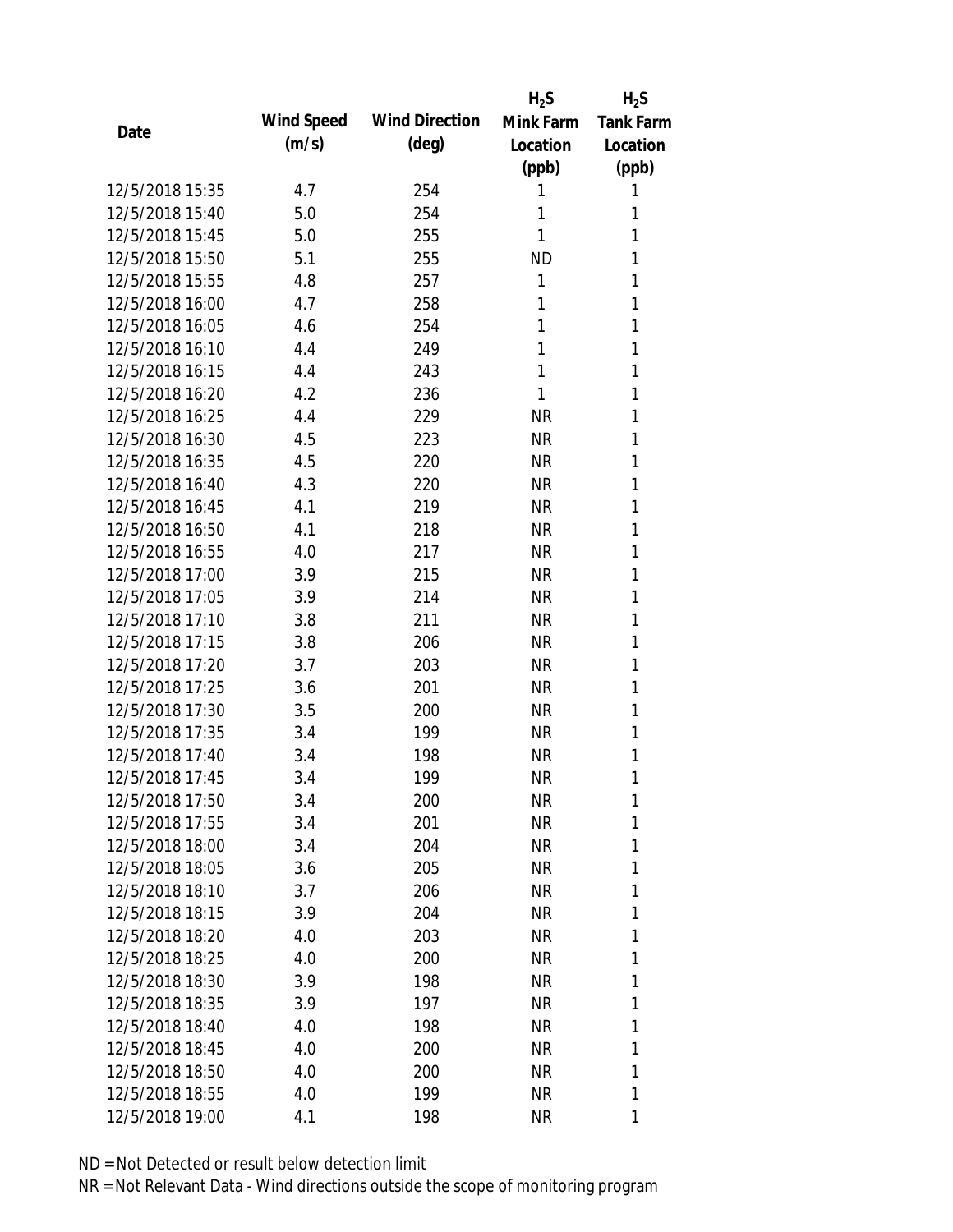|                 |            |                       | $H_2S$    | $H_2S$           |
|-----------------|------------|-----------------------|-----------|------------------|
|                 | Wind Speed | <b>Wind Direction</b> | Mink Farm | <b>Tank Farm</b> |
| Date            | (m/s)      | $(\text{deg})$        | Location  | Location         |
|                 |            |                       | (ppb)     | (ppb)            |
| 12/5/2018 19:05 | 4.1        | 195                   | <b>NR</b> | 1                |
| 12/5/2018 19:10 | 4.0        | 193                   | <b>NR</b> | 1                |
| 12/5/2018 19:15 | 4.0        | 190                   | <b>NR</b> | 1                |
| 12/5/2018 19:20 | 3.9        | 191                   | <b>NR</b> | 1                |
| 12/5/2018 19:25 | 3.8        | 193                   | <b>NR</b> | $\overline{2}$   |
| 12/5/2018 19:30 | 3.7        | 193                   | <b>NR</b> | 1                |
| 12/5/2018 19:35 | 3.6        | 194                   | <b>NR</b> | 1                |
| 12/5/2018 19:40 | 3.7        | 194                   | <b>NR</b> | 1                |
| 12/5/2018 19:45 | 3.6        | 195                   | <b>NR</b> | 1                |
| 12/5/2018 19:50 | 3.6        | 194                   | <b>NR</b> | 1                |
| 12/5/2018 19:55 | 3.7        | 193                   | <b>NR</b> | 1                |
| 12/5/2018 20:00 | 3.7        | 194                   | <b>NR</b> | 1                |
| 12/5/2018 20:05 | 3.7        | 194                   | <b>NR</b> | 1                |
| 12/5/2018 20:10 | 3.6        | 196                   | <b>NR</b> | 1                |
| 12/5/2018 20:15 | 3.7        | 199                   | <b>NR</b> | 1                |
| 12/5/2018 20:20 | 3.7        | 200                   | <b>NR</b> | 1                |
| 12/5/2018 20:25 | 3.6        | 201                   | <b>NR</b> | 1                |
| 12/5/2018 20:30 | 3.6        | 203                   | <b>NR</b> | $\mathbf{1}$     |
| 12/5/2018 20:35 | 3.6        | 204                   | <b>NR</b> | 1                |
| 12/5/2018 20:40 | 3.6        | 203                   | <b>NR</b> | $\overline{2}$   |
| 12/5/2018 20:45 | 3.7        | 204                   | <b>NR</b> | 1                |
| 12/5/2018 20:50 | 3.8        | 207                   | <b>NR</b> | 1                |
| 12/5/2018 20:55 | 3.9        | 211                   | <b>NR</b> | 1                |
| 12/5/2018 21:00 | 3.8        | 207                   | <b>NR</b> | 1                |
| 12/5/2018 21:05 | 3.9        | 205                   | <b>NR</b> | 1                |
| 12/5/2018 21:10 | 3.9        | 203                   | <b>NR</b> | 1                |
| 12/5/2018 21:15 | 3.9        | 199                   | <b>NR</b> | 1                |
| 12/5/2018 21:20 | 3.8        | 194                   | <b>NR</b> | 1                |
| 12/5/2018 21:25 | 3.9        | 190                   | <b>NR</b> | 1                |
| 12/5/2018 21:30 | 4.0        | 189                   | NR        | 1                |
| 12/5/2018 21:35 | 4.0        | 188                   | NR        | 1                |
| 12/5/2018 21:40 | 4.1        | 187                   | <b>NR</b> | 1                |
| 12/5/2018 21:45 | 4.1        | 187                   | NR        | 1                |
| 12/5/2018 21:50 | 4.2        | 187                   | <b>NR</b> | 1                |
| 12/5/2018 21:55 | 4.1        | 187                   | <b>NR</b> | 1                |
| 12/5/2018 22:00 | 4.2        | 187                   | NR        | 1                |
| 12/5/2018 22:05 | 4.1        | 187                   | NR        | 1                |
| 12/5/2018 22:10 | 4.0        | 187                   | NR        | 1                |
| 12/5/2018 22:15 | 3.8        | 185                   | NR        | 1                |
| 12/5/2018 22:20 | 3.6        | 183                   | <b>NR</b> | 1                |
| 12/5/2018 22:25 | 3.5        | 182                   | <b>NR</b> | 1                |
| 12/5/2018 22:30 | 3.5        | 182                   | <b>NR</b> | 1                |
|                 |            |                       |           |                  |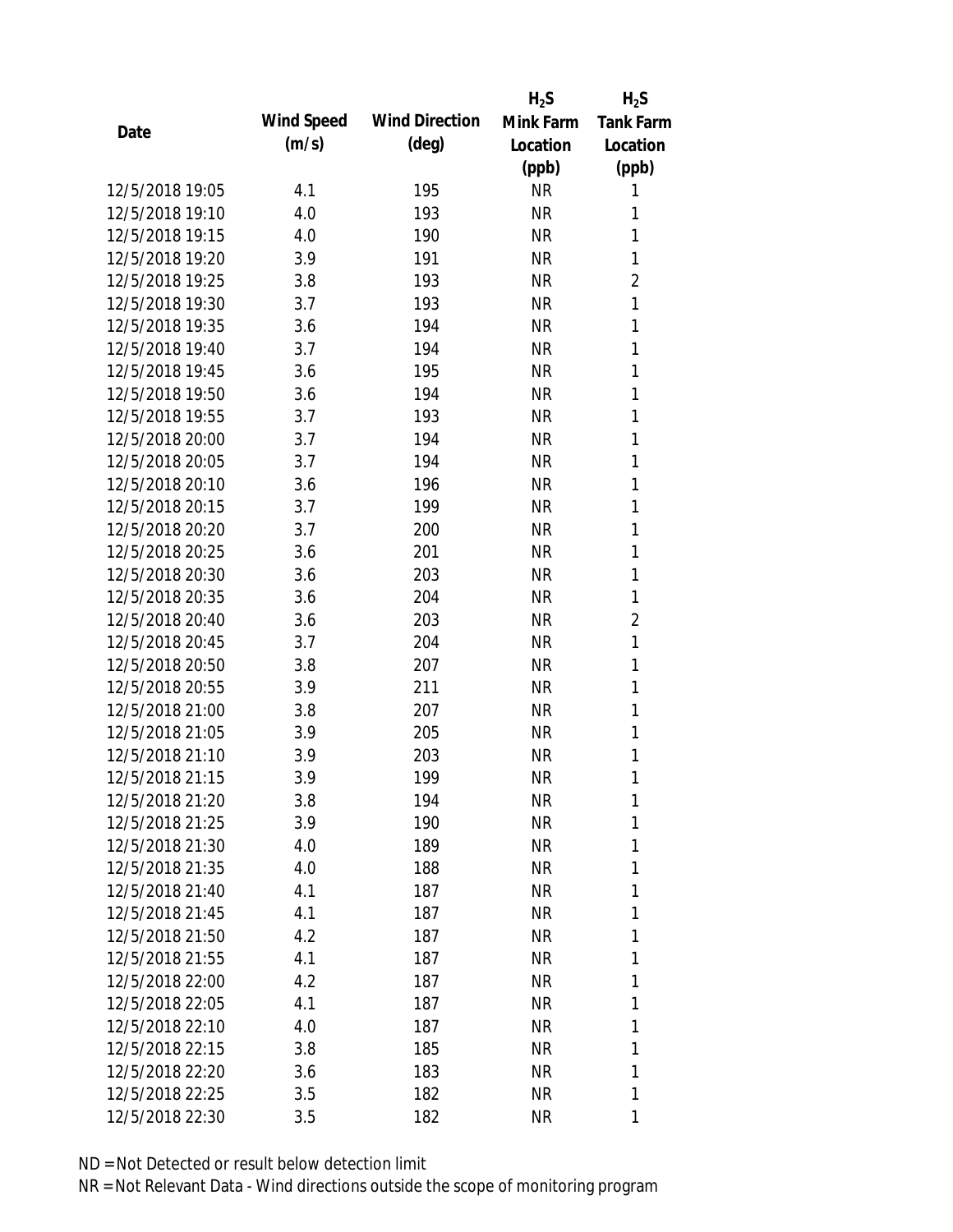|                 |            |                       | $H_2S$    | $H_2S$           |
|-----------------|------------|-----------------------|-----------|------------------|
| Date            | Wind Speed | <b>Wind Direction</b> | Mink Farm | <b>Tank Farm</b> |
|                 | (m/s)      | $(\text{deg})$        | Location  | Location         |
|                 |            |                       | (ppb)     | (ppb)            |
| 12/5/2018 22:35 | 3.4        | 181                   | <b>NR</b> | 1                |
| 12/5/2018 22:40 | 3.3        | 180                   | <b>NR</b> | 1                |
| 12/5/2018 22:45 | 3.3        | 182                   | <b>NR</b> | 1                |
| 12/5/2018 22:50 | 3.3        | 183                   | <b>NR</b> | 1                |
| 12/5/2018 22:55 | 3.2        | 184                   | <b>NR</b> | 1                |
| 12/5/2018 23:00 | 3.1        | 183                   | <b>NR</b> | 1                |
| 12/5/2018 23:05 | 3.0        | 183                   | <b>NR</b> | 1                |
| 12/5/2018 23:10 | 3.0        | 183                   | <b>NR</b> | 1                |
| 12/5/2018 23:15 | 3.0        | 184                   | <b>NR</b> | 1                |
| 12/5/2018 23:20 | 3.0        | 185                   | <b>NR</b> | 1                |
| 12/5/2018 23:25 | 3.1        | 184                   | <b>NR</b> | 1                |
| 12/5/2018 23:30 | 3.1        | 183                   | <b>NR</b> | 1                |
| 12/5/2018 23:35 | 3.2        | 183                   | <b>NR</b> | 1                |
| 12/5/2018 23:40 | 3.2        | 184                   | <b>NR</b> | 1                |
| 12/5/2018 23:45 | 3.2        | 184                   | <b>NR</b> | 1                |
| 12/5/2018 23:50 | 3.2        | 183                   | <b>NR</b> | 1                |
| 12/5/2018 23:55 | 3.2        | 184                   | <b>NR</b> | 1                |
| 12/5/2018 24:00 | 3.3        | 186                   | <b>NR</b> | 1                |
| 12/6/2018 00:05 | 3.3        | 186                   | <b>NR</b> | 1                |
| 12/6/2018 00:10 | 3.4        | 186                   | <b>NR</b> | 1                |
| 12/6/2018 00:15 | 3.5        | 186                   | <b>NR</b> | 1                |
| 12/6/2018 00:20 | 3.5        | 187                   | <b>NR</b> | 1                |
| 12/6/2018 00:25 | 3.6        | 187                   | <b>NR</b> | 1                |
| 12/6/2018 00:30 | 3.6        | 187                   | <b>NR</b> | 1                |
| 12/6/2018 00:35 | 3.7        | 188                   | <b>NR</b> | 1                |
| 12/6/2018 00:40 | 3.7        | 189                   | <b>NR</b> | 1                |
| 12/6/2018 00:45 | 3.7        | 188                   | <b>NR</b> | 1                |
| 12/6/2018 00:50 | 3.7        | 188                   | <b>NR</b> | 1                |
| 12/6/2018 00:55 | 3.8        | 188                   | <b>NR</b> | 1                |
| 12/6/2018 01:00 | 3.8        | 188                   | NR        | 1                |
| 12/6/2018 01:05 | 3.8        | 187                   | NR        | 1                |
| 12/6/2018 01:10 | 3.8        | 187                   | NR        | 1                |
| 12/6/2018 01:15 | 3.9        | 187                   | NR        | 1                |
| 12/6/2018 01:20 | 3.8        | 188                   | <b>NR</b> | 1                |
| 12/6/2018 01:25 | 3.8        | 188                   | NR        | 1                |
| 12/6/2018 01:30 | 3.7        | 188                   | NR        | 1                |
| 12/6/2018 01:35 | 3.7        | 188                   | NR        | 1                |
| 12/6/2018 01:40 | 3.7        | 188                   | NR        | 1                |
| 12/6/2018 01:45 | 3.7        | 189                   | NR        | 1                |
| 12/6/2018 01:50 | 3.7        | 189                   | <b>NR</b> | 1                |
| 12/6/2018 01:55 | 3.7        | 189                   | <b>NR</b> | 1                |
| 12/6/2018 02:00 | 3.7        | 189                   | <b>NR</b> | 1                |
|                 |            |                       |           |                  |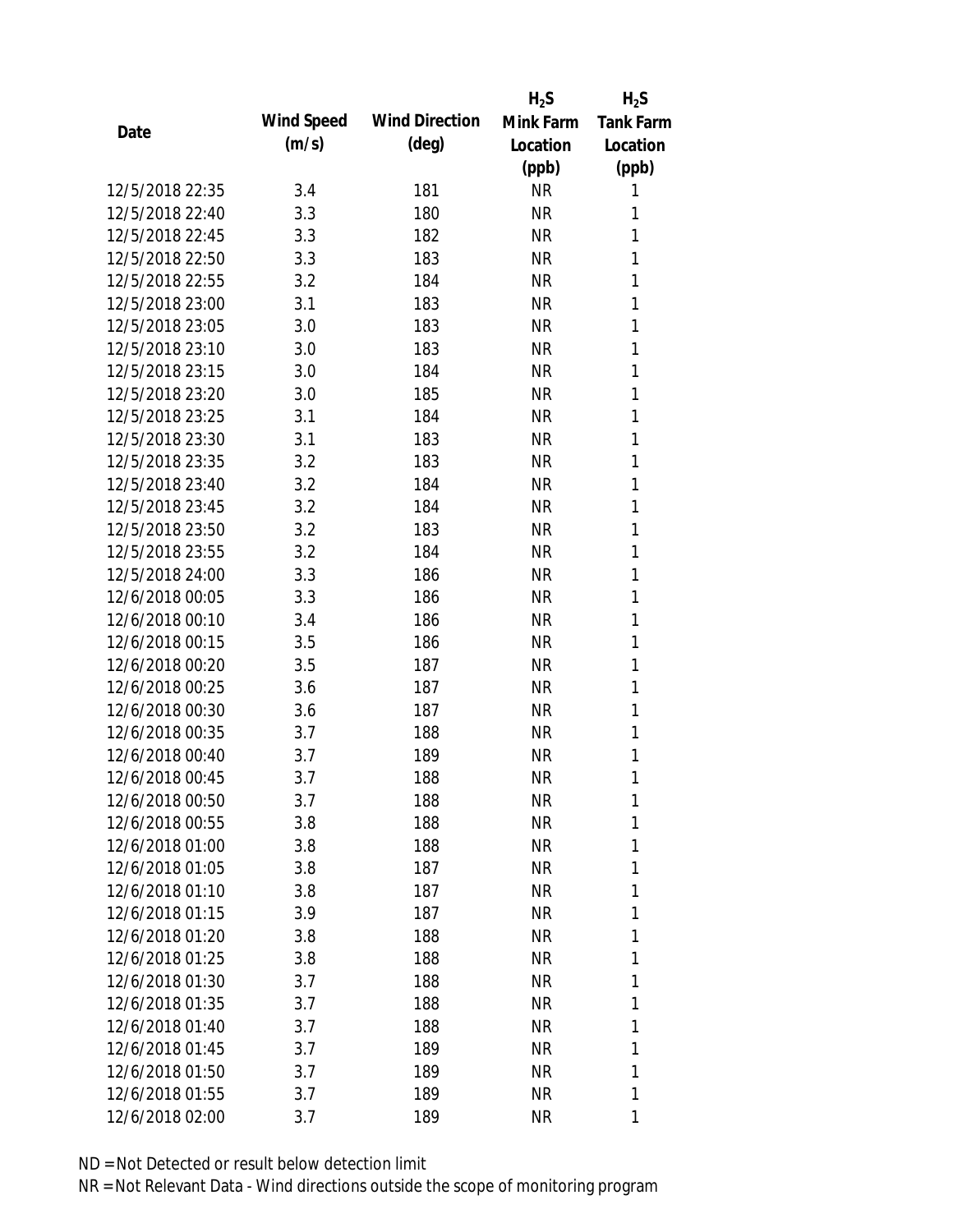|                 |            |                       | $H_2S$    | $H_2S$           |
|-----------------|------------|-----------------------|-----------|------------------|
| Date            | Wind Speed | <b>Wind Direction</b> | Mink Farm | <b>Tank Farm</b> |
|                 | (m/s)      | $(\text{deg})$        | Location  | Location         |
|                 |            |                       | (ppb)     | (ppb)            |
| 12/6/2018 02:05 | 3.6        | 191                   | <b>NR</b> | 1                |
| 12/6/2018 02:10 | 3.5        | 192                   | <b>NR</b> | 1                |
| 12/6/2018 02:15 | 3.4        | 194                   | <b>NR</b> | $\overline{2}$   |
| 12/6/2018 02:20 | 3.4        | 195                   | <b>NR</b> | 1                |
| 12/6/2018 02:25 | 3.3        | 196                   | <b>NR</b> | 1                |
| 12/6/2018 02:30 | 3.3        | 198                   | <b>NR</b> | $\overline{2}$   |
| 12/6/2018 02:35 | 3.3        | 198                   | <b>NR</b> | 1                |
| 12/6/2018 02:40 | 3.3        | 197                   | <b>NR</b> | 1                |
| 12/6/2018 02:45 | 3.4        | 198                   | <b>NR</b> | 1                |
| 12/6/2018 02:50 | 3.5        | 199                   | <b>NR</b> | 1                |
| 12/6/2018 02:55 | 3.6        | 200                   | <b>NR</b> | 1                |
| 12/6/2018 03:00 | 3.7        | 201                   | <b>NR</b> | 1                |
| 12/6/2018 03:05 | 4.0        | 202                   | <b>NR</b> | 1                |
| 12/6/2018 03:10 | 4.2        | 205                   | <b>NR</b> | 1                |
| 12/6/2018 03:15 | 4.3        | 207                   | <b>NR</b> | 1                |
| 12/6/2018 03:20 | 4.5        | 209                   | <b>NR</b> | 1                |
| 12/6/2018 03:25 | 4.6        | 213                   | <b>NR</b> | 1                |
| 12/6/2018 03:30 | 4.6        | 215                   | <b>NR</b> | 1                |
| 12/6/2018 03:35 | 4.6        | 218                   | <b>NR</b> | 1                |
| 12/6/2018 03:40 | 4.5        | 220                   | <b>NR</b> | 1                |
| 12/6/2018 03:45 | 4.3        | 221                   | <b>NR</b> | 1                |
| 12/6/2018 03:50 | 4.2        | 222                   | <b>NR</b> | 1                |
| 12/6/2018 03:55 | 4.1        | 224                   | <b>NR</b> | 1                |
| 12/6/2018 04:00 | 3.9        | 226                   | <b>NR</b> | 1                |
| 12/6/2018 04:05 | 3.9        | 228                   | <b>NR</b> | 1                |
| 12/6/2018 04:10 | 3.9        | 231                   | 1         | 1                |
| 12/6/2018 04:15 | 4.2        | 236                   | 1         | $\overline{2}$   |
| 12/6/2018 04:20 | 4.4        | 241                   | 1         | 1                |
| 12/6/2018 04:25 | 4.7        | 244                   | 1         | 2                |
| 12/6/2018 04:30 | 5.1        | 247                   | 1         | $\overline{2}$   |
| 12/6/2018 04:35 | 5.1        | 250                   | 1         | 1                |
| 12/6/2018 04:40 | 5.3        | 252                   | 1         | 1                |
| 12/6/2018 04:45 | 5.3        | 251                   | 1         | 1                |
| 12/6/2018 04:50 | 5.5        | 251                   | 1         | 1                |
| 12/6/2018 04:55 | 5.5        | 251                   | 1         | 1                |
| 12/6/2018 05:00 | 5.4        | 251                   | 1         | 1                |
| 12/6/2018 05:05 | 5.4        | 251                   | 1         | 1                |
| 12/6/2018 05:10 | 5.1        | 251                   | 1         | 1                |
| 12/6/2018 05:15 | 4.9        | 252                   | 1         | 1                |
| 12/6/2018 05:20 | 4.6        | 251                   | 1         | 1                |
| 12/6/2018 05:25 | 4.4        | 252                   | 1         | 1                |
| 12/6/2018 05:30 | 4.3        | 251                   | 1         | 1                |
|                 |            |                       |           |                  |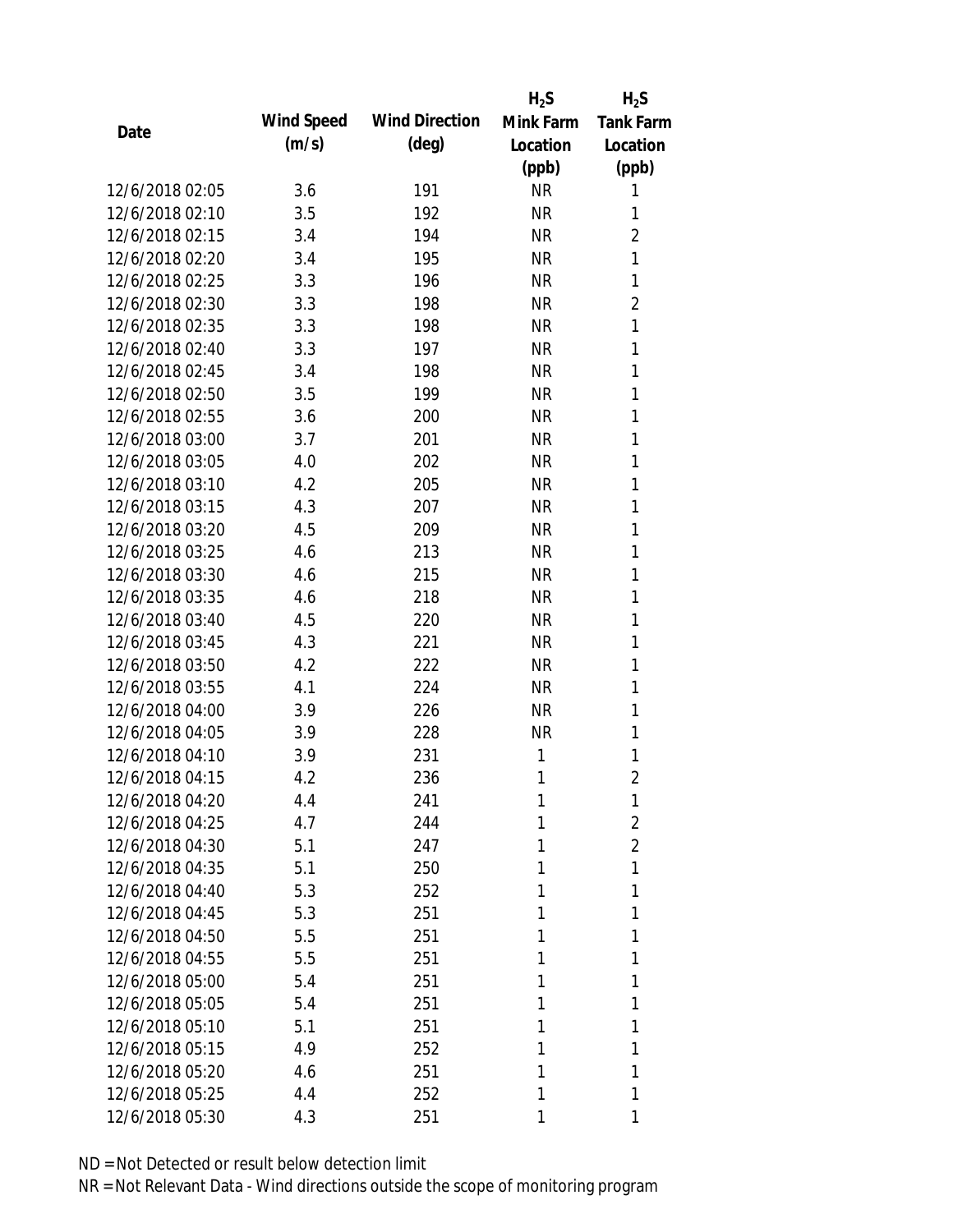|                 |            |                       | $H_2S$         | $H_2S$           |
|-----------------|------------|-----------------------|----------------|------------------|
| Date            | Wind Speed | <b>Wind Direction</b> | Mink Farm      | <b>Tank Farm</b> |
|                 | (m/s)      | $(\text{deg})$        | Location       | Location         |
|                 |            |                       | (ppb)          | (ppb)            |
| 12/6/2018 05:35 | 4.3        | 252                   | <b>ND</b>      | 1                |
| 12/6/2018 05:40 | 4.3        | 252                   | $\mathbf{1}$   | 1                |
| 12/6/2018 05:45 | 4.3        | 252                   | <b>ND</b>      | 1                |
| 12/6/2018 05:50 | 4.4        | 252                   | $\mathbf{1}$   | 1                |
| 12/6/2018 05:55 | 4.4        | 253                   | 1              | 1                |
| 12/6/2018 06:00 | 4.3        | 255                   | 1              | $\overline{2}$   |
| 12/6/2018 06:05 | 4.2        | 259                   | 1              | 1                |
| 12/6/2018 06:10 | 4.0        | 262                   | 1              | 1                |
| 12/6/2018 06:15 | 3.9        | 264                   | 1              | $\overline{2}$   |
| 12/6/2018 06:20 | 3.7        | 268                   | 1              | $\overline{2}$   |
| 12/6/2018 06:25 | 3.6        | 270                   | 1              | 1                |
| 12/6/2018 06:30 | 3.5        | 273                   | 1              | 1                |
| 12/6/2018 06:35 | 3.4        | 275                   | 1              | 1                |
| 12/6/2018 06:40 | 3.4        | 276                   | 1              | <b>NR</b>        |
| 12/6/2018 06:45 | 3.4        | 278                   | 1              | <b>NR</b>        |
| 12/6/2018 06:50 | 3.3        | 279                   | 1              | <b>NR</b>        |
| 12/6/2018 06:55 | 3.2        | 279                   | 1              | <b>NR</b>        |
| 12/6/2018 07:00 | 3.2        | 278                   | 1              | <b>NR</b>        |
| 12/6/2018 07:05 | 3.3        | 277                   | 1              | <b>NR</b>        |
| 12/6/2018 07:10 | 3.4        | 279                   | 1              | <b>NR</b>        |
| 12/6/2018 07:15 | 3.4        | 279                   | 1              | <b>NR</b>        |
| 12/6/2018 07:20 | 3.6        | 281                   | 1              | <b>NR</b>        |
| 12/6/2018 07:25 | 3.7        | 282                   | $\overline{2}$ | <b>NR</b>        |
| 12/6/2018 07:30 | 3.8        | 285                   | $\overline{2}$ | <b>NR</b>        |
| 12/6/2018 07:35 | 3.6        | 286                   | 1              | <b>NR</b>        |
| 12/6/2018 07:40 | 3.6        | 287                   | 1              | <b>NR</b>        |
| 12/6/2018 07:45 | 3.5        | 291                   | 1              | <b>NR</b>        |
| 12/6/2018 07:50 | 3.6        | 294                   | 1              | <b>NR</b>        |
| 12/6/2018 07:55 | 3.5        | 300                   | 1              | <b>NR</b>        |
| 12/6/2018 08:00 | 3.5        | 303                   | 1              | <b>NR</b>        |
| 12/6/2018 08:05 | 3.5        | 308                   | 1              | <b>NR</b>        |
| 12/6/2018 08:10 | 3.4        | 312                   | 1              | <b>NR</b>        |
| 12/6/2018 08:15 | 3.4        | 314                   | 1              | <b>NR</b>        |
| 12/6/2018 08:20 | 3.2        | 315                   | 1              | <b>NR</b>        |
| 12/6/2018 08:25 | 3.3        | 316                   | 1              | <b>NR</b>        |
| 12/6/2018 08:30 | 3.4        | 317                   | 1              | <b>NR</b>        |
| 12/6/2018 08:35 | 3.5        | 315                   | 1              | <b>NR</b>        |
| 12/6/2018 08:40 | 3.6        | 313                   | 1              | <b>NR</b>        |
| 12/6/2018 08:45 | 3.6        | 314                   | 1              | <b>NR</b>        |
| 12/6/2018 08:50 | 3.6        | 316                   | 1              | <b>NR</b>        |
| 12/6/2018 08:55 | 3.5        | 317                   | 1              | <b>NR</b>        |
| 12/6/2018 09:00 | 3.7        | 319                   | 1              | <b>NR</b>        |
|                 |            |                       |                |                  |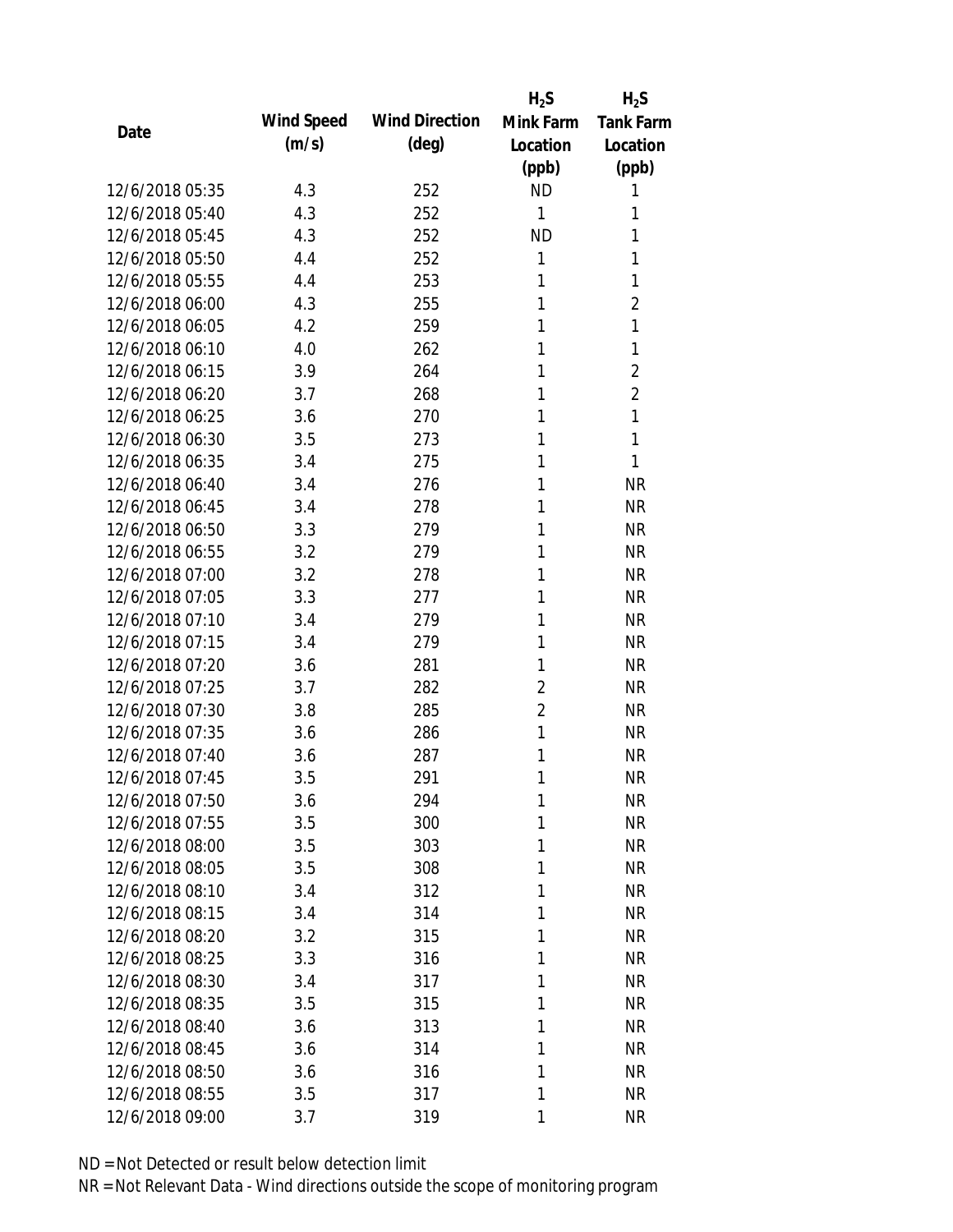|                 |            |                       | $H_2S$         | $H_2S$           |
|-----------------|------------|-----------------------|----------------|------------------|
| Date            | Wind Speed | <b>Wind Direction</b> | Mink Farm      | <b>Tank Farm</b> |
|                 | (m/s)      | $(\text{deg})$        | Location       | Location         |
|                 |            |                       | (ppb)          | (ppb)            |
| 12/6/2018 09:05 | 3.8        | 321                   | 1              | <b>NR</b>        |
| 12/6/2018 09:10 | 4.0        | 325                   | 1              | <b>NR</b>        |
| 12/6/2018 09:15 | 4.4        | 327                   | 1              | <b>NR</b>        |
| 12/6/2018 09:20 | 4.6        | 329                   | 1              | <b>NR</b>        |
| 12/6/2018 09:25 | 4.9        | 330                   | 1              | <b>NR</b>        |
| 12/6/2018 09:30 | 4.7        | 332                   | 1              | <b>NR</b>        |
| 12/6/2018 09:35 | 4.7        | 333                   | 1              | <b>NR</b>        |
| 12/6/2018 09:40 | 4.6        | 334                   | 1              | <b>NR</b>        |
| 12/6/2018 09:45 | 4.7        | 333                   | 1              | <b>NR</b>        |
| 12/6/2018 09:50 | 4.7        | 333                   | 1              | <b>NR</b>        |
| 12/6/2018 09:55 | 4.8        | 331                   | 1              | <b>NR</b>        |
| 12/6/2018 10:00 | 4.8        | 331                   | 1              | <b>NR</b>        |
| 12/6/2018 10:05 | 4.7        | 332                   | 1              | <b>NR</b>        |
| 12/6/2018 10:10 | 4.5        | 334                   | 1              | <b>NR</b>        |
| 12/6/2018 10:15 | 4.2        | 334                   | 1              | <b>NR</b>        |
| 12/6/2018 10:20 | 4.2        | 335                   | 1              | <b>NR</b>        |
| 12/6/2018 10:25 | 4.3        | 336                   | 1              | <b>NR</b>        |
| 12/6/2018 10:30 | 4.2        | 336                   | 1              | <b>NR</b>        |
| 12/6/2018 10:35 | 4.3        | 335                   | 1              | <b>NR</b>        |
| 12/6/2018 10:40 | 4.5        | 334                   | $\overline{2}$ | <b>NR</b>        |
| 12/6/2018 10:45 | 4.4        | 334                   | 1              | <b>NR</b>        |
| 12/6/2018 10:50 | 4.1        | 334                   | 1              | <b>NR</b>        |
| 12/6/2018 10:55 | 3.7        | 335                   | 1              | <b>NR</b>        |
| 12/6/2018 11:00 | 3.9        | 334                   | 1              | <b>NR</b>        |
| 12/6/2018 11:05 | 4.0        | 333                   | 1              | <b>NR</b>        |
| 12/6/2018 11:10 | 4.2        | 332                   | 1              | <b>NR</b>        |
| 12/6/2018 11:15 | 4.6        | 331                   | 1              | <b>NR</b>        |
| 12/6/2018 11:20 | 4.8        | 331                   | 1              | <b>NR</b>        |
| 12/6/2018 11:25 | 5.0        | 330                   | 1              | <b>NR</b>        |
| 12/6/2018 11:30 | 4.6        | 333                   | 1              | <b>NR</b>        |
| 12/6/2018 11:35 | 4.4        | 334                   | 1              | <b>NR</b>        |
| 12/6/2018 11:40 | 4.6        | 333                   | 1              | <b>NR</b>        |
| 12/6/2018 11:45 | 4.6        | 332                   | 1              | <b>NR</b>        |
| 12/6/2018 11:50 | 4.5        | 330                   | 1              | <b>NR</b>        |
| 12/6/2018 11:55 | 4.4        | 330                   | 1              | <b>NR</b>        |
| 12/6/2018 12:00 | 4.5        | 324                   | 1              | <b>NR</b>        |
| 12/6/2018 12:05 | 4.7        | 323                   | 1              | <b>NR</b>        |
| 12/6/2018 12:10 | 4.4        | 324                   | 1              | <b>NR</b>        |
| 12/6/2018 12:15 | 4.3        | 322                   | 1              | <b>NR</b>        |
| 12/6/2018 12:20 | 4.4        | 319                   | 1              | <b>NR</b>        |
| 12/6/2018 12:25 | 4.6        | 315                   | 1              | <b>NR</b>        |
| 12/6/2018 12:30 | 4.7        | 311                   | 1              | <b>NR</b>        |
|                 |            |                       |                |                  |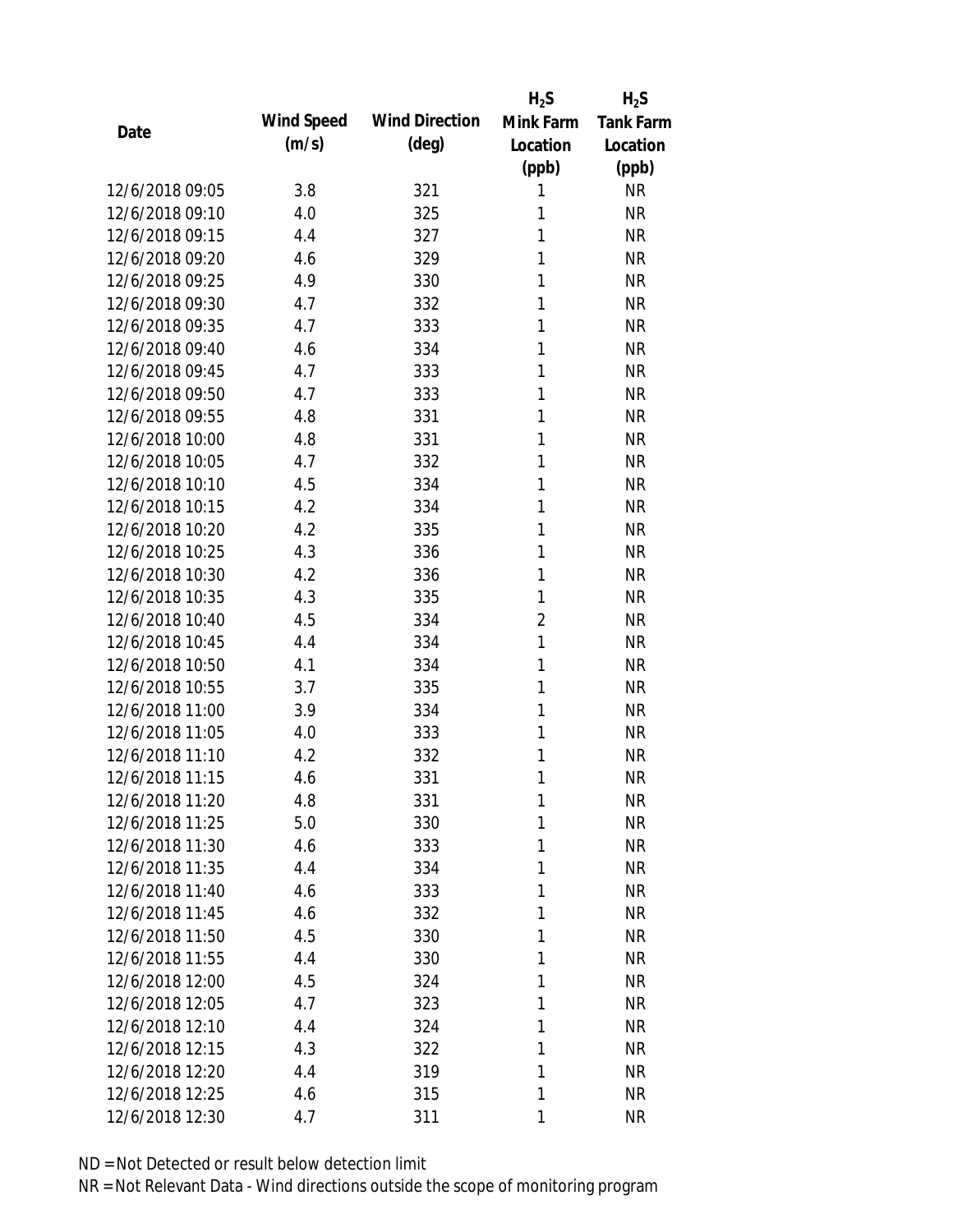|                 |            |                       | $H_2S$    | $H_2S$           |
|-----------------|------------|-----------------------|-----------|------------------|
| Date            | Wind Speed | <b>Wind Direction</b> | Mink Farm | <b>Tank Farm</b> |
|                 | (m/s)      | $(\text{deg})$        | Location  | Location         |
|                 |            |                       | (ppb)     | (ppb)            |
| 12/6/2018 12:35 | 4.5        | 306                   | 1         | <b>NR</b>        |
| 12/6/2018 12:40 | 4.4        | 301                   | 1         | <b>NR</b>        |
| 12/6/2018 12:45 | 4.2        | 303                   | 1         | <b>NR</b>        |
| 12/6/2018 12:50 | 4.1        | 306                   | 1         | <b>NR</b>        |
| 12/6/2018 12:55 | 3.8        | 307                   | 1         | <b>NR</b>        |
| 12/6/2018 13:00 | 3.8        | 313                   | 1         | <b>NR</b>        |
| 12/6/2018 13:05 | 3.9        | 318                   | 1         | <b>NR</b>        |
| 12/6/2018 13:10 | 3.8        | 323                   | 1         | <b>NR</b>        |
| 12/6/2018 13:15 | 3.8        | 320                   | 1         | <b>NR</b>        |
| 12/6/2018 13:20 | 4.2        | 320                   | 1         | <b>NR</b>        |
| 12/6/2018 13:25 | 4.1        | 322                   | 1         | <b>NR</b>        |
| 12/6/2018 13:30 | 3.9        | 320                   | 1         | <b>NR</b>        |
| 12/6/2018 13:35 | 3.9        | 317                   | 1         | <b>NR</b>        |
| 12/6/2018 13:40 | 3.8        | 315                   | 1         | <b>NR</b>        |
| 12/6/2018 13:45 | 3.8        | 315                   | 1         | <b>NR</b>        |
| 12/6/2018 13:50 | 3.4        | 316                   | 1         | <b>NR</b>        |
| 12/6/2018 13:55 | 3.5        | 316                   | 1         | <b>NR</b>        |
| 12/6/2018 14:00 | 3.6        | 315                   | 1         | <b>NR</b>        |
| 12/6/2018 14:05 | 3.5        | 317                   | 1         | <b>NR</b>        |
| 12/6/2018 14:10 | 3.7        | 316                   | 1         | <b>NR</b>        |
| 12/6/2018 14:15 | 3.6        | 316                   | 1         | <b>NR</b>        |
| 12/6/2018 14:20 | 3.8        | 314                   | 1         | <b>NR</b>        |
| 12/6/2018 14:25 | 3.9        | 314                   | 1         | <b>NR</b>        |
| 12/6/2018 14:30 | 3.8        | 318                   | 1         | <b>NR</b>        |
| 12/6/2018 14:35 | 3.7        | 317                   | 1         | <b>NR</b>        |
| 12/6/2018 14:40 | 3.5        | 319                   | 1         | <b>NR</b>        |
| 12/6/2018 14:45 | 3.6        | 318                   | <b>ND</b> | <b>NR</b>        |
| 12/6/2018 14:50 | 3.5        | 311                   | 1         | <b>NR</b>        |
| 12/6/2018 14:55 | 3.4        | 307                   | 1         | <b>NR</b>        |
| 12/6/2018 15:00 | 3.5        | 305                   | 1         | <b>NR</b>        |
| 12/6/2018 15:05 | 3.7        | 300                   | 1         | <b>NR</b>        |
| 12/6/2018 15:10 | 3.8        | 297                   | 1         | <b>NR</b>        |
| 12/6/2018 15:15 | 3.8        | 297                   | 1         | <b>NR</b>        |
| 12/6/2018 15:20 | 3.8        | 303                   | 1         | <b>NR</b>        |
| 12/6/2018 15:25 | 3.8        | 304                   | 1         | NR               |
| 12/6/2018 15:30 | 3.9        | 302                   | 1         | <b>NR</b>        |
| 12/6/2018 15:35 | 3.9        | 303                   | 1         | <b>NR</b>        |
| 12/6/2018 15:40 | 4.0        | 306                   | 1         | <b>NR</b>        |
| 12/6/2018 15:45 | 3.9        | 306                   | <b>ND</b> | NR               |
| 12/6/2018 15:50 | 3.8        | 304                   | 1         | NR               |
| 12/6/2018 15:55 | 3.9        | 305                   | 1         | <b>NR</b>        |
| 12/6/2018 16:00 | 4.0        | 303                   | 1         | <b>NR</b>        |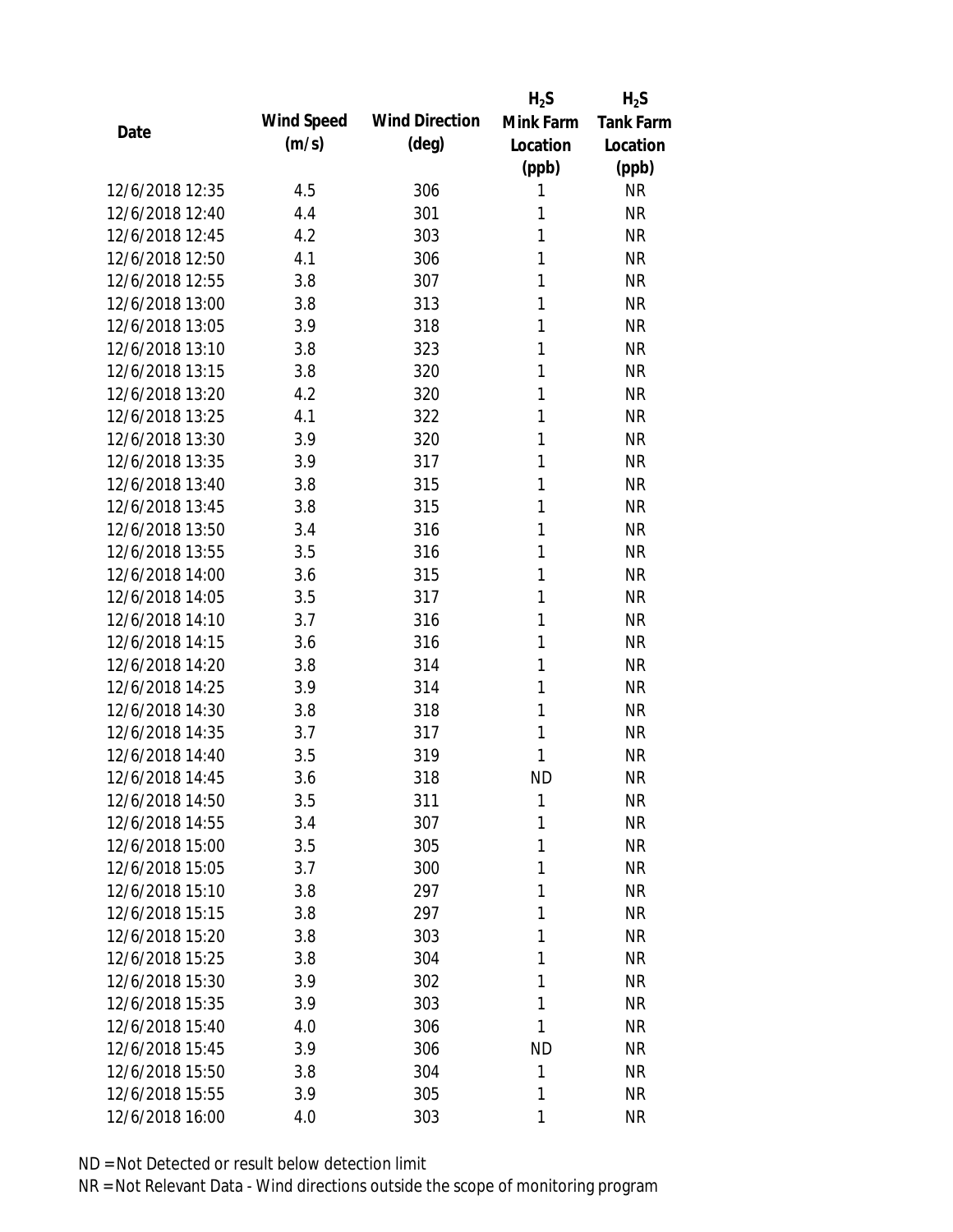|                 |            |                       | $H_2S$       | $H_2S$           |
|-----------------|------------|-----------------------|--------------|------------------|
| Date            | Wind Speed | <b>Wind Direction</b> | Mink Farm    | <b>Tank Farm</b> |
|                 | (m/s)      | $(\text{deg})$        | Location     | Location         |
|                 |            |                       | (ppb)        | (ppb)            |
| 12/6/2018 16:05 | 4.2        | 304                   | 1            | <b>NR</b>        |
| 12/6/2018 16:10 | 4.2        | 306                   | 1            | <b>NR</b>        |
| 12/6/2018 16:15 | 4.2        | 309                   | 1            | <b>NR</b>        |
| 12/6/2018 16:20 | 4.4        | 310                   | 1            | <b>NR</b>        |
| 12/6/2018 16:25 | 4.4        | 309                   | 1            | <b>NR</b>        |
| 12/6/2018 16:30 | 4.4        | 311                   | 1            | <b>NR</b>        |
| 12/6/2018 16:35 | 4.5        | 316                   | 1            | <b>NR</b>        |
| 12/6/2018 16:40 | 4.5        | 317                   | 1            | <b>NR</b>        |
| 12/6/2018 16:45 | 4.6        | 319                   | 1            | <b>NR</b>        |
| 12/6/2018 16:50 | 4.6        | 323                   | 1            | <b>NR</b>        |
| 12/6/2018 16:55 | 4.4        | 329                   | 1            | <b>NR</b>        |
| 12/6/2018 17:00 | 4.2        | 332                   | 1            | <b>NR</b>        |
| 12/6/2018 17:05 | 4.0        | 330                   | $\mathbf{1}$ | <b>NR</b>        |
| 12/6/2018 17:10 | 3.8        | 329                   | 1            | <b>NR</b>        |
| 12/6/2018 17:15 | 3.7        | 325                   | <b>ND</b>    | <b>NR</b>        |
| 12/6/2018 17:20 | 3.6        | 321                   | <b>ND</b>    | <b>NR</b>        |
| 12/6/2018 17:25 | 3.7        | 317                   | <b>ND</b>    | <b>NR</b>        |
| 12/6/2018 17:30 | 3.6        | 315                   | <b>ND</b>    | <b>NR</b>        |
| 12/6/2018 17:35 | 3.5        | 312                   | <b>ND</b>    | <b>NR</b>        |
| 12/6/2018 17:40 | 3.5        | 310                   | <b>ND</b>    | <b>NR</b>        |
| 12/6/2018 17:45 | 3.4        | 310                   | <b>ND</b>    | <b>NR</b>        |
| 12/6/2018 17:50 | 3.4        | 311                   | <b>ND</b>    | <b>NR</b>        |
| 12/6/2018 17:55 | 3.4        | 310                   | 1            | <b>NR</b>        |
| 12/6/2018 18:00 | 3.5        | 308                   | <b>ND</b>    | <b>NR</b>        |
| 12/6/2018 18:05 | 3.4        | 309                   | <b>ND</b>    | <b>NR</b>        |
| 12/6/2018 18:10 | 3.3        | 312                   | 1            | <b>NR</b>        |
| 12/6/2018 18:15 | 3.2        | 313                   | 1            | <b>NR</b>        |
| 12/6/2018 18:20 | 3.2        | 312                   | 1            | <b>NR</b>        |
| 12/6/2018 18:25 | 3.2        | 311                   | <b>ND</b>    | <b>NR</b>        |
| 12/6/2018 18:30 | 3.0        | 312                   | $\mathbf{1}$ | <b>NR</b>        |
| 12/6/2018 18:35 | 3.0        | 312                   | <b>ND</b>    | <b>NR</b>        |
| 12/6/2018 18:40 | 3.1        | 308                   | <b>ND</b>    | <b>NR</b>        |
| 12/6/2018 18:45 | 3.1        | 306                   | <b>ND</b>    | <b>NR</b>        |
| 12/6/2018 18:50 | 3.2        | 303                   | 1            | <b>NR</b>        |
| 12/6/2018 18:55 | 3.0        | 304                   | 1            | NR               |
| 12/6/2018 19:00 |            |                       | 1            |                  |
| 12/6/2018 19:05 | 3.0        | 302                   | 1            | <b>NR</b>        |
|                 | 3.0        | 301                   |              | NR               |
| 12/6/2018 19:10 | 3.0        | 303                   | 1            | <b>NR</b>        |
| 12/6/2018 19:15 | 2.9        | 306                   | 1            | <b>NR</b>        |
| 12/6/2018 19:20 | 2.8        | 311                   | 1            | NR               |
| 12/6/2018 19:25 | 2.9        | 314                   | 1            | <b>NR</b>        |
| 12/6/2018 19:30 | 2.9        | 317                   | 1            | <b>NR</b>        |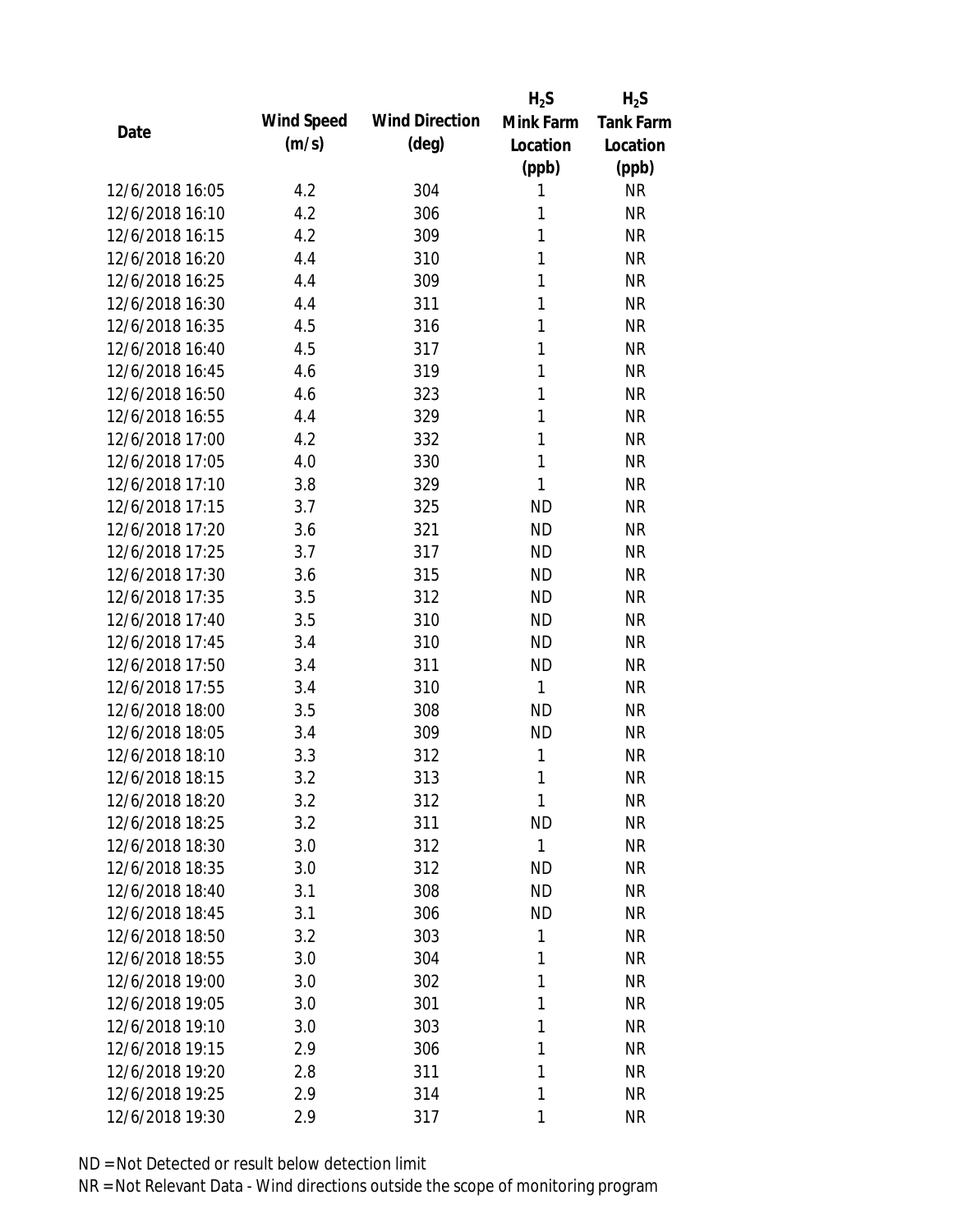|                 |            |                       | $H_2S$         | $H_2S$           |
|-----------------|------------|-----------------------|----------------|------------------|
| Date            | Wind Speed | <b>Wind Direction</b> | Mink Farm      | <b>Tank Farm</b> |
|                 | (m/s)      | $(\text{deg})$        | Location       | Location         |
|                 |            |                       | (ppb)          | (ppb)            |
| 12/6/2018 19:35 | 2.9        | 321                   | 1              | <b>NR</b>        |
| 12/6/2018 19:40 | 2.8        | 323                   | 1              | <b>NR</b>        |
| 12/6/2018 19:45 | 2.9        | 323                   | $\overline{2}$ | <b>NR</b>        |
| 12/6/2018 19:50 | 2.9        | 324                   | 1              | <b>NR</b>        |
| 12/6/2018 19:55 | 2.8        | 327                   | 1              | <b>NR</b>        |
| 12/6/2018 20:00 | 2.8        | 334                   | 1              | <b>NR</b>        |
| 12/6/2018 20:05 | 2.8        | 337                   | 1              | <b>NR</b>        |
| 12/6/2018 20:10 | 2.7        | 342                   | 1              | <b>NR</b>        |
| 12/6/2018 20:15 | 2.6        | 347                   | 1              | <b>NR</b>        |
| 12/6/2018 20:20 | 2.5        | 351                   | 1              | <b>NR</b>        |
| 12/6/2018 20:25 | 2.4        | 351                   | 1              | <b>NR</b>        |
| 12/6/2018 20:30 | 2.4        | 351                   | 1              | <b>NR</b>        |
| 12/6/2018 20:35 | 2.3        | 350                   | $\overline{2}$ | <b>NR</b>        |
| 12/6/2018 20:40 | 2.3        | 350                   | $\overline{2}$ | <b>NR</b>        |
| 12/6/2018 20:45 | 2.2        | 350                   | $\mathbf{1}$   | <b>NR</b>        |
| 12/6/2018 20:50 | 2.1        | 350                   | 1              | <b>NR</b>        |
| 12/6/2018 20:55 | 2.0        | 349                   | 1              | <b>NR</b>        |
| 12/6/2018 21:00 | 1.9        | 347                   | 1              | <b>NR</b>        |
| 12/6/2018 21:05 | 1.9        | 348                   | 1              | <b>NR</b>        |
| 12/6/2018 21:10 | 1.9        | 348                   | 1              | <b>NR</b>        |
| 12/6/2018 21:15 | 1.9        | 347                   | 1              | <b>NR</b>        |
| 12/6/2018 21:20 | 1.9        | 346                   | 1              | <b>NR</b>        |
| 12/6/2018 21:25 | 1.9        | 346                   | 1              | <b>NR</b>        |
| 12/6/2018 21:30 | 1.9        | 347                   | 1              | <b>NR</b>        |
| 12/6/2018 21:35 | 2.0        | 347                   | 1              | <b>NR</b>        |
| 12/6/2018 21:40 | 1.9        | 347                   | 1              | <b>NR</b>        |
| 12/6/2018 21:45 | 1.9        | 347                   | 1              | <b>NR</b>        |
| 12/6/2018 21:50 | 1.8        | 349                   | $\overline{2}$ | <b>NR</b>        |
| 12/6/2018 21:55 | 1.8        | 348                   | 1              | <b>NR</b>        |
| 12/6/2018 22:00 | 1.7        | 347                   | 1              | <b>NR</b>        |
| 12/6/2018 22:05 | 1.7        | 347                   | 1              | <b>NR</b>        |
| 12/6/2018 22:10 | 1.8        | 345                   | 1              | <b>NR</b>        |
| 12/6/2018 22:15 | 1.9        | 344                   | 1              | <b>NR</b>        |
| 12/6/2018 22:20 | 2.1        | 343                   | 1              | <b>NR</b>        |
| 12/6/2018 22:25 | 2.1        | 341                   | 1              | <b>NR</b>        |
| 12/6/2018 22:30 | 2.3        | 340                   | 1              | <b>NR</b>        |
| 12/6/2018 22:35 | 2.3        | 339                   | 1              | <b>NR</b>        |
| 12/6/2018 22:40 | 2.3        | 340                   | 1              | <b>NR</b>        |
| 12/6/2018 22:45 | 2.2        | 341                   | 1              | <b>NR</b>        |
| 12/6/2018 22:50 | 2.0        | 343                   | 1              | <b>NR</b>        |
| 12/6/2018 22:55 | 2.0        | 347                   | 1              | <b>NR</b>        |
| 12/6/2018 23:00 | 2.0        | 352                   | 1              | <b>NR</b>        |
|                 |            |                       |                |                  |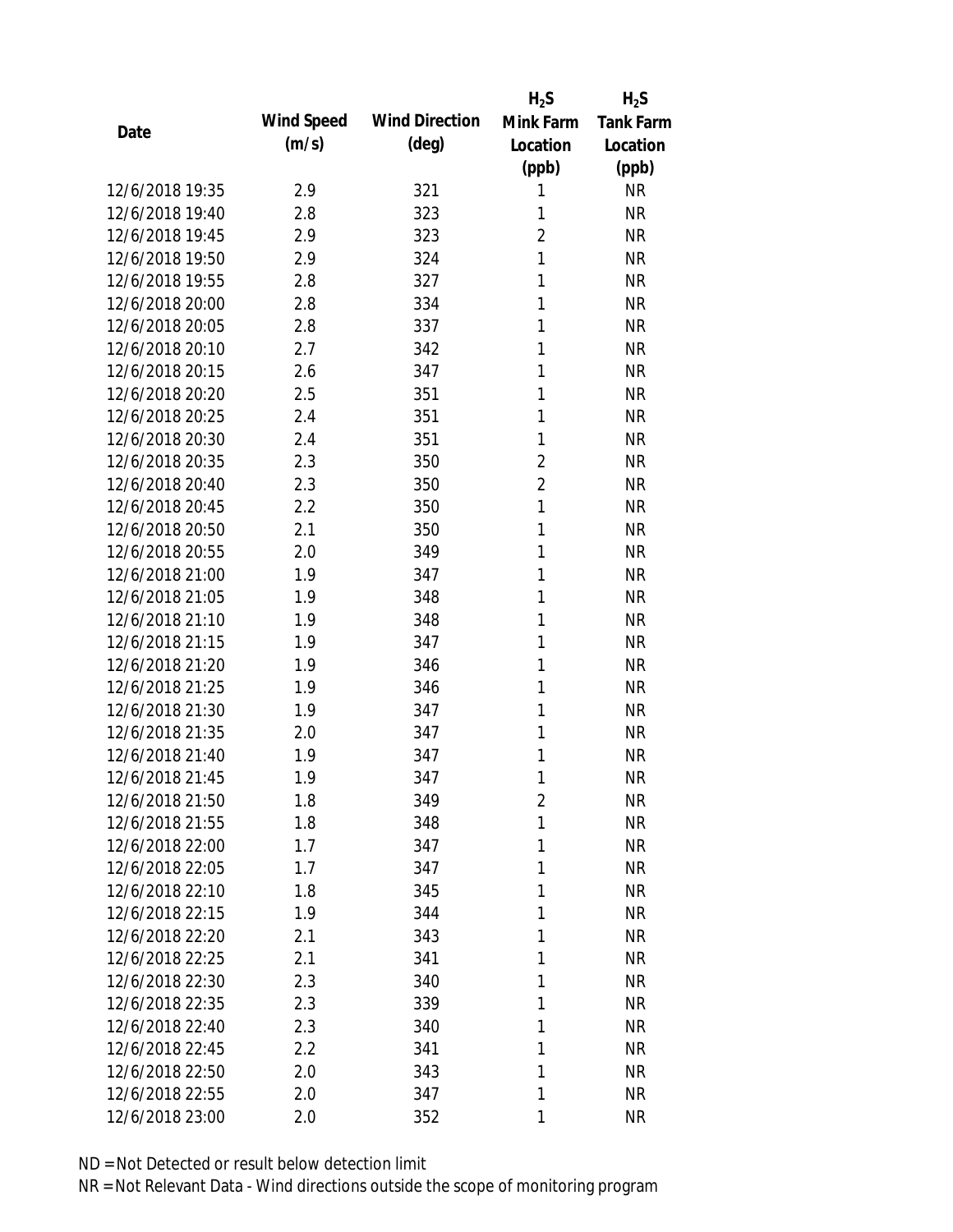|                 |            |                       | $H_2S$         | $H_2S$           |
|-----------------|------------|-----------------------|----------------|------------------|
| Date            | Wind Speed | <b>Wind Direction</b> | Mink Farm      | <b>Tank Farm</b> |
|                 | (m/s)      | $(\text{deg})$        | Location       | Location         |
|                 |            |                       | (ppb)          | (ppb)            |
| 12/6/2018 23:05 | 2.0        | 356                   | $\overline{2}$ | <b>NR</b>        |
| 12/6/2018 23:10 | 1.8        | 358                   | $\overline{2}$ | <b>NR</b>        |
| 12/6/2018 23:15 | 1.8        | 1                     | 1              | <b>NR</b>        |
| 12/6/2018 23:20 | 1.9        | 3                     | $\overline{2}$ | <b>NR</b>        |
| 12/6/2018 23:25 | 1.9        | 4                     | 1              | <b>NR</b>        |
| 12/6/2018 23:30 | 1.9        | 3                     | 1              | <b>NR</b>        |
| 12/6/2018 23:35 | 2.0        | 4                     | 1              | <b>NR</b>        |
| 12/6/2018 23:40 | 2.0        | 5                     | 1              | <b>NR</b>        |
| 12/6/2018 23:45 | 2.0        | 3                     | 1              | <b>NR</b>        |
| 12/6/2018 23:50 | 2.0        | 1                     | 1              | <b>NR</b>        |
| 12/6/2018 23:55 | 2.0        | 1                     | 1              | <b>NR</b>        |
| 12/6/2018 24:00 | 1.9        | 359                   | 1              | <b>NR</b>        |
| 12/7/2018 00:05 | 1.7        | 357                   | 1              | <b>NR</b>        |
| 12/7/2018 00:10 | 1.6        | 355                   | 1              | <b>NR</b>        |
| 12/7/2018 00:15 | 1.6        | 354                   | 1              | <b>NR</b>        |
| 12/7/2018 00:20 | 1.7        | 355                   | 1              | <b>NR</b>        |
| 12/7/2018 00:25 | 1.6        | 355                   | 1              | <b>NR</b>        |
| 12/7/2018 00:30 | 1.7        | 356                   | 1              | <b>NR</b>        |
| 12/7/2018 00:35 | 1.8        | 358                   | 1              | <b>NR</b>        |
| 12/7/2018 00:40 | 1.8        | 359                   | 1              | <b>NR</b>        |
| 12/7/2018 00:45 | 1.9        | 1                     | 1              | <b>NR</b>        |
| 12/7/2018 00:50 | 2.0        | $\overline{2}$        | 1              | <b>NR</b>        |
| 12/7/2018 00:55 | 2.0        | $\overline{2}$        | 1              | <b>NR</b>        |
| 12/7/2018 01:00 | 2.0        | $\overline{2}$        | 1              | <b>NR</b>        |
| 12/7/2018 01:05 | 1.9        | 1                     | 1              | <b>NR</b>        |
| 12/7/2018 01:10 | 2.0        | 1                     | 1              | <b>NR</b>        |
| 12/7/2018 01:15 | 1.9        | 359                   | 1              | <b>NR</b>        |
| 12/7/2018 01:20 | 1.8        | 357                   | $\mathbf{1}$   | <b>NR</b>        |
| 12/7/2018 01:25 | 1.8        | 357                   | 1              | <b>NR</b>        |
| 12/7/2018 01:30 | 1.8        | 358                   | 1              | <b>NR</b>        |
| 12/7/2018 01:35 | 1.8        | 360                   | 1              | <b>NR</b>        |
| 12/7/2018 01:40 | 1.7        | 1                     | 1              | <b>NR</b>        |
| 12/7/2018 01:45 | 1.8        | 6                     | 1              | <b>NR</b>        |
| 12/7/2018 01:50 | 1.9        | 9                     | 1              | <b>NR</b>        |
| 12/7/2018 01:55 | 1.9        | 11                    | 1              | <b>NR</b>        |
| 12/7/2018 02:00 | 1.9        | 10                    | 1              | <b>NR</b>        |
| 12/7/2018 02:05 | 1.9        | 10                    | 1              | <b>NR</b>        |
| 12/7/2018 02:10 | 1.9        | 8                     | 1              | <b>NR</b>        |
| 12/7/2018 02:15 | 1.9        | $\overline{7}$        | 1              | <b>NR</b>        |
| 12/7/2018 02:20 | 1.8        | 4                     | 1              | <b>NR</b>        |
| 12/7/2018 02:25 | 1.6        | 1                     | 1              | <b>NR</b>        |
| 12/7/2018 02:30 | 1.4        | $\overline{2}$        | 1              | <b>NR</b>        |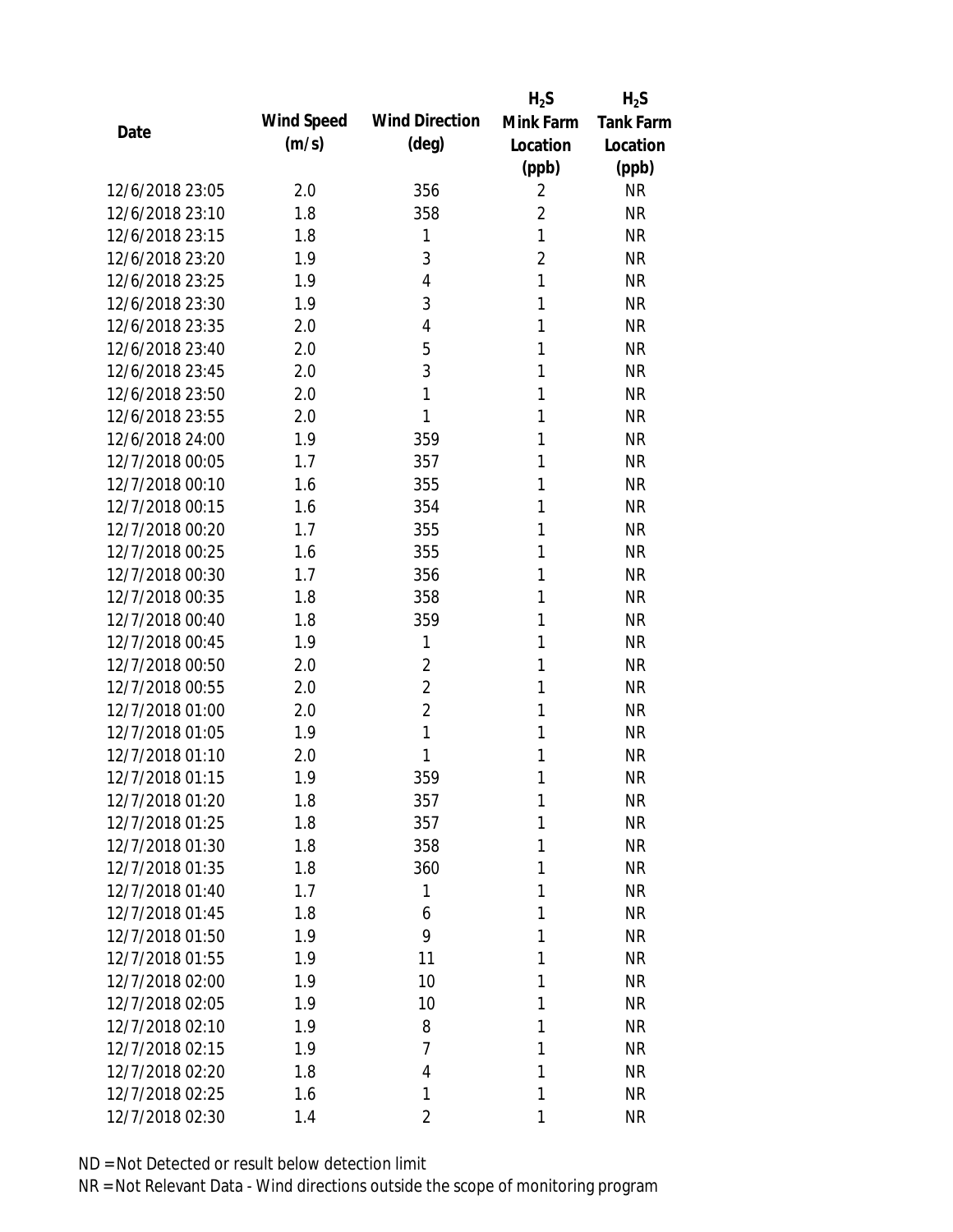|                 |            |                       | $H_2S$       | $H_2S$           |
|-----------------|------------|-----------------------|--------------|------------------|
| Date            | Wind Speed | <b>Wind Direction</b> | Mink Farm    | <b>Tank Farm</b> |
|                 | (m/s)      | $(\text{deg})$        | Location     | Location         |
|                 |            |                       | (ppb)        | (ppb)            |
| 12/7/2018 02:35 | 1.3        | 360                   | 1            | <b>NR</b>        |
| 12/7/2018 02:40 | 1.3        | 357                   | 1            | <b>NR</b>        |
| 12/7/2018 02:45 | 1.3        | 353                   | 1            | <b>NR</b>        |
| 12/7/2018 02:50 | 1.4        | 350                   | 1            | <b>NR</b>        |
| 12/7/2018 02:55 | 1.5        | 349                   | 1            | <b>NR</b>        |
| 12/7/2018 03:00 | 1.6        | 346                   | 1            | <b>NR</b>        |
| 12/7/2018 03:05 | 1.6        | 340                   | 1            | <b>NR</b>        |
| 12/7/2018 03:10 | 1.6        | 337                   | 1            | <b>NR</b>        |
| 12/7/2018 03:15 | 1.6        | 334                   | 1            | <b>NR</b>        |
| 12/7/2018 03:20 | 1.6        | 329                   | 1            | <b>NR</b>        |
| 12/7/2018 03:25 | 1.5        | 324                   | 1            | <b>NR</b>        |
| 12/7/2018 03:30 | 1.4        | 315                   | 1            | <b>NR</b>        |
| 12/7/2018 03:35 | 1.4        | 310                   | 1            | <b>NR</b>        |
| 12/7/2018 03:40 | 1.4        | 313                   | 1            | <b>NR</b>        |
| 12/7/2018 03:45 | 1.5        | 319                   | <b>ND</b>    | <b>NR</b>        |
| 12/7/2018 03:50 | 1.5        | 327                   | $\mathbf{1}$ | <b>NR</b>        |
| 12/7/2018 03:55 | 1.4        | 334                   | $\mathbf{1}$ | <b>NR</b>        |
| 12/7/2018 04:00 | 1.5        | 344                   | 1            | <b>NR</b>        |
| 12/7/2018 04:05 | 1.5        | 351                   | 1            | <b>NR</b>        |
| 12/7/2018 04:10 | 1.4        | 347                   | 1            | <b>NR</b>        |
| 12/7/2018 04:15 | 1.4        | 342                   | 1            | <b>NR</b>        |
| 12/7/2018 04:20 | 1.4        | 333                   | 1            | <b>NR</b>        |
| 12/7/2018 04:25 | 1.5        | 318                   | 1            | <b>NR</b>        |
| 12/7/2018 04:30 | 1.6        | 301                   | 1            | <b>NR</b>        |
| 12/7/2018 04:35 | 1.6        | 288                   | 1            | <b>NR</b>        |
| 12/7/2018 04:40 | 1.6        | 274                   | 1            | 1                |
| 12/7/2018 04:45 | 1.6        | 261                   | 1            | $\overline{2}$   |
| 12/7/2018 04:50 | 1.7        | 251                   | $\mathbf{1}$ | $\overline{2}$   |
| 12/7/2018 04:55 | 1.8        | 249                   | 1            | $\overline{2}$   |
| 12/7/2018 05:00 | 1.8        | 249                   | 1            | $\overline{2}$   |
| 12/7/2018 05:05 | 1.8        | 244                   | 1            | $\overline{2}$   |
| 12/7/2018 05:10 | 1.7        | 244                   | 1            | 1                |
| 12/7/2018 05:15 | 1.5        | 244                   | 1            | 1                |
| 12/7/2018 05:20 | 1.4        | 245                   | 1            | $\overline{2}$   |
| 12/7/2018 05:25 | 1.3        | 246                   | 1            | $\overline{2}$   |
| 12/7/2018 05:30 | 1.2        | 246                   | 1            | $\overline{2}$   |
| 12/7/2018 05:35 | 1.0        | 249                   | 1            | $\overline{2}$   |
| 12/7/2018 05:40 | 0.9        | 254                   | 1            | $\overline{2}$   |
| 12/7/2018 05:45 | 0.8        | 264                   | 1            | $\overline{2}$   |
| 12/7/2018 05:50 | 0.9        | 290                   | 1            | <b>NR</b>        |
| 12/7/2018 05:55 | 0.9        | 314                   | 1            | <b>NR</b>        |
| 12/7/2018 06:00 | 0.9        | 326                   | 1            | <b>NR</b>        |
|                 |            |                       |              |                  |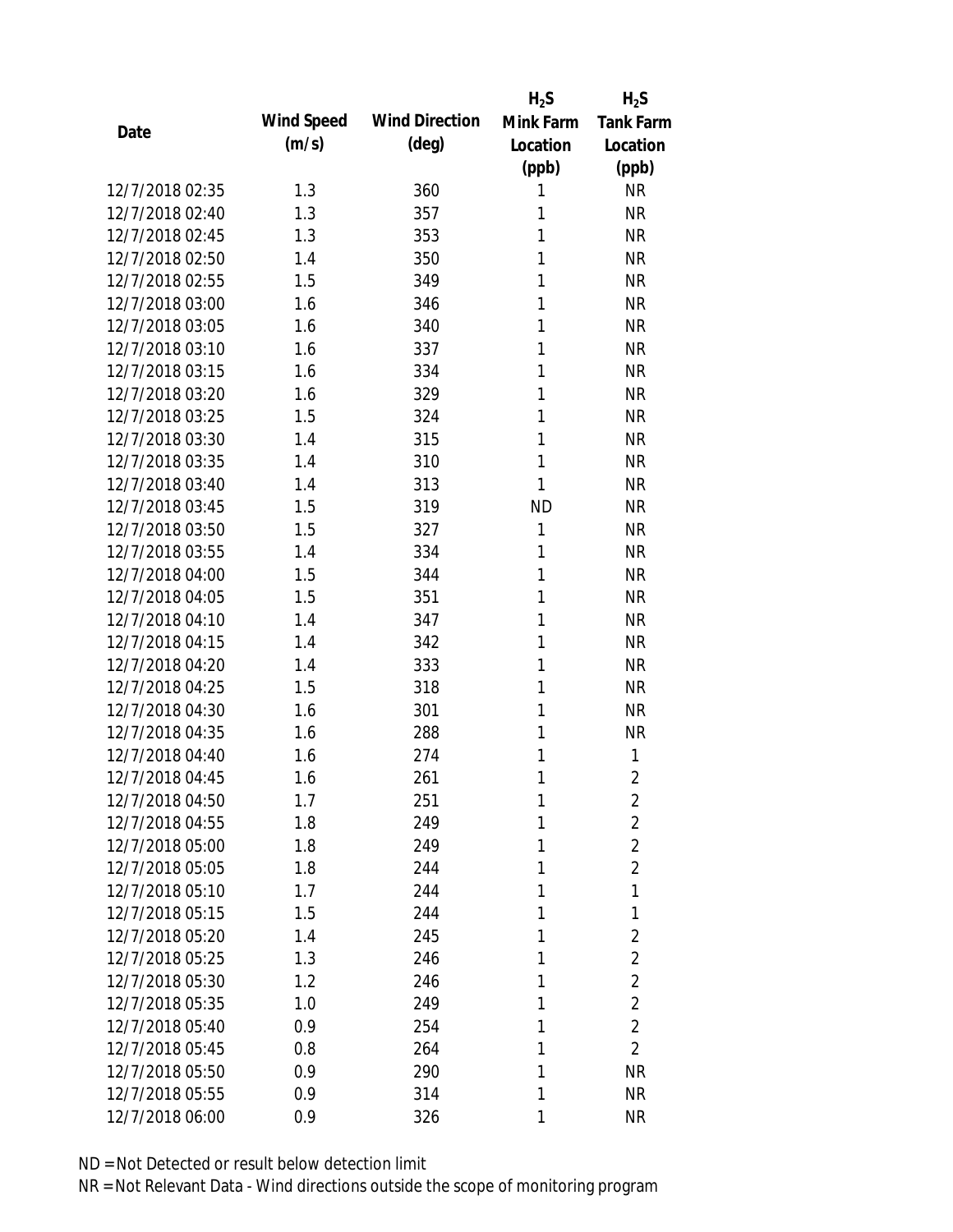|                 |            |                       | $H_2S$    | $H_2S$           |
|-----------------|------------|-----------------------|-----------|------------------|
| Date            | Wind Speed | <b>Wind Direction</b> | Mink Farm | <b>Tank Farm</b> |
|                 | (m/s)      | $(\text{deg})$        | Location  | Location         |
|                 |            |                       | (ppb)     | (ppb)            |
| 12/7/2018 06:05 | 1.0        | 328                   | 1         | <b>NR</b>        |
| 12/7/2018 06:10 | 1.1        | 327                   | 1         | <b>NR</b>        |
| 12/7/2018 06:15 | 1.2        | 327                   | 1         | <b>NR</b>        |
| 12/7/2018 06:20 | 1.0        | 322                   | 1         | <b>NR</b>        |
| 12/7/2018 06:25 | 0.9        | 315                   | 1         | <b>NR</b>        |
| 12/7/2018 06:30 | 0.8        | 317                   | 1         | <b>NR</b>        |
| 12/7/2018 06:35 | 0.7        | 317                   | 1         | <b>NR</b>        |
| 12/7/2018 06:40 | 0.5        | 318                   | 1         | <b>NR</b>        |
| 12/7/2018 06:45 | 0.3        | 318                   | 1         | <b>NR</b>        |
| 12/7/2018 06:50 | 0.4        | 330                   | 1         | <b>NR</b>        |
| 12/7/2018 06:55 | 0.6        | 334                   | 1         | <b>NR</b>        |
| 12/7/2018 07:00 | 0.8        | 339                   | 1         | <b>NR</b>        |
| 12/7/2018 07:05 | 0.9        | 340                   | 1         | <b>NR</b>        |
| 12/7/2018 07:10 | 1.1        | 337                   | 1         | <b>NR</b>        |
| 12/7/2018 07:15 | 1.2        | 335                   | 1         | <b>NR</b>        |
| 12/7/2018 07:20 | 1.2        | 328                   | <b>NR</b> | <b>NR</b>        |
| 12/7/2018 07:25 | 1.0        | 306                   | <b>NR</b> | <b>NR</b>        |
| 12/7/2018 07:30 | 1.0        | 227                   | <b>NR</b> | <b>NR</b>        |
| 12/7/2018 07:35 | 0.9        | 193                   | <b>NR</b> | <b>NR</b>        |
| 12/7/2018 07:40 | 0.9        | 186                   | <b>NR</b> | 1                |
| 12/7/2018 07:45 | 1.0        | 191                   | <b>NR</b> | 1                |
| 12/7/2018 07:50 | 0.9        | 193                   | <b>NR</b> | 1                |
| 12/7/2018 07:55 | 1.0        | 191                   | <b>NR</b> | 2                |
| 12/7/2018 08:00 | 0.9        | 193                   | <b>NR</b> | $\overline{2}$   |
| 12/7/2018 08:05 | 0.8        | 196                   | <b>NR</b> | 1                |
| 12/7/2018 08:10 | 0.8        | 197                   | <b>NR</b> | 1                |
| 12/7/2018 08:15 | 0.8        | 201                   | <b>NR</b> | 1                |
| 12/7/2018 08:20 | 0.9        | 210                   | <b>NR</b> | 1                |
| 12/7/2018 08:25 | 1.0        | 217                   | <b>NR</b> | 1                |
| 12/7/2018 08:30 | 1.2        | 221                   | <b>NR</b> | 1                |
| 12/7/2018 08:35 | 1.3        | 224                   | NR        | 1                |
| 12/7/2018 08:40 | 1.5        | 224                   | <b>NR</b> | 1                |
| 12/7/2018 08:45 | 1.5        | 223                   | NR        | 1                |
| 12/7/2018 08:50 | 1.4        | 222                   | <b>NR</b> | 1                |
| 12/7/2018 08:55 | 1.3        | 226                   | <b>NR</b> | 1                |
| 12/7/2018 09:00 | 1.2        | 228                   | <b>NR</b> | 1                |
| 12/7/2018 09:05 | 1.2        | 230                   | 1         | 2                |
| 12/7/2018 09:10 | 1.2        | 234                   | 1         | $\overline{2}$   |
| 12/7/2018 09:15 | 1.3        | 239                   | 1         | $\overline{2}$   |
| 12/7/2018 09:20 | 1.2        | 243                   | 1         | $\overline{2}$   |
| 12/7/2018 09:25 | 1.4        | 246                   | 1         | $\overline{2}$   |
| 12/7/2018 09:30 | 1.6        | 249                   | 1         | 2                |
|                 |            |                       |           |                  |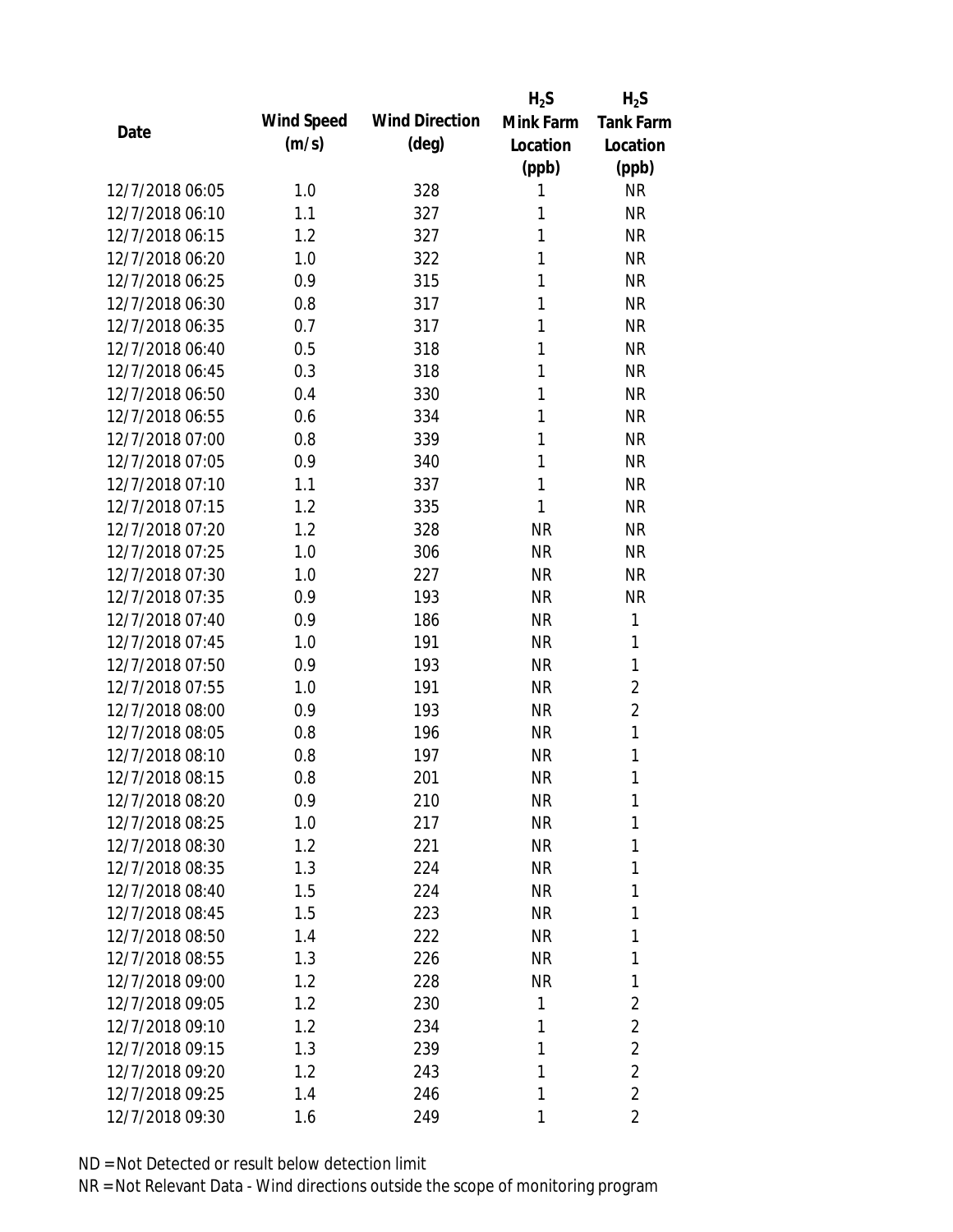|                 |            |                       | $H_2S$    | $H_2S$           |
|-----------------|------------|-----------------------|-----------|------------------|
| Date            | Wind Speed | <b>Wind Direction</b> | Mink Farm | <b>Tank Farm</b> |
|                 | (m/s)      | $(\text{deg})$        | Location  | Location         |
|                 |            |                       | (ppb)     | (ppb)            |
| 12/7/2018 09:35 | 1.8        | 250                   | 1         | 2                |
| 12/7/2018 09:40 | 1.9        | 251                   | 1         | $\overline{2}$   |
| 12/7/2018 09:45 | 2.0        | 252                   | 1         | $\overline{2}$   |
| 12/7/2018 09:50 | 2.3        | 251                   | 1         | $\overline{2}$   |
| 12/7/2018 09:55 | 2.2        | 251                   | 1         | 1                |
| 12/7/2018 10:00 | 2.2        | 247                   | 1         | 1                |
| 12/7/2018 10:05 | 2.1        | 244                   | 1         | 1                |
| 12/7/2018 10:10 | 2.0        | 240                   | 1         | $\overline{2}$   |
| 12/7/2018 10:15 | 1.9        | 243                   | 1         | 1                |
| 12/7/2018 10:20 | 1.8        | 242                   | 1         | 1                |
| 12/7/2018 10:25 | 1.9        | 239                   | 1         | 1                |
| 12/7/2018 10:30 | 1.9        | 240                   | 1         | 1                |
| 12/7/2018 10:35 | 2.0        | 242                   | 1         | 1                |
| 12/7/2018 10:40 | 2.3        | 244                   | 1         | 1                |
| 12/7/2018 10:45 | 2.5        | 245                   | 1         | 1                |
| 12/7/2018 10:50 | 2.8        | 249                   | 1         | 1                |
| 12/7/2018 10:55 | 2.9        | 254                   | 1         | 1                |
| 12/7/2018 11:00 | 3.2        | 258                   | 1         | 1                |
| 12/7/2018 11:05 | 3.5        | 260                   | 1         | 1                |
| 12/7/2018 11:10 | 3.6        | 263                   | 1         | $\overline{2}$   |
| 12/7/2018 11:15 | 3.7        | 262                   | 1         | 1                |
| 12/7/2018 11:20 | 4.0        | 257                   | 1         | 1                |
| 12/7/2018 11:25 | 4.2        | 255                   | 1         | 1                |
| 12/7/2018 11:30 | 4.4        | 252                   | 1         | 1                |
| 12/7/2018 11:35 | 4.6        | 251                   | 1         | 1                |
| 12/7/2018 11:40 | 4.5        | 250                   | 1         | 1                |
| 12/7/2018 11:45 | 4.4        | 248                   | <b>ND</b> | $\overline{2}$   |
| 12/7/2018 11:50 | 4.4        | 251                   | ND        | 2                |
| 12/7/2018 11:55 | 4.4        | 252                   | 1         | $\overline{2}$   |
| 12/7/2018 12:00 | 4.5        | 257                   | 1         | $\overline{2}$   |
| 12/7/2018 12:05 | 4.7        | 257                   | <b>ND</b> | $\overline{2}$   |
| 12/7/2018 12:10 | 4.9        | 258                   | <b>ND</b> | $\overline{2}$   |
| 12/7/2018 12:15 | 5.0        | 261                   | ND        | $\overline{2}$   |
| 12/7/2018 12:20 | 5.3        | 260                   | 1         | $\overline{2}$   |
| 12/7/2018 12:25 | 5.5        | 259                   | 1         | $\overline{2}$   |
| 12/7/2018 12:30 | 5.6        | 256                   | 1         | $\overline{2}$   |
| 12/7/2018 12:35 | 5.4        | 256                   | 1         | $\overline{2}$   |
| 12/7/2018 12:40 | 5.4        | 253                   | 1         | $\overline{2}$   |
| 12/7/2018 12:45 | 5.4        | 251                   | 1         | 1                |
| 12/7/2018 12:50 | 5.1        | 254                   | 1         | 1                |
| 12/7/2018 12:55 | 4.9        | 261                   | 1         | 1                |
| 12/7/2018 13:00 | 4.7        | 265                   | 1         | 1                |
|                 |            |                       |           |                  |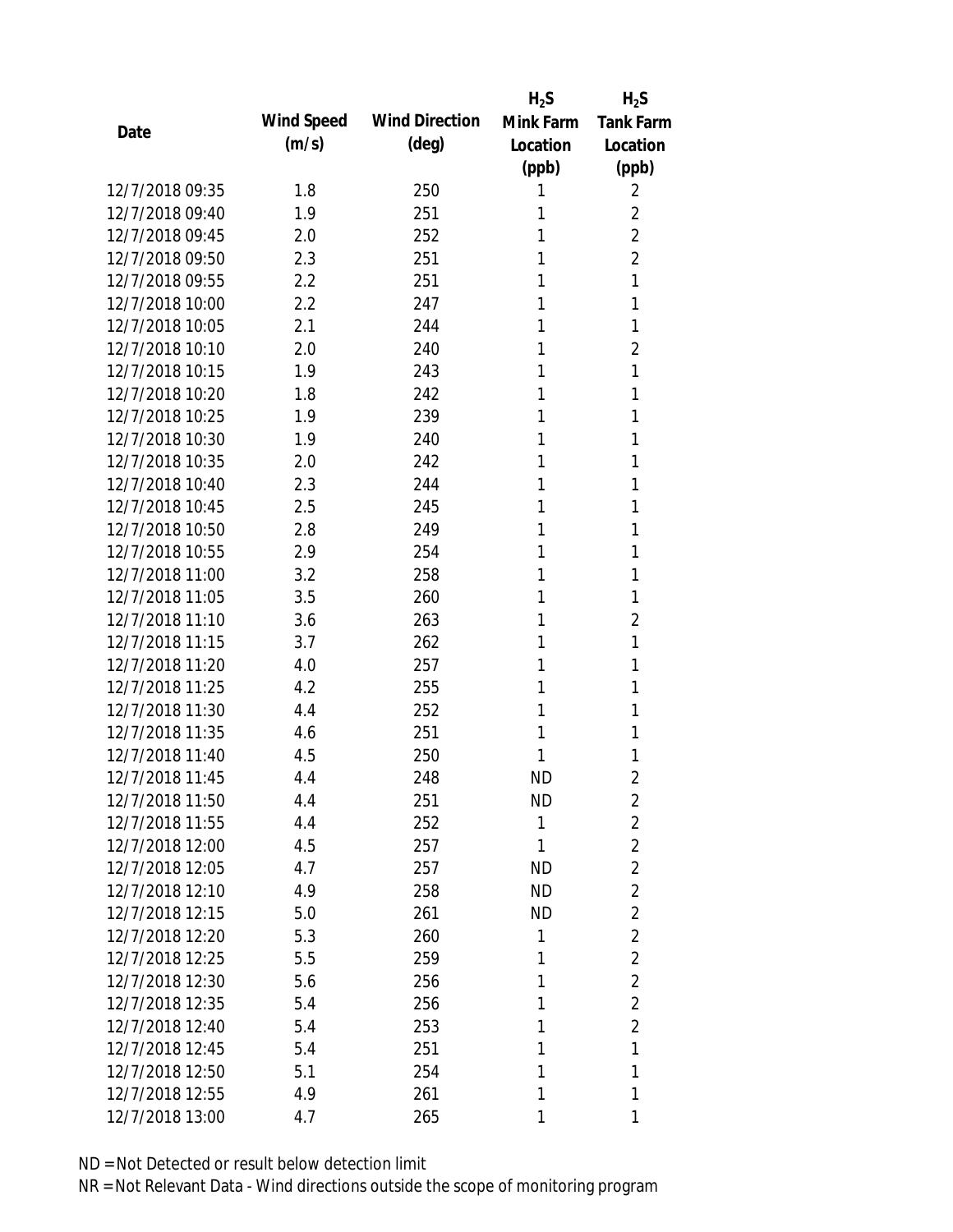|                 |            |                       | $H_2S$         | $H_2S$           |
|-----------------|------------|-----------------------|----------------|------------------|
|                 | Wind Speed | <b>Wind Direction</b> | Mink Farm      | <b>Tank Farm</b> |
| Date            | (m/s)      | $(\text{deg})$        | Location       | Location         |
|                 |            |                       | (ppb)          | (ppb)            |
| 12/7/2018 13:05 | 4.7        | 266                   | 1              | 1                |
| 12/7/2018 13:10 | 4.6        | 267                   | 1              | 1                |
| 12/7/2018 13:15 | 4.7        | 268                   | 1              | 1                |
| 12/7/2018 13:20 | 4.8        | 264                   | 1              | 1                |
| 12/7/2018 13:25 | 5.0        | 258                   | 1              | 1                |
| 12/7/2018 13:30 | 5.1        | 253                   | 1              | 1                |
| 12/7/2018 13:35 | 5.1        | 257                   | 1              | 1                |
| 12/7/2018 13:40 | 5.1        | 260                   | 1              | 1                |
| 12/7/2018 13:45 | 5.1        | 262                   | 1              | 1                |
| 12/7/2018 13:50 | 5.1        | 263                   | $\overline{2}$ | 1                |
| 12/7/2018 13:55 | 4.9        | 267                   | $\overline{2}$ | 1                |
| 12/7/2018 14:00 | 5.1        | 272                   | 1              | 1                |
| 12/7/2018 14:05 | 5.2        | 272                   | 1              | 1                |
| 12/7/2018 14:10 | 5.3        | 275                   | 1              | 1                |
| 12/7/2018 14:15 | 5.1        | 276                   | 1              | <b>NR</b>        |
| 12/7/2018 14:20 | 5.3        | 279                   | 1              | <b>NR</b>        |
| 12/7/2018 14:25 | 5.4        | 279                   | 1              | <b>NR</b>        |
| 12/7/2018 14:30 | 5.3        | 275                   | 1              | 1                |
| 12/7/2018 14:35 | 5.3        | 275                   | 1              | 1                |
| 12/7/2018 14:40 | 5.2        | 272                   | 1              | 1                |
| 12/7/2018 14:45 | 5.4        | 267                   | 1              | 1                |
| 12/7/2018 14:50 | 5.4        | 266                   | 1              | 1                |
| 12/7/2018 14:55 | 5.2        | 265                   | 1              | 1                |
| 12/7/2018 15:00 | 5.1        | 267                   | 1              | 1                |
| 12/7/2018 15:05 | 5.1        | 268                   | 1              | 1                |
| 12/7/2018 15:10 | 5.2        | 269                   | 1              | 1                |
| 12/7/2018 15:15 | 5.1        | 273                   | 1              | 1                |
| 12/7/2018 15:20 | 5.1        | 274                   | $\mathbf{1}$   | 1                |
| 12/7/2018 15:25 | 5.3        | 277                   | 1              | <b>NR</b>        |
| 12/7/2018 15:30 | 5.3        | 278                   | 1              | <b>NR</b>        |
| 12/7/2018 15:35 | 5.2        | 278                   | 1              | <b>NR</b>        |
| 12/7/2018 15:40 | 5.1        | 279                   | 1              | <b>NR</b>        |
| 12/7/2018 15:45 | 5.1        | 278                   | 1              | <b>NR</b>        |
| 12/7/2018 15:50 | 5.0        | 277                   | 1              | <b>NR</b>        |
| 12/7/2018 15:55 | 5.0        | 277                   | 1              | <b>NR</b>        |
| 12/7/2018 16:00 | 4.9        | 278                   | 1              | <b>NR</b>        |
| 12/7/2018 16:05 | 4.9        | 277                   | 1              | <b>NR</b>        |
| 12/7/2018 16:10 | 4.8        | 279                   | 1              | <b>NR</b>        |
| 12/7/2018 16:15 | 5.0        | 285                   | 1              | <b>NR</b>        |
| 12/7/2018 16:20 | 5.1        | 291                   | 1              | <b>NR</b>        |
| 12/7/2018 16:25 | 5.2        | 298                   | 1              | <b>NR</b>        |
| 12/7/2018 16:30 | 5.3        | 305                   | 1              | <b>NR</b>        |
|                 |            |                       |                |                  |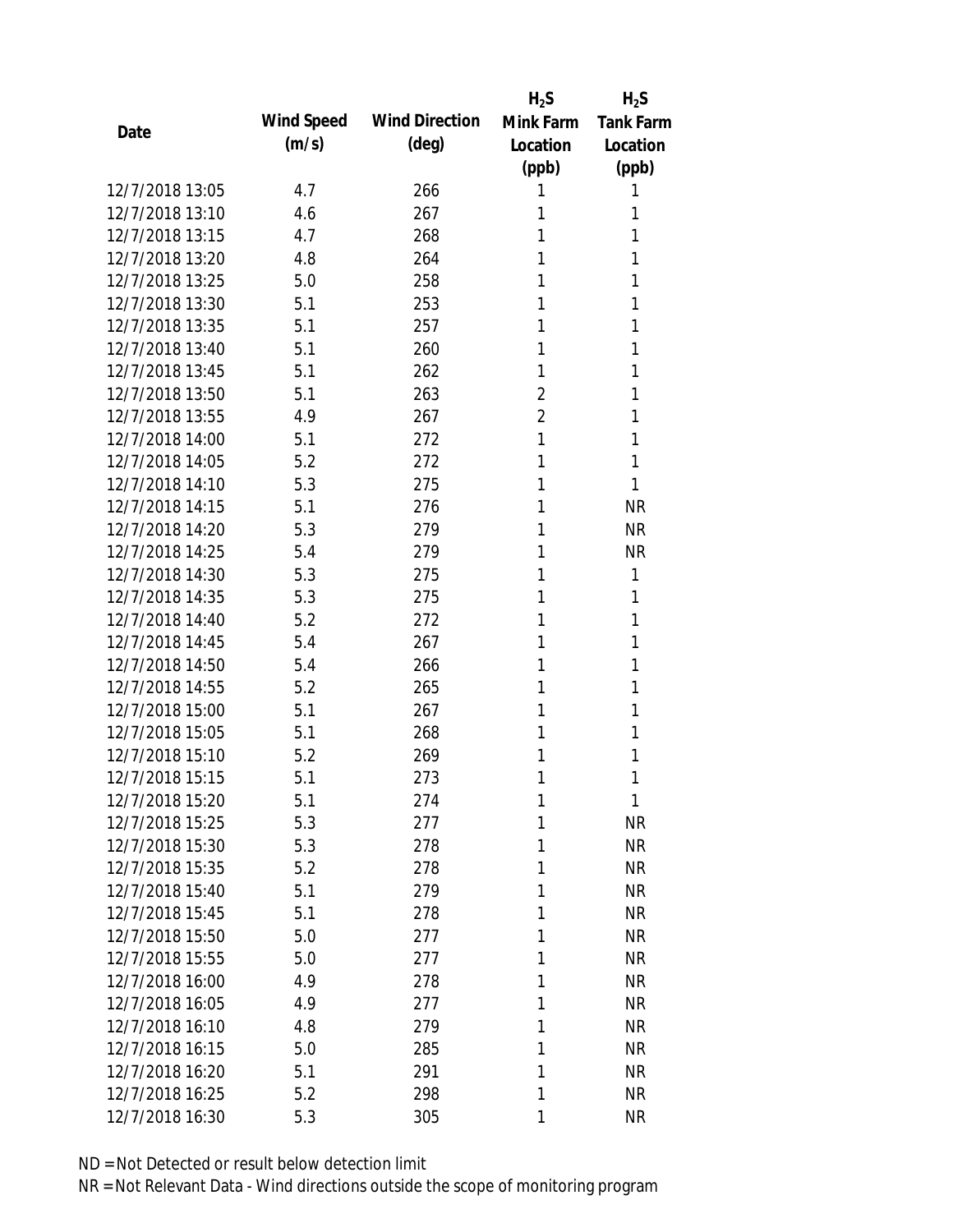|                 |            |                       | $H_2S$    | $H_2S$           |
|-----------------|------------|-----------------------|-----------|------------------|
| Date            | Wind Speed | <b>Wind Direction</b> | Mink Farm | <b>Tank Farm</b> |
|                 | (m/s)      | $(\text{deg})$        | Location  | Location         |
|                 |            |                       | (ppb)     | (ppb)            |
| 12/7/2018 16:35 | 5.2        | 312                   | 1         | <b>NR</b>        |
| 12/7/2018 16:40 | 5.3        | 316                   | 1         | <b>NR</b>        |
| 12/7/2018 16:45 | 5.1        | 317                   | 1         | <b>NR</b>        |
| 12/7/2018 16:50 | 4.8        | 319                   | 1         | <b>NR</b>        |
| 12/7/2018 16:55 | 4.6        | 320                   | 1         | <b>NR</b>        |
| 12/7/2018 17:00 | 4.5        | 321                   | 1         | <b>NR</b>        |
| 12/7/2018 17:05 | 4.5        | 324                   | 1         | <b>NR</b>        |
| 12/7/2018 17:10 | 4.5        | 326                   | 1         | <b>NR</b>        |
| 12/7/2018 17:15 | 4.3        | 329                   | 1         | <b>NR</b>        |
| 12/7/2018 17:20 | 4.4        | 332                   | 1         | <b>NR</b>        |
| 12/7/2018 17:25 | 4.4        | 331                   | 1         | <b>NR</b>        |
| 12/7/2018 17:30 | 4.2        | 332                   | 1         | <b>NR</b>        |
| 12/7/2018 17:35 | 4.1        | 331                   | 1         | <b>NR</b>        |
| 12/7/2018 17:40 | 3.9        | 334                   | 1         | <b>NR</b>        |
| 12/7/2018 17:45 | 3.6        | 336                   | 1         | <b>NR</b>        |
| 12/7/2018 17:50 | 3.2        | 338                   | 1         | <b>NR</b>        |
| 12/7/2018 17:55 | 2.9        | 341                   | 1         | <b>NR</b>        |
| 12/7/2018 18:00 | 2.7        | 345                   | 1         | <b>NR</b>        |
| 12/7/2018 18:05 | 2.5        | 348                   | 1         | <b>NR</b>        |
| 12/7/2018 18:10 | 2.2        | 349                   | 1         | <b>NR</b>        |
| 12/7/2018 18:15 | 2.0        | 350                   | 1         | <b>NR</b>        |
| 12/7/2018 18:20 | 1.9        | 351                   | 1         | <b>NR</b>        |
| 12/7/2018 18:25 | 1.8        | 351                   | 1         | <b>NR</b>        |
| 12/7/2018 18:30 | 1.8        | 349                   | 1         | <b>NR</b>        |
| 12/7/2018 18:35 | 1.8        | 347                   | 1         | <b>NR</b>        |
| 12/7/2018 18:40 | 1.8        | 346                   | 1         | <b>NR</b>        |
| 12/7/2018 18:45 | 1.8        | 346                   | 1         | <b>NR</b>        |
| 12/7/2018 18:50 | 1.8        | 346                   | 1         | <b>NR</b>        |
| 12/7/2018 18:55 | 1.9        | 346                   | 1         | <b>NR</b>        |
| 12/7/2018 19:00 | 1.9        | 345                   | 1         | <b>NR</b>        |
| 12/7/2018 19:05 | 1.8        | 346                   | 1         | <b>NR</b>        |
| 12/7/2018 19:10 | 1.7        | 343                   | 1         | <b>NR</b>        |
| 12/7/2018 19:15 | 1.7        |                       | 1         | <b>NR</b>        |
| 12/7/2018 19:20 | 1.6        | 340<br>336            | 1         | <b>NR</b>        |
|                 |            |                       |           |                  |
| 12/7/2018 19:25 | 1.6        | 328                   | 1         | <b>NR</b>        |
| 12/7/2018 19:30 | 1.3        | 320                   | 1         | <b>NR</b>        |
| 12/7/2018 19:35 | 1.2        | 315                   | 1         | <b>NR</b>        |
| 12/7/2018 19:40 | 1.3        | 312                   | 1         | <b>NR</b>        |
| 12/7/2018 19:45 | 1.4        | 311                   | 1         | <b>NR</b>        |
| 12/7/2018 19:50 | 1.5        | 313                   | 1         | <b>NR</b>        |
| 12/7/2018 19:55 | 1.6        | 317                   | 1         | <b>NR</b>        |
| 12/7/2018 20:00 | 1.9        | 318                   | 1         | <b>NR</b>        |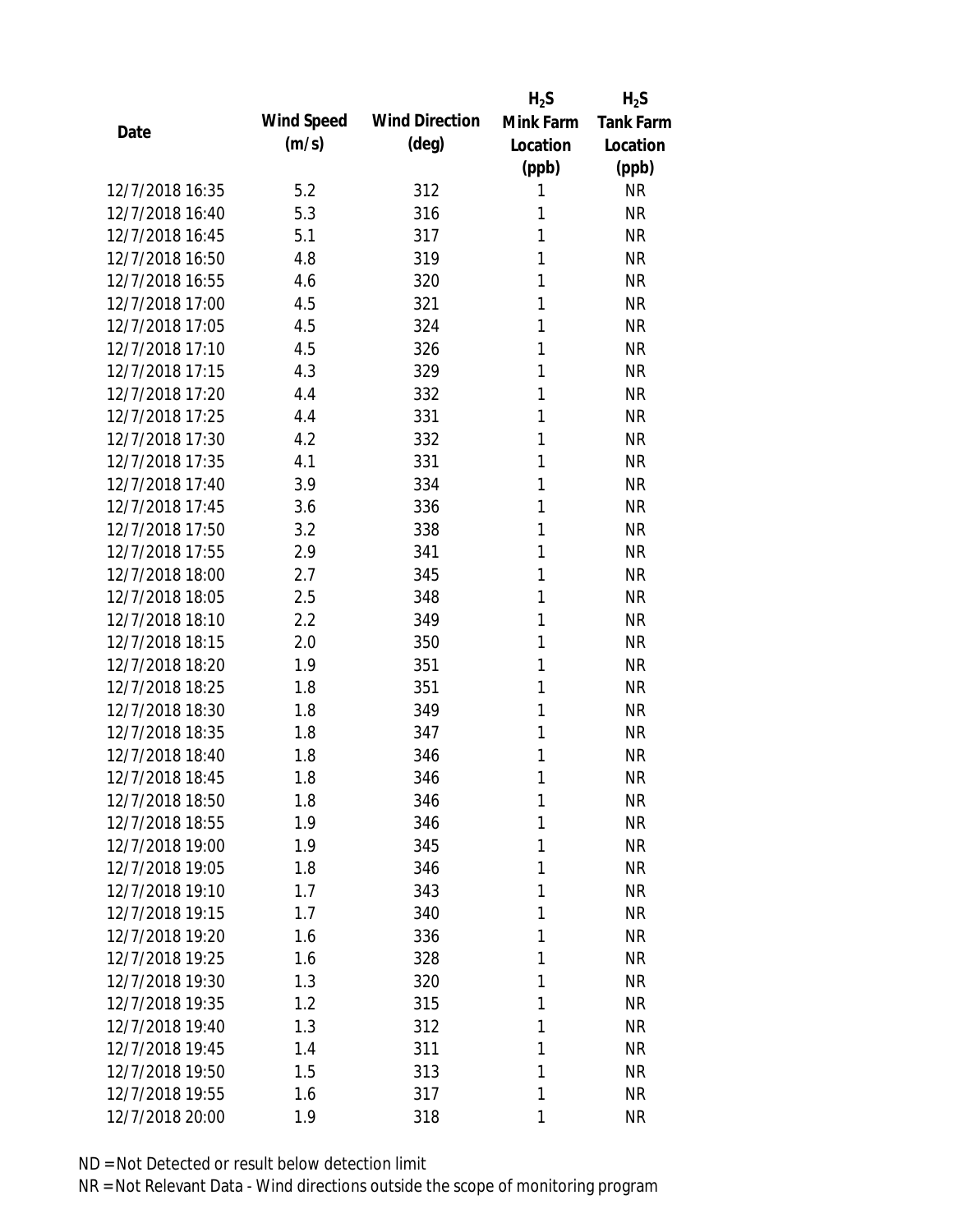|                 |            |                       | $H_2S$    | $H_2S$           |
|-----------------|------------|-----------------------|-----------|------------------|
| Date            | Wind Speed | <b>Wind Direction</b> | Mink Farm | <b>Tank Farm</b> |
|                 | (m/s)      | $(\text{deg})$        | Location  | Location         |
|                 |            |                       | (ppb)     | (ppb)            |
| 12/7/2018 20:05 | 2.2        | 317                   | 1         | <b>NR</b>        |
| 12/7/2018 20:10 | 2.2        | 315                   | 1         | <b>NR</b>        |
| 12/7/2018 20:15 | 2.3        | 310                   | 1         | <b>NR</b>        |
| 12/7/2018 20:20 | 2.3        | 306                   | 1         | <b>NR</b>        |
| 12/7/2018 20:25 | 2.3        | 301                   | 1         | <b>NR</b>        |
| 12/7/2018 20:30 | 2.2        | 302                   | 1         | <b>NR</b>        |
| 12/7/2018 20:35 | 2.2        | 305                   | 1         | <b>NR</b>        |
| 12/7/2018 20:40 | 2.2        | 308                   | 1         | <b>NR</b>        |
| 12/7/2018 20:45 | 2.3        | 313                   | 1         | <b>NR</b>        |
| 12/7/2018 20:50 | 2.4        | 317                   | 1         | <b>NR</b>        |
| 12/7/2018 20:55 | 2.5        | 322                   | 1         | <b>NR</b>        |
| 12/7/2018 21:00 | 2.5        | 323                   | 1         | <b>NR</b>        |
| 12/7/2018 21:05 | 2.5        | 321                   | 1         | <b>NR</b>        |
| 12/7/2018 21:10 | 2.5        | 319                   | 1         | <b>NR</b>        |
| 12/7/2018 21:15 | 2.4        | 315                   | 1         | <b>NR</b>        |
| 12/7/2018 21:20 | 2.4        | 309                   | 1         | <b>NR</b>        |
| 12/7/2018 21:25 | 2.3        | 305                   | 1         | <b>NR</b>        |
| 12/7/2018 21:30 | 2.3        | 303                   | 1         | <b>NR</b>        |
| 12/7/2018 21:35 | 2.4        | 305                   | 1         | <b>NR</b>        |
| 12/7/2018 21:40 | 2.3        | 308                   | 1         | <b>NR</b>        |
| 12/7/2018 21:45 | 2.3        | 311                   | 1         | <b>NR</b>        |
| 12/7/2018 21:50 | 2.2        | 319                   | 1         | <b>NR</b>        |
| 12/7/2018 21:55 | 1.9        | 322                   | 1         | <b>NR</b>        |
| 12/7/2018 22:00 | 1.6        | 320                   | 1         | <b>NR</b>        |
| 12/7/2018 22:05 | 1.3        | 314                   | 1         | <b>NR</b>        |
| 12/7/2018 22:10 | 1.2        | 304                   | 1         | <b>NR</b>        |
| 12/7/2018 22:15 | 1.2        | 291                   | 1         | <b>NR</b>        |
| 12/7/2018 22:20 | 1.2        | 278                   | 1         | <b>NR</b>        |
| 12/7/2018 22:25 | 1.4        | 270                   | 1         | 1                |
| 12/7/2018 22:30 | 1.6        | 268                   | 1         | 1                |
| 12/7/2018 22:35 | 1.8        | 263                   | 1         | 1                |
| 12/7/2018 22:40 | 1.9        | 261                   | 1         | 1                |
| 12/7/2018 22:45 | 1.9        | 260                   | 1         | $\overline{2}$   |
| 12/7/2018 22:50 | 1.9        | 259                   | 1         | $\overline{2}$   |
| 12/7/2018 22:55 | 2.0        | 260                   | 1         | $\overline{2}$   |
| 12/7/2018 23:00 | 2.1        | 260                   | 1         | 1                |
| 12/7/2018 23:05 | 2.1        | 260                   | 1         | 1                |
| 12/7/2018 23:10 | 2.2        | 260                   | 1         | 2                |
| 12/7/2018 23:15 | 2.2        | 260                   | 1         | 1                |
| 12/7/2018 23:20 | 2.3        | 258                   | 1         | 1                |
| 12/7/2018 23:25 | 2.3        | 257                   | 1         | $\overline{2}$   |
| 12/7/2018 23:30 | 2.3        | 258                   | 1         | 2                |
|                 |            |                       |           |                  |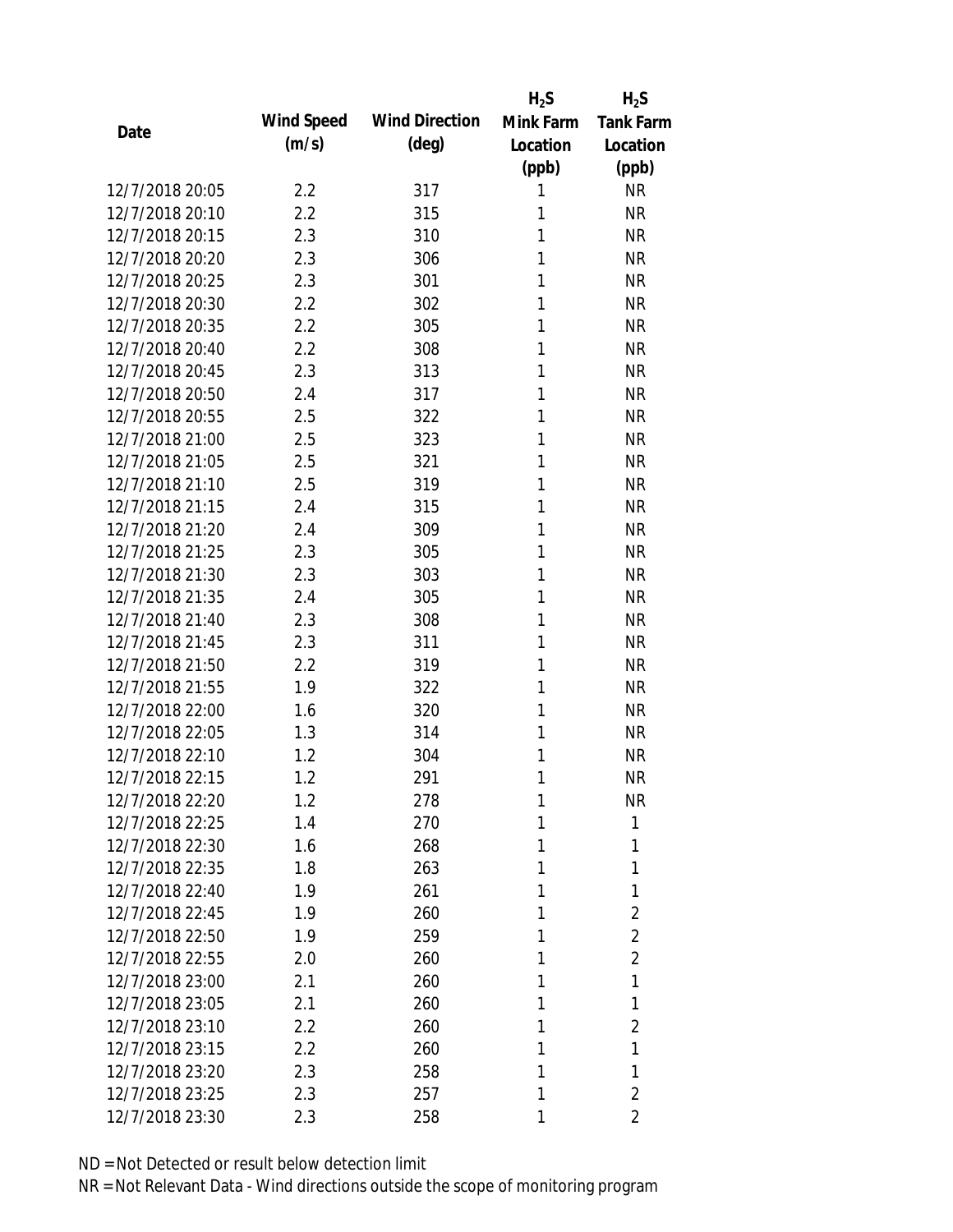|                 |            |                       | $H_2S$         | $H_2S$           |
|-----------------|------------|-----------------------|----------------|------------------|
|                 | Wind Speed | <b>Wind Direction</b> | Mink Farm      | <b>Tank Farm</b> |
| Date            | (m/s)      | $(\text{deg})$        | Location       | Location         |
|                 |            |                       | (ppb)          | (ppb)            |
| 12/7/2018 23:35 | 2.3        | 257                   | 1              | 2                |
| 12/7/2018 23:40 | 2.2        | 258                   | 1              | 2                |
| 12/7/2018 23:45 | 2.2        | 259                   | 1              | $\overline{2}$   |
| 12/7/2018 23:50 | 2.2        | 260                   | 1              | $\overline{2}$   |
| 12/7/2018 23:55 | 2.1        | 261                   | 1              | $\overline{2}$   |
| 12/7/2018 24:00 | 2.1        | 260                   | 1              | $\overline{2}$   |
| 12/8/2018 00:05 | 2.1        | 261                   | 1              | $\overline{2}$   |
| 12/8/2018 00:10 | 2.1        | 260                   | 1              | $\overline{2}$   |
| 12/8/2018 00:15 | 2.1        | 260                   | 1              | $\overline{2}$   |
| 12/8/2018 00:20 | 2.1        | 262                   | 1              | $\overline{2}$   |
| 12/8/2018 00:25 | 2.1        | 262                   | 1              | $\overline{2}$   |
| 12/8/2018 00:30 | 2.2        | 264                   | 1              | $\overline{2}$   |
| 12/8/2018 00:35 | 2.1        | 265                   | 1              | $\overline{2}$   |
| 12/8/2018 00:40 | 2.2        | 265                   | 1              | 1                |
| 12/8/2018 00:45 | 2.3        | 264                   | 1              | 1                |
| 12/8/2018 00:50 | 2.3        | 262                   | 1              | 1                |
| 12/8/2018 00:55 | 2.3        | 261                   | $\overline{2}$ | 1                |
| 12/8/2018 01:00 | 2.3        | 259                   | 1              | 1                |
| 12/8/2018 01:05 | 2.4        | 257                   | 1              | 1                |
| 12/8/2018 01:10 | 2.3        | 256                   | 1              | 1                |
| 12/8/2018 01:15 | 2.2        | 255                   | 1              | 1                |
| 12/8/2018 01:20 | 2.1        | 255                   | 1              | 1                |
| 12/8/2018 01:25 | 2.1        | 254                   | <b>ND</b>      | 1                |
| 12/8/2018 01:30 | 2.1        | 255                   | 1              | 1                |
| 12/8/2018 01:35 | 2.2        | 257                   | 1              | 2                |
| 12/8/2018 01:40 | 2.2        | 259                   | 1              | $\overline{2}$   |
| 12/8/2018 01:45 | 2.3        | 262                   | 1              | $\overline{2}$   |
| 12/8/2018 01:50 | 2.3        | 263                   | 1              | $\overline{2}$   |
| 12/8/2018 01:55 | 2.3        | 265                   | 1              | $\overline{2}$   |
| 12/8/2018 02:00 | 2.2        | 267                   | 1              | $\overline{2}$   |
| 12/8/2018 02:05 | $2.2\,$    | 267                   | 1              | $\overline{2}$   |
| 12/8/2018 02:10 | 2.1        | 268                   | 1              | $\overline{2}$   |
| 12/8/2018 02:15 | 2.1        | 268                   | 1              | $\overline{2}$   |
| 12/8/2018 02:20 | 2.2        | 267                   | 1              | $\overline{2}$   |
| 12/8/2018 02:25 | 2.1        | 268                   | 1              | $\overline{2}$   |
| 12/8/2018 02:30 | 2.1        | 268                   | 1              | $\overline{2}$   |
| 12/8/2018 02:35 | 2.1        | 267                   | 1              | $\overline{2}$   |
| 12/8/2018 02:40 | 2.1        | 267                   | 1              | 1                |
| 12/8/2018 02:45 | 2.2        | 265                   | 1              | 1                |
| 12/8/2018 02:50 | 2.2        | 265                   | 1              | 1                |
| 12/8/2018 02:55 | 2.3        | 264                   | 1              | 1                |
| 12/8/2018 03:00 | 2.3        | 264                   | 1              | 1                |
|                 |            |                       |                |                  |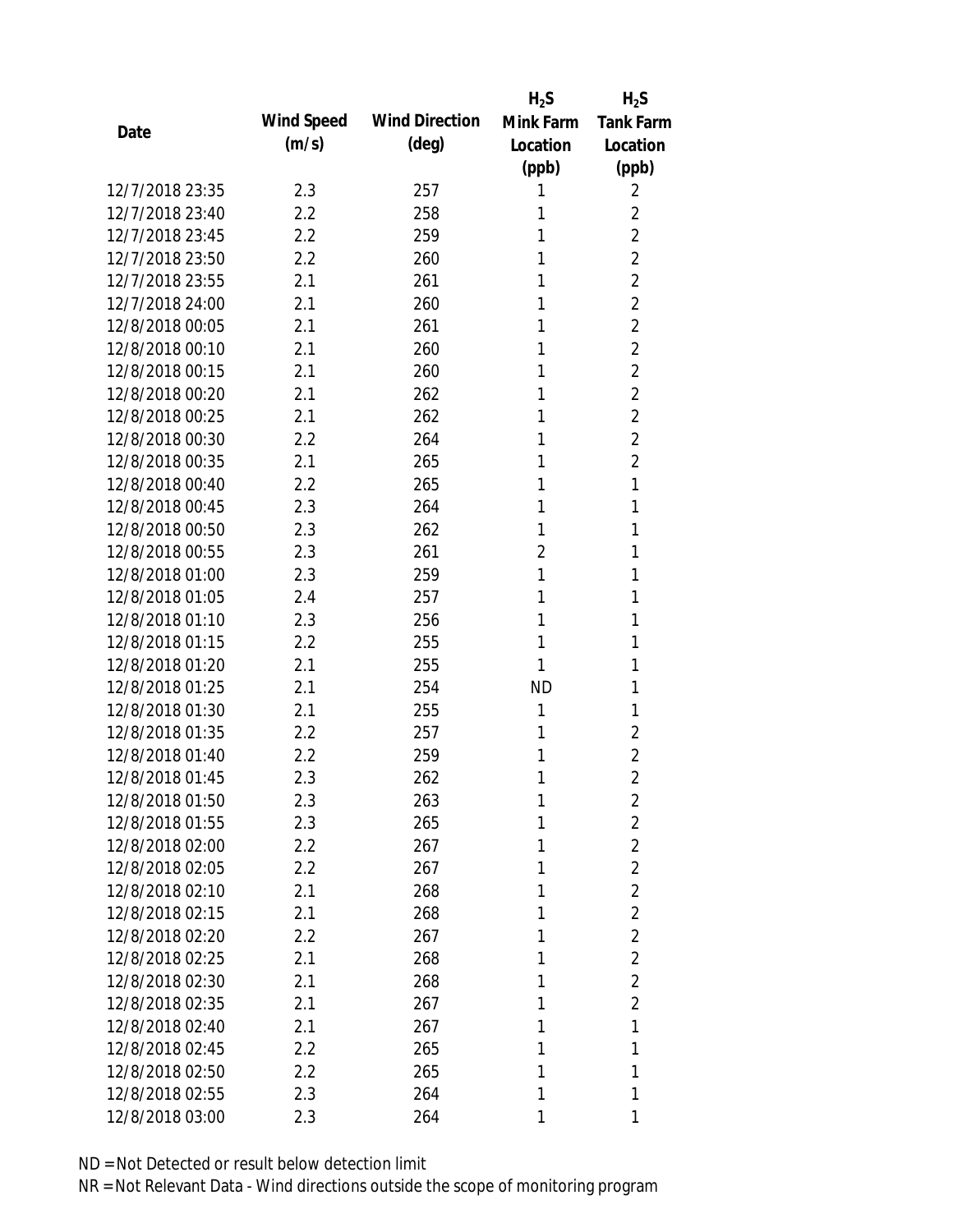|                 |            |                       | $H_2S$    | $H_2S$           |
|-----------------|------------|-----------------------|-----------|------------------|
| Date            | Wind Speed | <b>Wind Direction</b> | Mink Farm | <b>Tank Farm</b> |
|                 | (m/s)      | $(\text{deg})$        | Location  | Location         |
|                 |            |                       | (ppb)     | (ppb)            |
| 12/8/2018 03:05 | 2.3        | 265                   | 1         | 1                |
| 12/8/2018 03:10 | 2.3        | 266                   | 1         | 1                |
| 12/8/2018 03:15 | 2.2        | 267                   | 1         | 1                |
| 12/8/2018 03:20 | 2.2        | 267                   | 1         | 1                |
| 12/8/2018 03:25 | 2.3        | 267                   | 1         | 1                |
| 12/8/2018 03:30 | 2.3        | 266                   | 1         | 1                |
| 12/8/2018 03:35 | 2.3        | 266                   | 1         | 1                |
| 12/8/2018 03:40 | 2.3        | 265                   | 1         | 1                |
| 12/8/2018 03:45 | 2.3        | 264                   | 1         | 1                |
| 12/8/2018 03:50 | 2.2        | 264                   | 1         | 1                |
| 12/8/2018 03:55 | 2.1        | 266                   | 1         | 1                |
| 12/8/2018 04:00 | 1.9        | 268                   | 1         | 1                |
| 12/8/2018 04:05 | 1.8        | 273                   | 1         | 1                |
| 12/8/2018 04:10 | 1.8        | 278                   | 1         | <b>NR</b>        |
| 12/8/2018 04:15 | 1.7        | 283                   | 1         | <b>NR</b>        |
| 12/8/2018 04:20 | 1.7        | 284                   | 1         | <b>NR</b>        |
| 12/8/2018 04:25 | 1.8        | 285                   | 1         | <b>NR</b>        |
| 12/8/2018 04:30 | 1.8        | 285                   | 1         | <b>NR</b>        |
| 12/8/2018 04:35 | 1.8        | 279                   | 1         | <b>NR</b>        |
| 12/8/2018 04:40 | 1.7        | 276                   | 1         | <b>NR</b>        |
| 12/8/2018 04:45 | 1.7        | 271                   | 1         | 1                |
| 12/8/2018 04:50 | 1.6        | 270                   | 1         | 1                |
| 12/8/2018 04:55 | 1.5        | 271                   | 1         | 1                |
| 12/8/2018 05:00 | 1.4        | 275                   | 1         | 1                |
| 12/8/2018 05:05 | 1.5        | 282                   | 1         | <b>NR</b>        |
| 12/8/2018 05:10 | 1.6        | 285                   | 1         | <b>NR</b>        |
| 12/8/2018 05:15 | 1.7        | 292                   | <b>ND</b> | <b>NR</b>        |
| 12/8/2018 05:20 | 1.8        | 300                   | <b>ND</b> | <b>NR</b>        |
| 12/8/2018 05:25 | 1.9        | 306                   | <b>ND</b> | <b>NR</b>        |
| 12/8/2018 05:30 | 2.0        | 309                   | ND        | <b>NR</b>        |
| 12/8/2018 05:35 | 2.1        | 312                   | <b>ND</b> | <b>NR</b>        |
| 12/8/2018 05:40 | 2.1        | 318                   | 1         | <b>NR</b>        |
| 12/8/2018 05:45 | 2.0        | 321                   | 1         | <b>NR</b>        |
| 12/8/2018 05:50 | 2.0        | 326                   | 1         | <b>NR</b>        |
| 12/8/2018 05:55 | 2.0        | 330                   | 1         | <b>NR</b>        |
| 12/8/2018 06:00 | 2.0        | 334                   | 1         | <b>NR</b>        |
| 12/8/2018 06:05 | 2.0        | 336                   | 1         | <b>NR</b>        |
| 12/8/2018 06:10 | 2.0        | 339                   | 1         | <b>NR</b>        |
| 12/8/2018 06:15 | 2.1        | 341                   | 1         | <b>NR</b>        |
| 12/8/2018 06:20 | 2.1        | 341                   | 1         | <b>NR</b>        |
| 12/8/2018 06:25 | 2.1        | 342                   | 1         | <b>NR</b>        |
| 12/8/2018 06:30 | 2.0        | 342                   | 1         | <b>NR</b>        |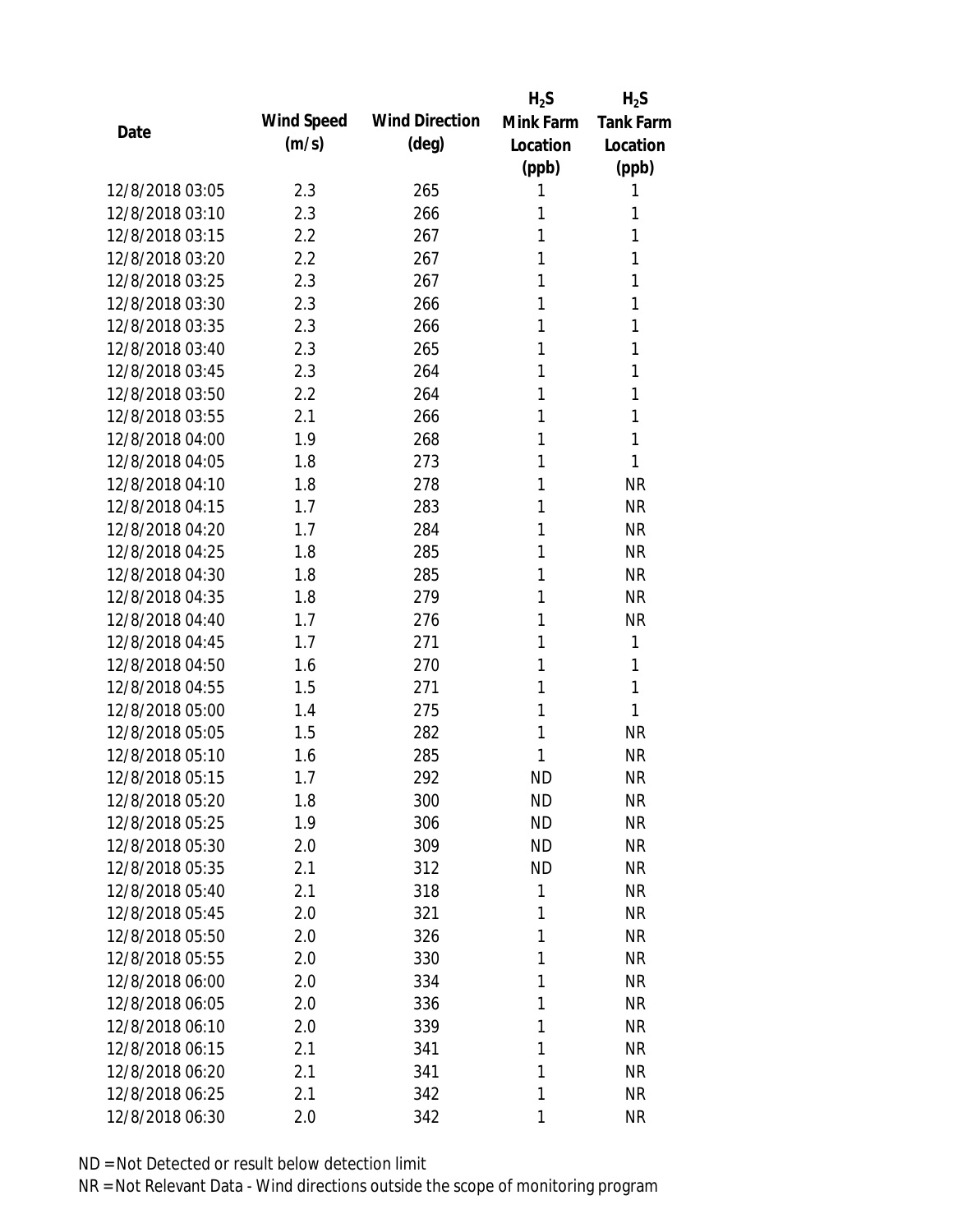|                 |            |                       | $H_2S$         | $H_2S$           |
|-----------------|------------|-----------------------|----------------|------------------|
| Date            | Wind Speed | <b>Wind Direction</b> | Mink Farm      | <b>Tank Farm</b> |
|                 | (m/s)      | $(\text{deg})$        | Location       | Location         |
|                 |            |                       | (ppb)          | (ppb)            |
| 12/8/2018 06:35 | 2.1        | 344                   | 1              | <b>NR</b>        |
| 12/8/2018 06:40 | 2.1        | 345                   | 1              | <b>NR</b>        |
| 12/8/2018 06:45 | 2.0        | 346                   | 1              | <b>NR</b>        |
| 12/8/2018 06:50 | 2.0        | 347                   | 1              | <b>NR</b>        |
| 12/8/2018 06:55 | 2.0        | 347                   | 1              | <b>NR</b>        |
| 12/8/2018 07:00 | 2.0        | 348                   | 1              | <b>NR</b>        |
| 12/8/2018 07:05 | 2.0        | 349                   | $\overline{2}$ | <b>NR</b>        |
| 12/8/2018 07:10 | 1.9        | 352                   | 1              | <b>NR</b>        |
| 12/8/2018 07:15 | 1.9        | 352                   | 1              | <b>NR</b>        |
| 12/8/2018 07:20 | 1.8        | 353                   | 1              | <b>NR</b>        |
| 12/8/2018 07:25 | 1.7        | 353                   | 1              | <b>NR</b>        |
| 12/8/2018 07:30 | 1.7        | 353                   | 1              | <b>NR</b>        |
| 12/8/2018 07:35 | 1.7        | 349                   | 1              | <b>NR</b>        |
| 12/8/2018 07:40 | 1.7        | 346                   | 1              | <b>NR</b>        |
| 12/8/2018 07:45 | 1.7        | 346                   | 1              | <b>NR</b>        |
| 12/8/2018 07:50 | 1.8        | 345                   | 1              | <b>NR</b>        |
| 12/8/2018 07:55 | 1.9        | 348                   | 1              | <b>NR</b>        |
| 12/8/2018 08:00 | 2.2        | 350                   | 1              | <b>NR</b>        |
| 12/8/2018 08:05 | 2.3        | 350                   | 1              | <b>NR</b>        |
| 12/8/2018 08:10 | 2.3        | 352                   | 1              | <b>NR</b>        |
| 12/8/2018 08:15 | 2.4        | 353                   | 1              | <b>NR</b>        |
| 12/8/2018 08:20 | 2.5        | 354                   | 1              | <b>NR</b>        |
| 12/8/2018 08:25 | 2.4        | 351                   | 1              | <b>NR</b>        |
| 12/8/2018 08:30 | 2.2        | 350                   | 1              | <b>NR</b>        |
| 12/8/2018 08:35 | 2.1        | 351                   | 1              | <b>NR</b>        |
| 12/8/2018 08:40 | 2.1        | 353                   | 1              | <b>NR</b>        |
| 12/8/2018 08:45 | 2.0        | 354                   | 1              | <b>NR</b>        |
| 12/8/2018 08:50 | 1.8        | 355                   | $\mathbf{1}$   | <b>NR</b>        |
| 12/8/2018 08:55 | 1.6        | 358                   | 1              | <b>NR</b>        |
| 12/8/2018 09:00 | 1.5        | 1                     | 1              | <b>NR</b>        |
| 12/8/2018 09:05 | 1.4        | 5                     | 1              | <b>NR</b>        |
| 12/8/2018 09:10 | 1.3        | $\overline{7}$        | 1              | <b>NR</b>        |
| 12/8/2018 09:15 | 1.2        | 11                    | 1              | <b>NR</b>        |
| 12/8/2018 09:20 | 1.3        | 14                    | 1              | <b>NR</b>        |
| 12/8/2018 09:25 | 1.3        | 19                    | 1              | <b>NR</b>        |
| 12/8/2018 09:30 | 1.3        | 21                    | 1              | <b>NR</b>        |
| 12/8/2018 09:35 | 1.3        | 22                    | 1              | <b>NR</b>        |
| 12/8/2018 09:40 | 1.2        | 23                    | 1              | <b>NR</b>        |
| 12/8/2018 09:45 | 1.4        | 26                    | 1              | <b>NR</b>        |
| 12/8/2018 09:50 | 1.5        | 24                    | 1              | <b>NR</b>        |
| 12/8/2018 09:55 | 1.5        | 21                    | 1              | <b>NR</b>        |
| 12/8/2018 10:00 | 1.6        | 23                    | 1              | <b>NR</b>        |
|                 |            |                       |                |                  |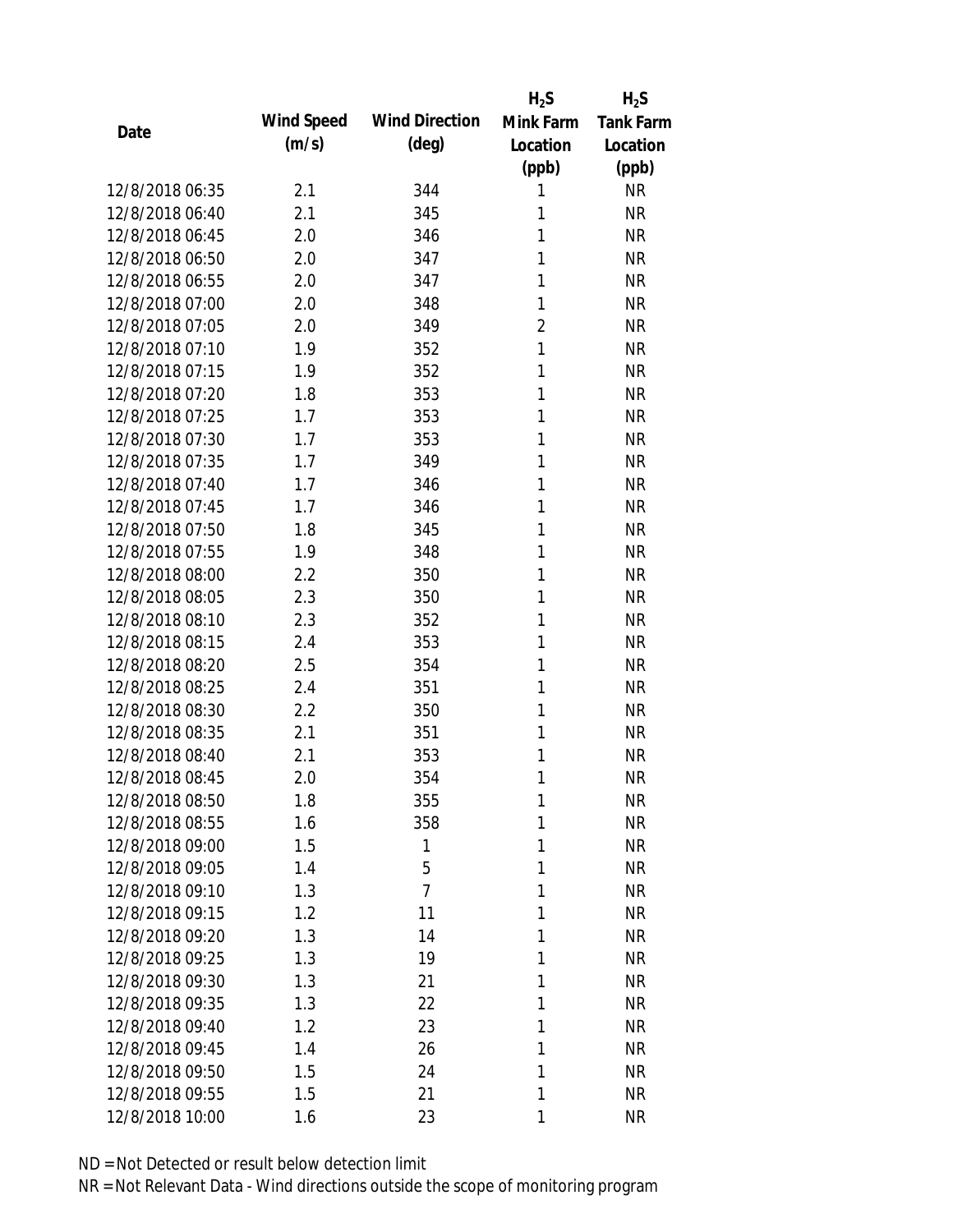|                 |            |                       | $H_2S$    | $H_2S$           |
|-----------------|------------|-----------------------|-----------|------------------|
| Date            | Wind Speed | <b>Wind Direction</b> | Mink Farm | <b>Tank Farm</b> |
|                 | (m/s)      | $(\text{deg})$        | Location  | Location         |
|                 |            |                       | (ppb)     | (ppb)            |
| 12/8/2018 10:05 | 1.8        | 24                    | 1         | <b>NR</b>        |
| 12/8/2018 10:10 | 2.1        | 26                    | 1         | <b>NR</b>        |
| 12/8/2018 10:15 | 2.1        | 23                    | 1         | <b>NR</b>        |
| 12/8/2018 10:20 | 2.3        | 27                    | 1         | <b>NR</b>        |
| 12/8/2018 10:25 | 2.5        | 29                    | 1         | <b>NR</b>        |
| 12/8/2018 10:30 | 2.8        | 28                    | 1         | <b>NR</b>        |
| 12/8/2018 10:35 | 3.0        | 26                    | 1         | <b>NR</b>        |
| 12/8/2018 10:40 | 3.0        | 21                    | 1         | <b>NR</b>        |
| 12/8/2018 10:45 | 2.9        | 16                    | 1         | <b>NR</b>        |
| 12/8/2018 10:50 | 3.0        | 13                    | 1         | <b>NR</b>        |
| 12/8/2018 10:55 | 3.0        | 13                    | 1         | <b>NR</b>        |
| 12/8/2018 11:00 | 2.9        | 14                    | 1         | <b>NR</b>        |
| 12/8/2018 11:05 | 2.8        | 15                    | 1         | <b>NR</b>        |
| 12/8/2018 11:10 | 2.8        | 16                    | 1         | <b>NR</b>        |
| 12/8/2018 11:15 | 2.7        | 26                    | 1         | <b>NR</b>        |
| 12/8/2018 11:20 | 2.7        | 37                    | 1         | <b>NR</b>        |
| 12/8/2018 11:25 | 2.7        | 49                    | <b>NR</b> | <b>NR</b>        |
| 12/8/2018 11:30 | 2.5        | 54                    | <b>NR</b> | <b>NR</b>        |
| 12/8/2018 11:35 | 2.3        | 63                    | <b>NR</b> | <b>NR</b>        |
| 12/8/2018 11:40 | 2.2        | 72                    | <b>NR</b> | <b>NR</b>        |
| 12/8/2018 11:45 | 2.1        | 82                    | <b>NR</b> | <b>NR</b>        |
| 12/8/2018 11:50 | 2.3        | 90                    | <b>NR</b> | <b>NR</b>        |
| 12/8/2018 11:55 | 2.2        | 93                    | <b>NR</b> | <b>NR</b>        |
| 12/8/2018 12:00 | 2.3        | 104                   | <b>NR</b> | <b>NR</b>        |
| 12/8/2018 12:05 | 2.3        | 112                   | <b>NR</b> | <b>NR</b>        |
| 12/8/2018 12:10 | 2.5        | 116                   | <b>NR</b> | <b>NR</b>        |
| 12/8/2018 12:15 | 2.5        | 112                   | <b>NR</b> | <b>NR</b>        |
| 12/8/2018 12:20 | $2.2\,$    | 114                   | <b>NR</b> | <b>NR</b>        |
| 12/8/2018 12:25 | 2.3        | 118                   | <b>NR</b> | <b>NR</b>        |
| 12/8/2018 12:30 | 2.3        | 125                   | <b>NR</b> | NR               |
| 12/8/2018 12:35 | 2.6        | 128                   | <b>NR</b> | <b>NR</b>        |
| 12/8/2018 12:40 | 2.5        | 132                   | <b>NR</b> | NR               |
| 12/8/2018 12:45 | 2.6        | 143                   | <b>NR</b> | <b>NR</b>        |
| 12/8/2018 12:50 | 2.7        | 145                   | <b>NR</b> | NR               |
| 12/8/2018 12:55 | 2.7        | 143                   | <b>NR</b> | NR               |
| 12/8/2018 13:00 | 2.6        | 144                   | <b>NR</b> | <b>NR</b>        |
| 12/8/2018 13:05 |            |                       |           |                  |
| 12/8/2018 13:10 | 2.4        | 154                   | <b>NR</b> | NR               |
|                 | 2.6        | 162                   | NR        | NR               |
| 12/8/2018 13:15 | 2.5        | 161                   | <b>NR</b> | NR               |
| 12/8/2018 13:20 | 2.2        | 163                   | <b>NR</b> | NR               |
| 12/8/2018 13:25 | 2.0        | 168                   | <b>NR</b> | <b>NR</b>        |
| 12/8/2018 13:30 | 2.0        | 177                   | <b>NR</b> | $\mathbf{1}$     |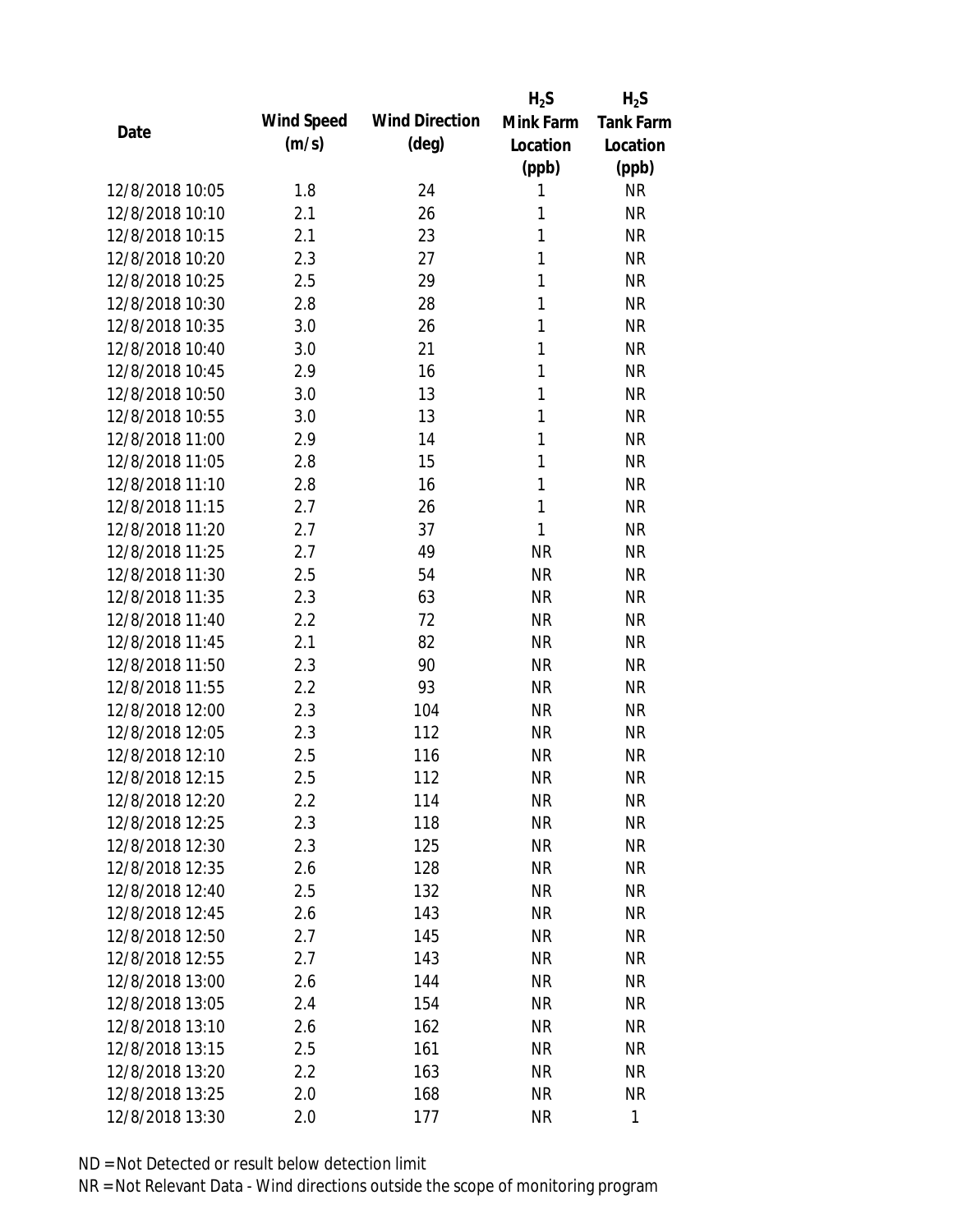|                 |            |                       | $H_2S$    | $H_2S$           |
|-----------------|------------|-----------------------|-----------|------------------|
| Date            | Wind Speed | <b>Wind Direction</b> | Mink Farm | <b>Tank Farm</b> |
|                 | (m/s)      | $(\text{deg})$        | Location  | Location         |
|                 |            |                       | (ppb)     | (ppb)            |
| 12/8/2018 13:35 | 2.0        | 168                   | <b>NR</b> | <b>NR</b>        |
| 12/8/2018 13:40 | 2.1        | 164                   | <b>NR</b> | <b>NR</b>        |
| 12/8/2018 13:45 | 2.3        | 159                   | <b>NR</b> | <b>NR</b>        |
| 12/8/2018 13:50 | 2.6        | 156                   | <b>NR</b> | <b>NR</b>        |
| 12/8/2018 13:55 | 2.9        | 160                   | <b>NR</b> | <b>NR</b>        |
| 12/8/2018 14:00 | 3.0        | 154                   | <b>NR</b> | <b>NR</b>        |
| 12/8/2018 14:05 | 3.1        | 151                   | <b>NR</b> | <b>NR</b>        |
| 12/8/2018 14:10 | 3.0        | 154                   | <b>NR</b> | <b>NR</b>        |
| 12/8/2018 14:15 | 3.0        | 163                   | <b>NR</b> | <b>NR</b>        |
| 12/8/2018 14:20 | 3.0        | 171                   | <b>NR</b> | 1                |
| 12/8/2018 14:25 | 2.9        | 171                   | <b>NR</b> | 1                |
| 12/8/2018 14:30 | 2.9        | 174                   | <b>NR</b> | $\mathbf{1}$     |
| 12/8/2018 14:35 | 2.6        | 178                   | <b>NR</b> | 1                |
| 12/8/2018 14:40 | 2.5        | 171                   | <b>NR</b> | 1                |
| 12/8/2018 14:45 | 2.5        | 168                   | <b>NR</b> | <b>NR</b>        |
| 12/8/2018 14:50 | 2.4        | 169                   | <b>NR</b> | <b>NR</b>        |
| 12/8/2018 14:55 | 2.4        | 169                   | <b>NR</b> | <b>NR</b>        |
| 12/8/2018 15:00 | 2.3        | 170                   | <b>NR</b> | 1                |
| 12/8/2018 15:05 | 2.3        | 171                   | <b>NR</b> | 1                |
| 12/8/2018 15:10 | 2.4        | 171                   | <b>NR</b> | <b>ND</b>        |
| 12/8/2018 15:15 | 2.3        | 172                   | <b>NR</b> | 1                |
| 12/8/2018 15:20 | 2.3        | 175                   | <b>NR</b> | 1                |
| 12/8/2018 15:25 | 2.4        | 183                   | <b>NR</b> | 1                |
| 12/8/2018 15:30 | 2.6        | 194                   | <b>NR</b> | $\mathbf{1}$     |
| 12/8/2018 15:35 | 2.7        | 208                   | <b>NR</b> | 1                |
| 12/8/2018 15:40 | 2.7        | 221                   | <b>NR</b> | 1                |
| 12/8/2018 15:45 | 2.7        | 234                   | 1         | 1                |
| 12/8/2018 15:50 | 2.6        | 241                   | 1         | 1                |
| 12/8/2018 15:55 | 2.5        | 242                   | 1         | 1                |
| 12/8/2018 16:00 | 2.4        | 243                   | 1         | 1                |
| 12/8/2018 16:05 | 2.4        | 245                   | 1         | 1                |
| 12/8/2018 16:10 | 2.3        | 247                   | 1         | 1                |
| 12/8/2018 16:15 | 2.2        | 244                   | 1         | 1                |
| 12/8/2018 16:20 | 2.2        | 233                   | 1         | 1                |
| 12/8/2018 16:25 | 2.0        | 232                   | 1         | 1                |
| 12/8/2018 16:30 | 1.8        | 236                   | 1         | 1                |
| 12/8/2018 16:35 | 1.6        | 235                   | 1         | 1                |
| 12/8/2018 16:40 | 1.7        | 238                   | 1         | 1                |
| 12/8/2018 16:45 | 1.6        | 235                   | 1         | 1                |
| 12/8/2018 16:50 | 1.4        | 245                   | 1         | 1                |
| 12/8/2018 16:55 |            |                       | 1         | 1                |
|                 | 1.3        | 248                   |           |                  |
| 12/8/2018 17:00 | 1.3        | 239                   | 1         | 2                |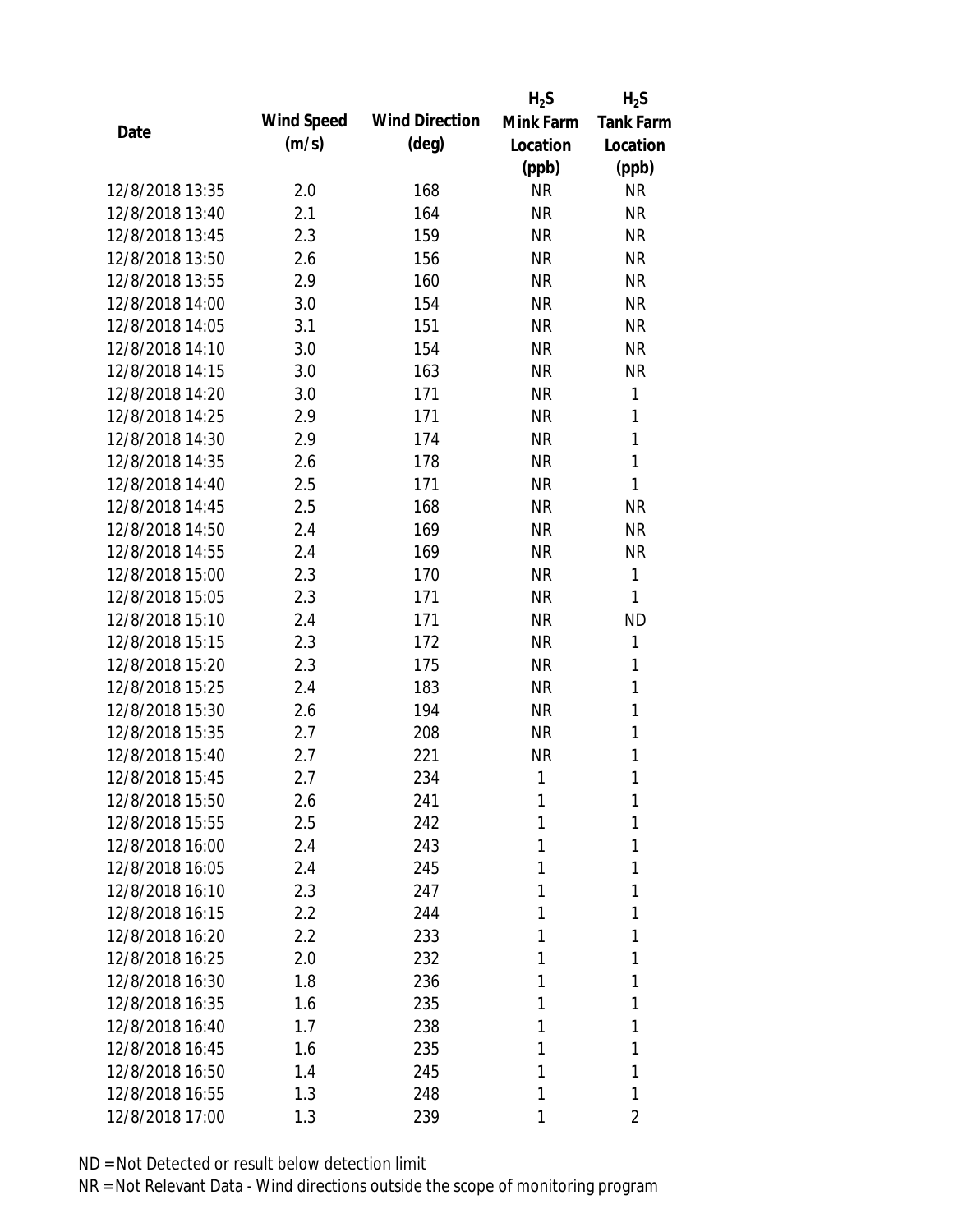|                 |            |                       | $H_2S$         | $H_2S$           |
|-----------------|------------|-----------------------|----------------|------------------|
| Date            | Wind Speed | <b>Wind Direction</b> | Mink Farm      | <b>Tank Farm</b> |
|                 | (m/s)      | $(\text{deg})$        | Location       | Location         |
|                 |            |                       | (ppb)          | (ppb)            |
| 12/8/2018 17:05 | 1.3        | 233                   | 1              | 1                |
| 12/8/2018 17:10 | 1.4        | 221                   | <b>NR</b>      | 1                |
| 12/8/2018 17:15 | 1.6        | 212                   | <b>NR</b>      | 1                |
| 12/8/2018 17:20 | 1.7        | 207                   | <b>NR</b>      | 1                |
| 12/8/2018 17:25 | 2.0        | 203                   | <b>NR</b>      | 1                |
| 12/8/2018 17:30 | 2.1        | 202                   | <b>NR</b>      | 1                |
| 12/8/2018 17:35 | 2.0        | 199                   | <b>NR</b>      | 1                |
| 12/8/2018 17:40 | 2.0        | 203                   | <b>NR</b>      | 1                |
| 12/8/2018 17:45 | 1.9        | 208                   | <b>NR</b>      | 1                |
| 12/8/2018 17:50 | 1.7        | 207                   | <b>NR</b>      | 1                |
| 12/8/2018 17:55 | 1.8        | 208                   | <b>NR</b>      | 1                |
| 12/8/2018 18:00 | 1.8        | 208                   | <b>NR</b>      | 1                |
| 12/8/2018 18:05 | 1.8        | 211                   | <b>NR</b>      | 1                |
| 12/8/2018 18:10 | 1.7        | 214                   | <b>NR</b>      | 1                |
| 12/8/2018 18:15 | 1.6        | 221                   | <b>NR</b>      | 1                |
| 12/8/2018 18:20 | 1.7        | 230                   | 1              | 1                |
| 12/8/2018 18:25 | 1.7        | 237                   | 1              | 1                |
| 12/8/2018 18:30 | 1.7        | 246                   | 1              | 1                |
| 12/8/2018 18:35 | 1.7        | 254                   | 1              | 1                |
| 12/8/2018 18:40 | 1.7        | 261                   | 1              | 1                |
| 12/8/2018 18:45 | 1.8        | 258                   | 1              | 1                |
| 12/8/2018 18:50 | 1.7        | 258                   | 1              | 1                |
| 12/8/2018 18:55 | 1.7        | 259                   | 1              | $\overline{2}$   |
| 12/8/2018 19:00 | 1.7        | 258                   | 1              | $\overline{2}$   |
| 12/8/2018 19:05 | 1.8        | 256                   | 1              | 1                |
| 12/8/2018 19:10 | 1.8        | 253                   | 1              | 1                |
| 12/8/2018 19:15 | 1.8        | 252                   | 1              | 1                |
| 12/8/2018 19:20 | 1.7        | 253                   | 1              | 1                |
| 12/8/2018 19:25 | 1.7        | 257                   | 1              | 1                |
| 12/8/2018 19:30 | 1.5        | 260                   | 1              | 1                |
| 12/8/2018 19:35 | 1.2        | 263                   | 1              | 1                |
| 12/8/2018 19:40 | 1.1        | 276                   | 1              | <b>NR</b>        |
| 12/8/2018 19:45 | 1.0        | 299                   | 1              | <b>NR</b>        |
| 12/8/2018 19:50 | 0.9        | 318                   | 1              | <b>NR</b>        |
| 12/8/2018 19:55 | 0.8        | 342                   | 1              | <b>NR</b>        |
| 12/8/2018 20:00 | 0.8        | 4                     | 1              | <b>NR</b>        |
| 12/8/2018 20:05 | 1.0        | 8                     | 1              | <b>NR</b>        |
| 12/8/2018 20:10 | 1.1        | 13                    | 2              | <b>NR</b>        |
| 12/8/2018 20:15 | 1.1        | 14                    | $\overline{2}$ | <b>NR</b>        |
| 12/8/2018 20:20 | 1.1        | 14                    | $\overline{2}$ | <b>NR</b>        |
| 12/8/2018 20:25 | 1.1        | 10                    | $\overline{2}$ | <b>NR</b>        |
| 12/8/2018 20:30 | 1.0        | 4                     | $\overline{2}$ | <b>NR</b>        |